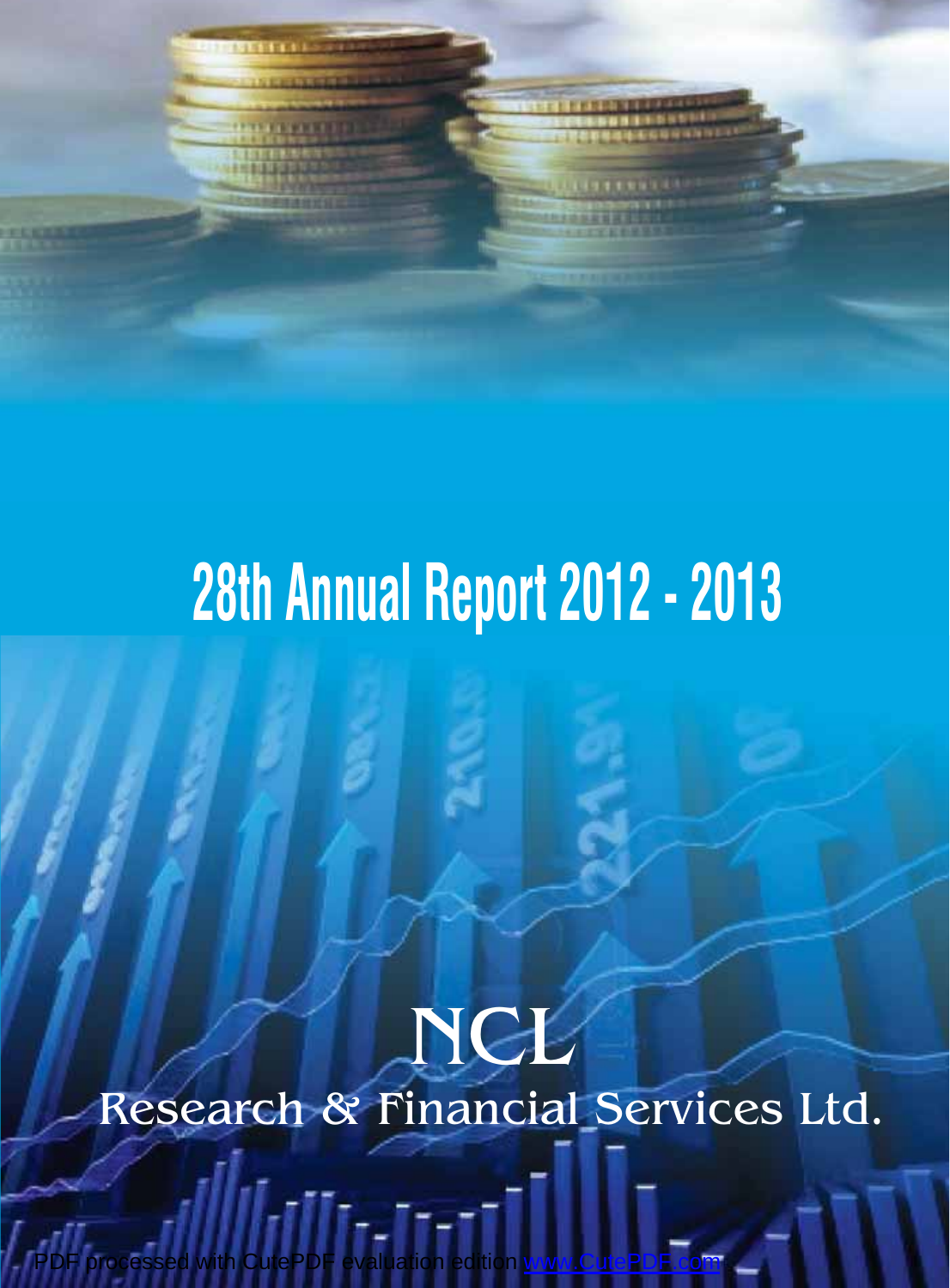# **NCL Research & Financial Services Ltd.**

# **BOARD OF DIRECTORS**

Vijay J. Poddar **Chairman & Managing Director**<br>
L. N. Sharma **Chairman Independent Director** Independent Director Goutam Bose **Independent Director** 

# **COMPLIANCE OFFICER**

Mr. Pradeep N. Dhanuka

# **AUDITORS**

Mukesh Choudhary & Associates Chartered Accountants Kolkata

# **BANKERS**

Punjab National Bank ICICI Bank Ltd. IndusInd Bank Ltd.

# **REGISTERED OFFICE**

19, Krishna Colony, Mahanagar, Lucknow-226006

# **CORPORATE OFFICE**

Bhagyodaya Building, 3rd Floor 79, N. M. Road, Fort, Mumbai-400 023

#### **REGISTRAR & SHARE TRANSFER AGENT ABS Consultants Pvt. Ltd.**

99, Stephen House, 6th Floor 4, B.B.D. Bag (East), Kolkata-700 001

# **ANNUAL GENERAL MEETING**

Date : 20<sup>th</sup> September, 2013 Time : 10.30 A.M. Venue : 215, City Hotel Complex, Lalbagh, 24, B N Road, Lucknow -226 001

28th *Annual* Report 2012- 2013

# **CONTENTS**

**Notice** 

Directors' Report

Management Discussion & Analysis

Report on Corporate Governance

Secretarial Compliance Report

Auditors' Certificate on Corporate **Governance** 

Auditors' Report

Balance Sheet

Statement of Profit & Loss Account

Statement of Cash Flow

Notes on Financial Statements

**Members are requested to bring their copy of Annual Report at the time of Meeting**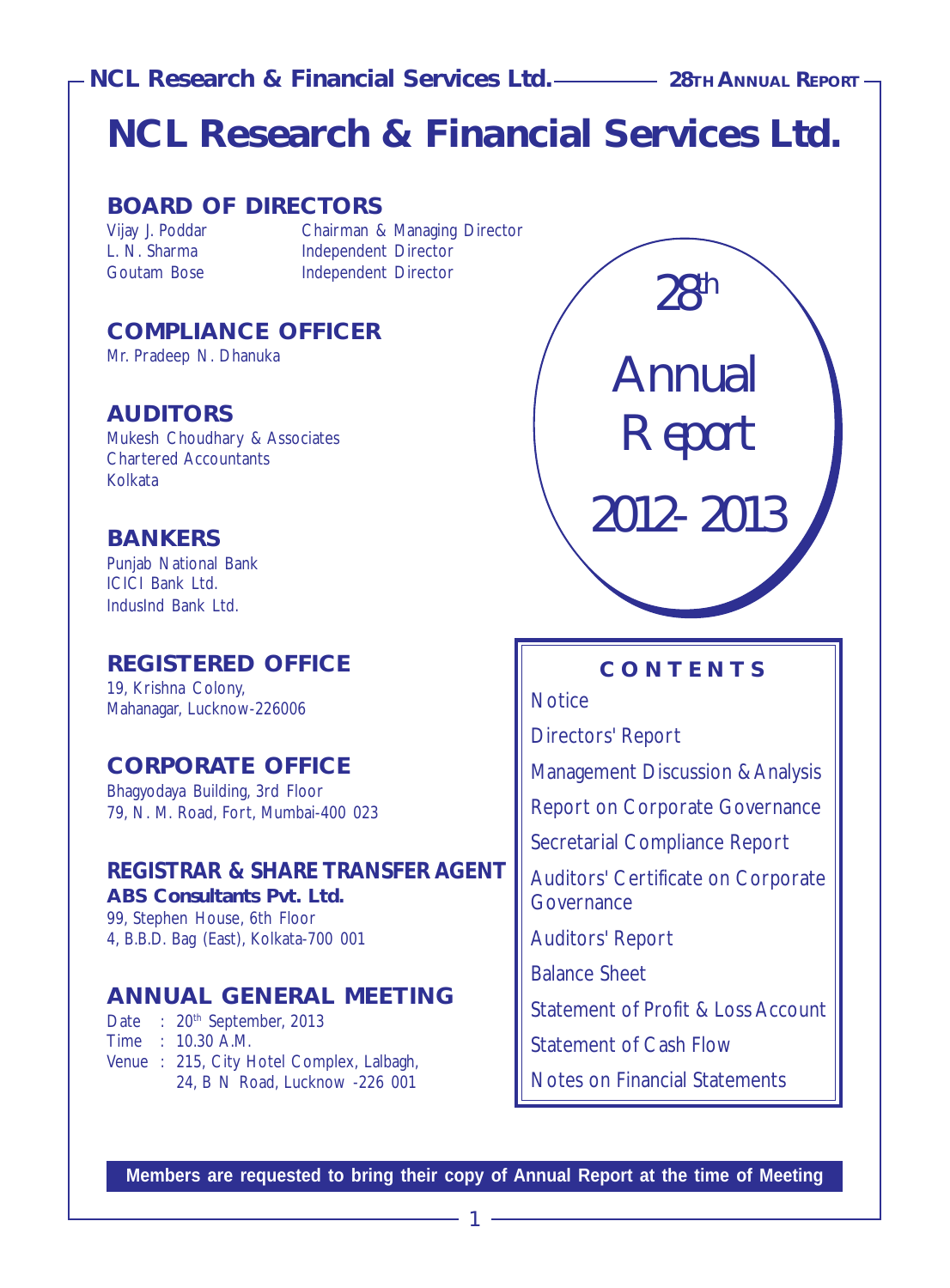# **NOTICE**

1. Notice is hereby given that the 28th Annual General Meeting of the members of **NCL RESEARCH AND FINANCIAL SERVICES LIMITED** will be held on Friday, the 20th day of September, 2013 at 10.30 A.M. at 215, City Hotel Complex, Lalbagh, 24, B N Road, Lucknow -226 001 (Uttar Pradesh) to transact the following business as :

#### **ORDINARY BUSINESS :**

- 2. To receive, consider and adopt the Directors' Report and Audited Statement of Accounts for the year ended 31st March 2013.
- 3. To appoint Director in place of Mr. Goutam Bose, who retires by rotation and being eligible offers himself for re-appointment.
- 4. To consider and thought fit, to pass, with or without modification(s), the following Resolution, as an Ordinary Resolution:

**"RESOLVED THAT** M/s. Mukesh Choudhary & Associates, Chartered Accountants, Kolkata be and are hereby appointed as Statutory Auditors of the Company to hold office from the conclusion of this Annual General Meeting until the conclusion of the next Annual General Meeting, to examine and audit the accounts of the Company for the financial year 2013-2014, at such remuneration as may be mutually agreed upon between the Board of Directors of the Company and the Auditors plus reimbursement of out of pocket expenses and applicable taxes."

#### **Notes :**

- 1. A member entitled to attend and vote at the meeting is entitled to appoint a proxy to attend and vote instead of himself and the proxy need not be a member of the Company.
- 2. Proxies, in order to be effective, must be received at the Registered Office of the Company, not less than 48 hours before the commencement of the Annual General Meeting.
- 3. The Register of Member and the Share Transfer Books of the Company will remain closed from 13th September 2013 to 20th September 2013 (both days inclusive).
- 4. A detail of Director seeking re-appointment in this Annual General Meeting is attached separately to the notice.
- 5. Shareholders/Investors are advised to send their queries/complaints through the dedicated e-mail Id ncl.research@gmail.com for quick and prompt redressal of their grievances.
- 6. The Shares of the Company are mandated by the Securities & Exchange Board of India (SEBI) for trading in dematerialized form by all investors.
- 7. The identity/signature of Members holding shares in electronic/demat form is liable for verification with the specimen signatures furnished by NSDL/CDSL. Such Members are advised to bring the relevant identity card issued by the Depository Participant to the Annual General Meeting.
- 8. Members desirous of getting any information about the accounts of the Company, are requested to send their queries so as to reach at-least ten days before the meeting at the Registered Office of the Company, so that the information required can be made readily available at the meeting. Members are requested to intimate change in their address immediately to M/s ABS Consultants Pvt. Ltd., the Company's Registrar and Share Transfer Agents, at their office at 99, Stephen House, 6th Floor, 4, B.B.D. Bag (East), Kolkata-700 001.
- 9. Members are requested to intimate change in their address immediately to M/s ABS Consultants Pvt. Ltd., the Company's Registrar and Share Transfer Agents, at their office at 99, Stephen House, 6th Floor, 4, B.B.D. Bag (East), Kolkata-700 001.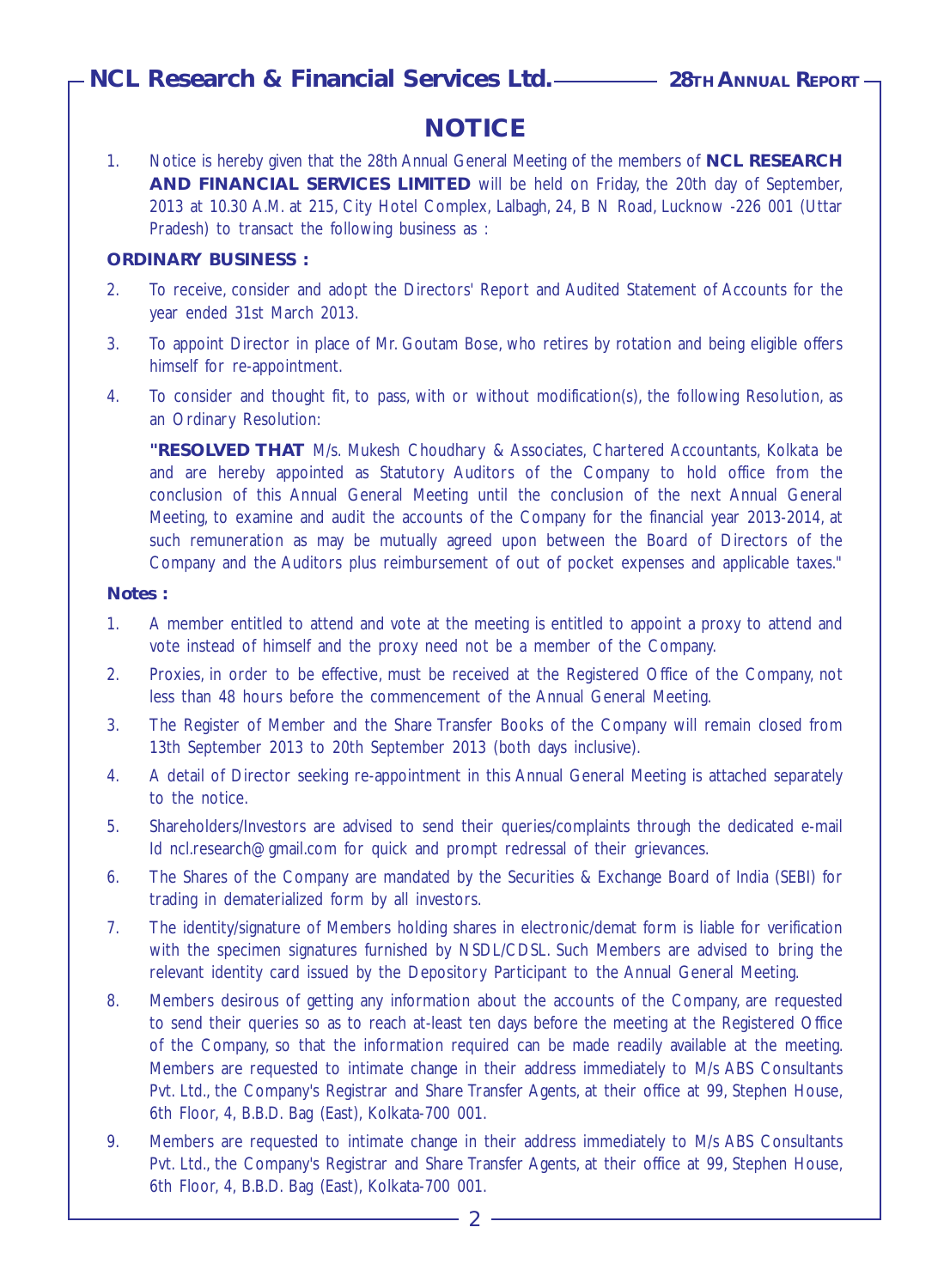- 10. Members holding shares in physical form in the same set of names under different folios are requested to apply for consolidation of such folios along with relevant Share Certificates to M/s ABS Consultants Pvt. Ltd., Registrar and Share Transfer Agents of the Company, at their address given above.
- 11. Members are requested to bring copies of Annual Report to the Annual General Meeting.
- 12. Pursuant to SEBI Circular, the Shareholders holding shares in physical form are requested to submit self attested copy of PAN at the time of sending their request for share transfer/ transmission of name/transposition of name.
- 13. Members holding shares in physical form and wishing to avail of the nomination facility, are requested to send the duly filled in nomination in the prescribed form (form 2B) to M/s ABS Consultants Pvt. Ltd., Registrar and Share Transfer Agents of the Company, at their address given above or to the Compliance Officer at the Registered Office of the Company.
- 14. Members/Proxies should bring the attendance slip duly filed in and signed for attending the meeting.
- 15. Members are requested to quote Folio Number/Client ID & DP ID in their correspondence.
- 16. The Equity shares of the Company are listed on Bombay and UP Stock Exchanges and Listing Fees for the financial year 2013-2014 have been paid to BSE Limited.

**Details of Director seeking re-appointment in the 28th Annual General Meeting on 20th September 2013 (in term of Clause 49 of the Listing Agreement)**

| Mr. Goutam Bose                                               |                                                                                                                                                                                                    |
|---------------------------------------------------------------|----------------------------------------------------------------------------------------------------------------------------------------------------------------------------------------------------|
| Fathers' Name                                                 | Late Biswanath Bose                                                                                                                                                                                |
| Date of Birth                                                 | 25th March 1981                                                                                                                                                                                    |
| Date of Appointment                                           | 25th July 2009                                                                                                                                                                                     |
| Expertise in specific functional areas                        | Rich experience in the field of Textile Products;<br>IT Software development, Capital Market related<br>activities, Business strategy, Corporate Restructuring,<br>Financial and Tax Planning etc. |
| Years of Experience                                           | 9 Years                                                                                                                                                                                            |
| <b>Oualifications</b>                                         | B. Sc.                                                                                                                                                                                             |
| List of outside Directorship held<br>in other Listed Cos.     | M/s. Khoobsurat Limited                                                                                                                                                                            |
| Member of Committee on the Board                              | Chairman - Audit Committee<br>Member - Investor Grievance & Share Transfer Committee                                                                                                               |
| Member/Chairman of Committee in<br>other Companies            | Member - Audit Committee (M/s. Khoobsurat Limited)                                                                                                                                                 |
| No. of Shares held in own name or<br>in the name of Relatives | Not Any                                                                                                                                                                                            |

Lucknow, May 30, 2013 **By order of the Board** For **NCL RESEARCH & FINANCIAL SERVICES LTD.**

**Registered Office :** 19, Krishna Colony Mahanagar, Lucknow - 226 006 **Vijay J. Poddar** Uttar Pradesh Chairman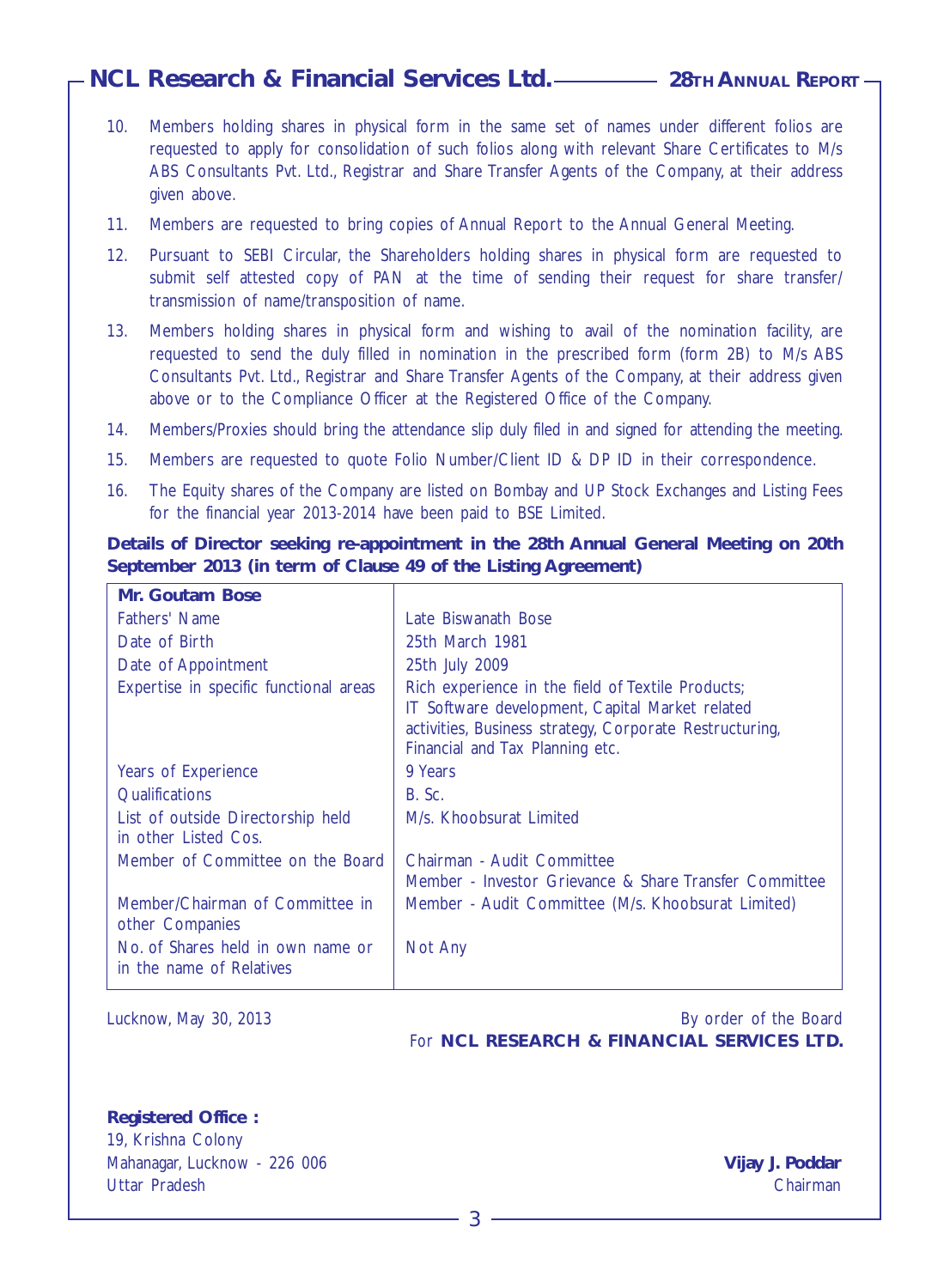$($  in Lacc $)$ 

# **DIRECTORS' REPORT**

To

#### The Members,

Your Directors have pleasure in presenting the 28th Annual Report of your Company together with the Audited Statements of Accounts for the year ended March 31, 2013.

|                                                                |                                 | $III$ Lacs               |
|----------------------------------------------------------------|---------------------------------|--------------------------|
| <b>Financial Highlights</b>                                    | <b>Year Ended</b><br>31.03.2013 | Year Ended<br>31.03.2012 |
| Income                                                         | 1195.90                         | 1038.39                  |
| Profit before Tax & extraordinary item                         | 67.34                           | 21.67                    |
| Less: Provision for Taxation                                   | 20.81                           | 6.70                     |
| Profit after Tax                                               | 46.53                           | 14.97                    |
| Less: Transfer to Statutory Reserves                           | 9.31                            | 2.99                     |
| Less: Transfer to Contingent Provision against Standard Assets | 4.57                            | 3.00                     |
| Add: Profit brought forward from Previous Year                 | 39.22                           | 30.24                    |
| Balance carried forward                                        | 71.87                           | 39.22                    |

#### **OVERVIEW OF ECONOMY**

According to the latest estimates, Indian Economy grew by 5% in FY 2013, reflecting lower than expected growth in both industry and services sectors. Inflation also was at elevated levels. However with commodity and crude oil prices on the decline from the peak and with various policy initiatives coming through, the Economy is estimated to grow by around 6% in FY2014 with lower Inflation.

#### **OVERALL PERFORMANCE & OUTLOOK**

The Business environment remains extremely challenging and the recessionary economic conditions leading to further slowdown in demand and inflation pushed scale up of input costs left its adverse imprint on overall performance for 2012-2013. In spite of unfavorable economic scenario, your Directors are pleased to inform you that your Company has done well for the year under review.

Gross income from operations during the year increased marginally and stood at ` 1195.90 Lac in comparison to last years' figure of ` 1038.39 Lac. In term of Net Profit, the same has been increased around 211% and the same remained at  $\degree$  46.53 Lac in comparison to last years' Net Profit of  $\degree$  14.97 Lac.

The Company is in to the Business of Investment in Shares & Securities and doing Financing activities.

Your Company is hopeful of continue to do well in coming years and should remain as one of healthy and profitable entrepreneur in coming years.

#### **DIVIDEND**

In order to conserve resources to meet the working capital requirements, your Directors do not propose any dividend for the year under review.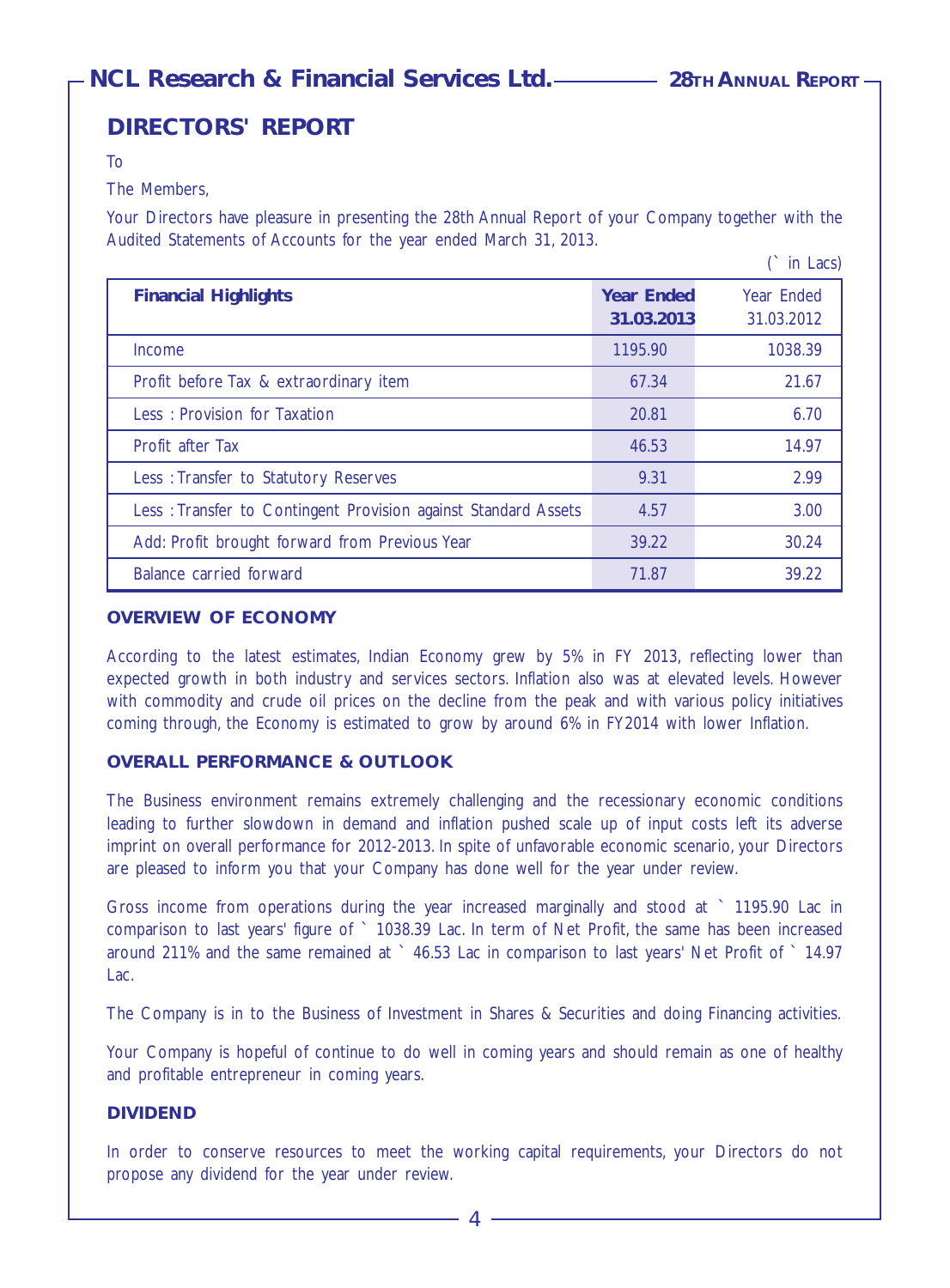#### **SUBSIDIARY COMPANY**

The Company does not have any subsidiary Company.

#### **MANAGEMENT DISCUSSION & ANALYSIS**

As required by Clause 49 of Listing Agreement, the Management Discussion and Analysis is annexed and forms part of the Directors' Report.

#### **MANAGEMENT**

There is no Change in Management of the Company during the year under review.

#### **DIRECTORS**

During the year, Mr. Manish Baid has resigned from the Board w.e.f. 6th January 2013. Your Directors wish to place on record their appreciation for the guidance and inputs provided by Mr. Manish Baid during his tenure as Director of your Company.

In accordance with the provisions of Act and Articles of Association of your Company, Mr. Goutam Bose, Director of your Company, retires by rotation and are due for election at the ensuring Annual General Meeting. Mr. Goutam Bose, being eligible, offers himself for re-appointment.

The Board recommends the appointment of Mr. Goutam Bose pursuant to the applicable provisions of the Act. The resolutions seeking your approval on this item along with the requisite disclosures/ explanatory statement are included in the Notice for convening the Annual General Meeting.

Further, none of the Directors of the Company are disqualified under section 274(1)(g) of the Companies Act 1956.

#### **DIRECTORS RESPONSIBILITY STATEMENT**

Pursuant to Section 217 (2AA) of the Companies (Amendment) Act, 2000 the Directors confirm that:

- 1. In the preparation of the annual accounts, for the year ended 31st March 2013, all the applicable accounting standards prescribed by the Institute of Chartered Accountants of India have been followed;
- 2. The Directors had adopted such accounting policies and applied them consistently and made judgments and estimates that are reasonable and prudent so as to give a true and fair view of the state of affairs of the Company at the end of the financial year and of the profit of the Company for that period;
- 3. The Directors had taken proper and sufficient care for the maintenance of adequate accounting records in accordance with the provisions of this Act for safeguarding the assets of the Company and for preventing and detecting fraud and other irregularities; and
- 4. The Directors had prepared the annual accounts on a going concern basis.

#### **STATUTORY INFORMATION**

The Company being basically in to the business of Investment Shares & Securities and into the financing activities, requirement, regarding and disclosures of Particulars of conservation of energy and technology absorption prescribed by the rule is not applicable to us.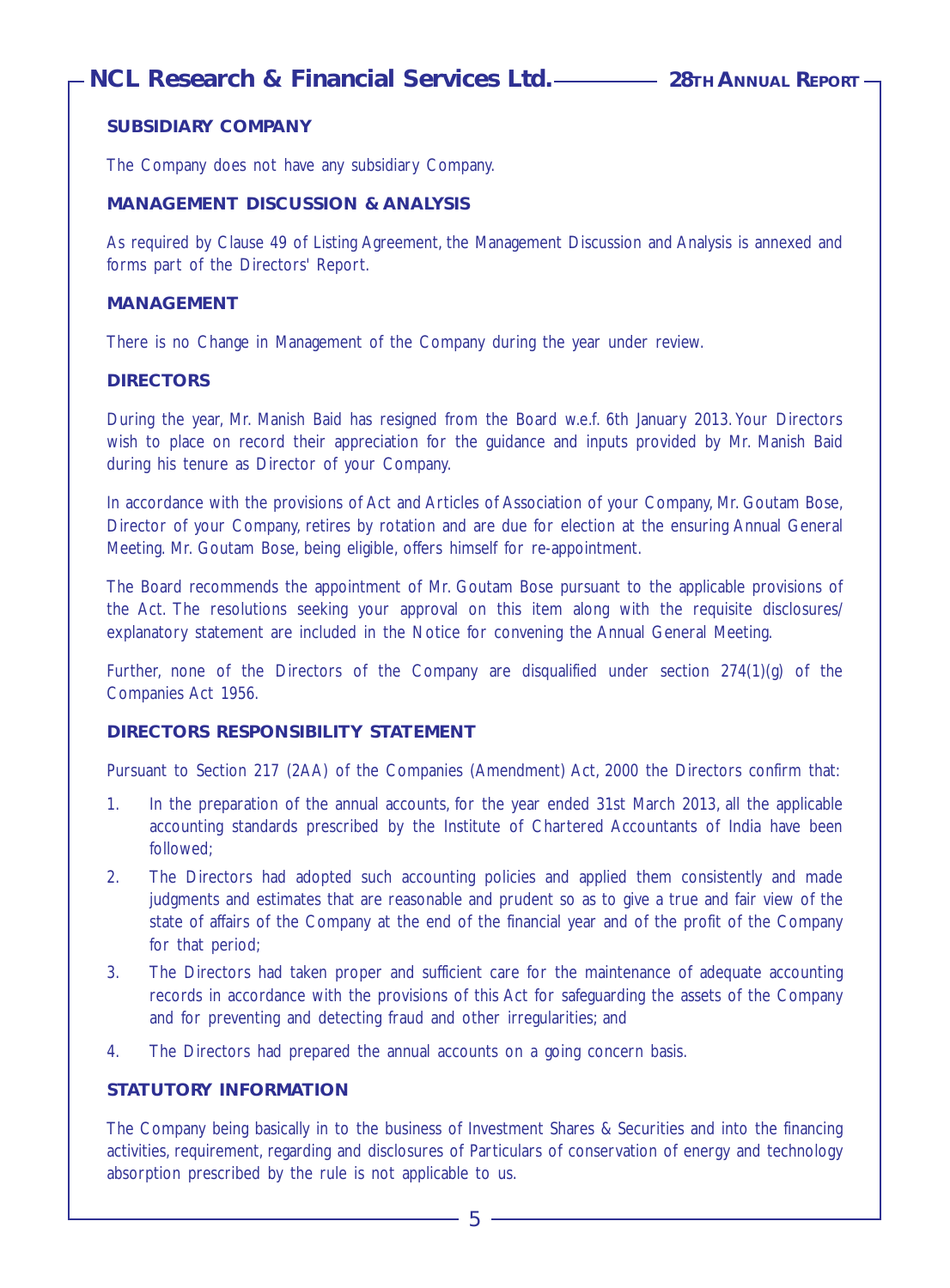#### **INFORMATION TECHNOLOGY**

Your Company believes that in addition to progressive thought, it is imperative to invest in information and technology to ascertain future exposure and prepare for challenges. In its endeavor to obtain and deliver the best, your Company has entered into alliances/tie-ups with an IT solution Company to harness and tap the latest and the best of technology in the world and deploy/absorb technology wherever feasible, relevant and appropriate.

#### **RESEARCH & DEVELOPMENT**

The Company believes that technological obsolescence is a reality. Only progressive research and development will help us to measure up to future challenges and opportunities. We invest in and encourage continuous innovation. During the year under review, expenditure on research and development is not significant in relation to the nature size of operations of your Company.

#### **AUDITORS**

The Auditors M/s Mukesh Choudhary & Associates, Chartered Accountants, Kolkata holds the office until the conclusion of ensuing Annual General Meeting. Your Company has received certificate from the Auditors U/S 224(1B) of the Companies Act, 1956 to the effect that their reappointment if made, will be within the limit prescribed. The shareholders are requested to appoint Auditors and fix their remuneration.

#### **COMMENTS ON AUDITOR'S REPORT :**

The notes referred to in the Auditor's Report are self explanatory and as such they do not call for any further explanation as required under section 217(3) of the Companies Act, 1956.

#### **PARTICULARS OF EMPLOYEES**

People are the backbone of our operations. It is a matter of great satisfaction for our Company that our employees have been very supportive of the Company's plan. By far the employee's relations have been cordial throughout the year.

The information as required by provisions of section 217(2A) of the Companies Act, 1956 read with the companies (Particular of employees) amendments rules, 1975 is reported to be NIL.

#### **PARTICULARS UNDER SECTION 217 (1) (E) OF THE COMPANIES ACT, 1956**

The Company is having no business other than the business of Investing in Securities Market as well as to lend money to Corporate and HNIs during the year under review and hence the information regarding conservation of energy, Technology Absorption, Adoption and innovation, the information required under section 217(1)(e) of the Companies Act, 1956 read with the Companies (Disclosure of particulars in the Report of Board of Directors) Rules 1988, is reported to be NIL.

#### **FOREIGN EXCHANGE EARNINGS AND OUTGO**

The Company has not earned or used foreign exchange earnings/outgoings during the year under review.

#### **PUBLIC DEPOSITS**

During the year under review, your Company has not accepted any deposits from the public within the meaning of section 58A of the Companies Act 1956 and the rules there under.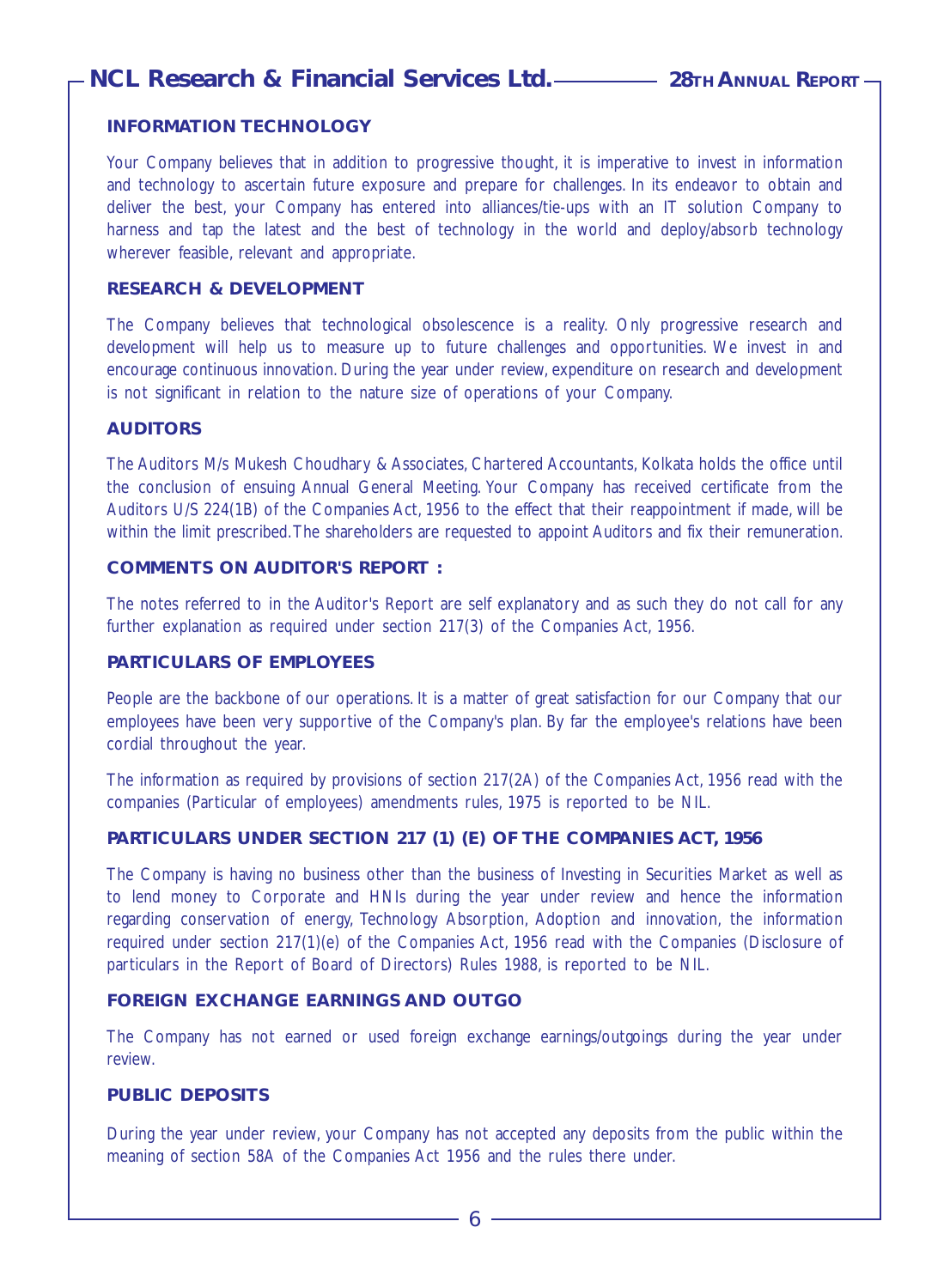#### **REPORT ON CORPORATE GOVERNANCE**

The Company conforms to the norms of Corporate Governance as envisaged in the Companies Act, 1956 and the Listing Agreement with the Stock Exchanges. Pursuant to Clause 49 of the Listing Agreement, a Report on the Corporate Governance and the Auditors Certificate on Corporate Governance are annexed to this report.

#### **APPRECIATION**

Your Directors wish to place on record their appreciation towards the contribution of all the employees of the Company and their gratitude to the Company's valued customers, bankers, vendors and members for their continued support and confidence in the Company.

Lucknow, May 30, 2013 By order of the Board For **NCL RESEARCH & FINANCIAL SERVICES LTD.**

**Registered Office :** 19, Krishna Colony Mahanagar, Lucknow - 226 006 **Vijay J. Poddar** Uttar Pradesh Chairman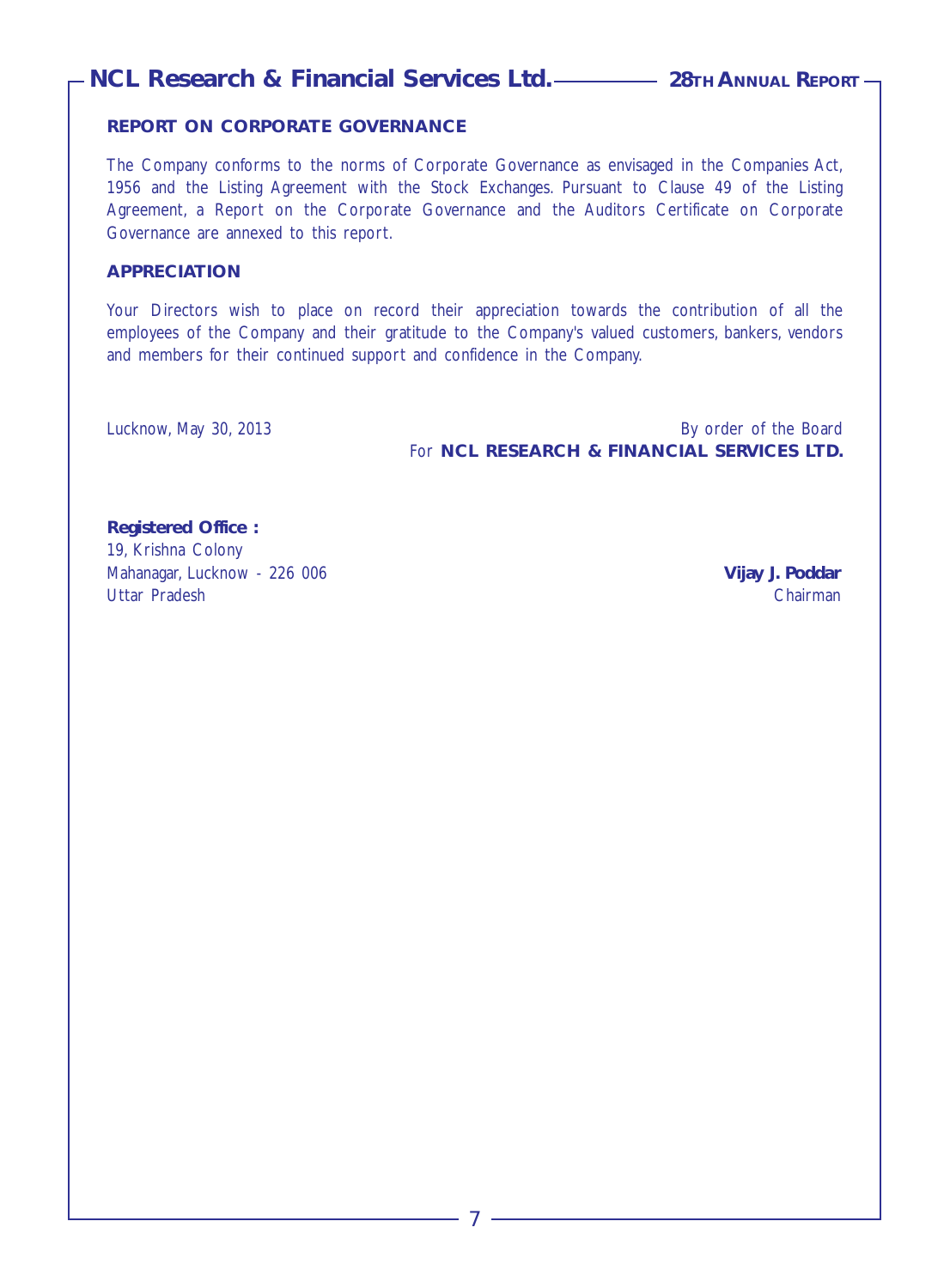# **MANAGEMENT DISCUSSIONS & ANALYSIS**

#### **MACRO ECONOMIC ENVIRONMENT**

The year 2012 had been a year of slow growth world over and as per IMF forecast Global Economy is likely to show a growth of 3.3% during 2013 as compared to growth of 3.2% during 2012. The Global Economies witnessed a subdued growth with diverging growth paths across major economies. US economy which has registered a modest recovery is again subject to the adverse impact of the budget sequestration which will gradually gain pace during 2013. Japan's economy has shown signs of improvement on account of monetary and fiscal stimulus undertaken. The sovereign debt crises and the danger of a banking system meltdown in peripheral euro zone countries coupled with contraction in its major economies like Germany has resulted in negative growth in Euro zone.

The growth in the Emerging Market Economies which are viewed as growth engines of the world economy have also slowed down with Brazil and South Africa registering accelerated growth where as Russia, China and India recorded a lower growth.

According to the Central Statistics Office's advance estimate of GDP growth, Indian Economy is expected to grow at 5% during the year 2012-13 as compared to a growth of 6.21% registered during 2011-12. This has been mainly on account of week industrial activity compounded by domestic supply bottlenecks and slackening of external demand. This has also slowdown the growth in the service sector which has been the main driver of the growth.

The Reserve Bank of India in order to strike a balance in growth- inflation dynamics have initiated various measures during 2012-2013 to provide greater liquidity to financial system. This has resulted in moderating the headline inflation within its acceptable level. The food inflation as measured by new combined (rural and urban) consumer price index (CPI) remains in double digit is a cause of concern. The measures initiated are expected to result in moderate growth in GDP in the second half of 2013- 2014.

#### **REVIEW OF OPERATIONS**

The Company has registered gross Revenue of ` 1195.90 Lac as compared to ` 1038.39 Lac in previous financial year. PBT Margin during the year remains ` 67.34 Lac in comparison to last years' figure of ` 21.67 Lac whereas Net Profit remains at ` 46.53 Lac in comparison to last years' figure of ` 14.97 Lac.

#### **BUSINESS SEGMENT**

During the year, the Company was into the business of Investment in Capital and Money Market and was doing a business of investment in shares & securities as well as financing activities in accordance with the Accounting Standard 17 notified by Companies (Accounting Standards) Rules 2006.

#### **OPPORTUNITIES**

The Indian money market is "a market for short-term and Long term funds with maturity ranging from overnight to one year and includes financial instruments that are deemed to be close substitutes of money. It is diversified and has evolved through many stages, from the conventional platform of treasury bills and call money to commercial paper, certificates of deposit, repos, FRAs and IRS more recently.

The Indian money market consists of diverse sub-markets, each dealing in a particular type of shortterm credit. The money market fulfills the borrowing and investment requirements of providers and users of short-term funds, and balances the demand for and supply of short-term funds by providing an equilibrium mechanism.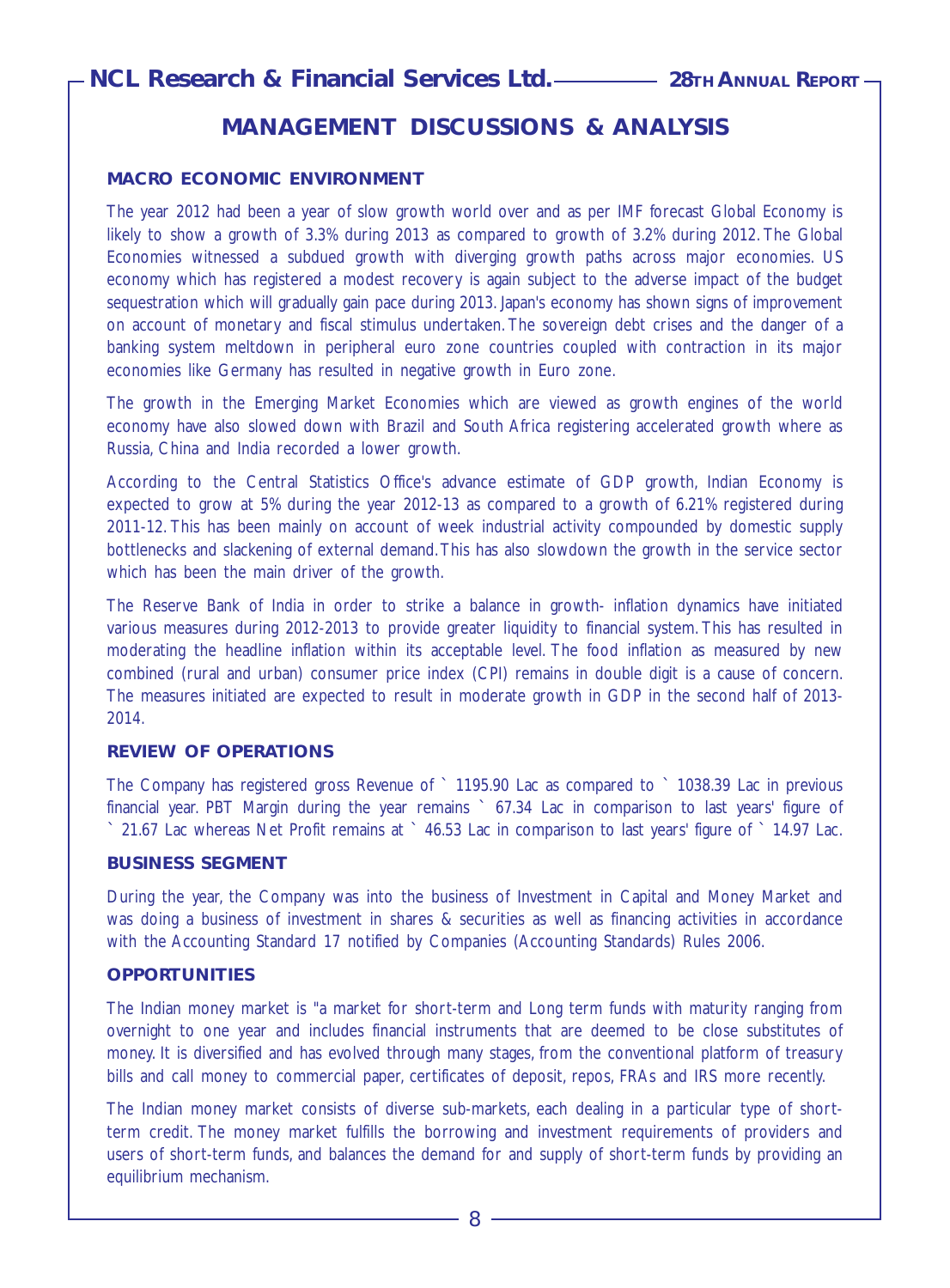In Stock Market or Capital Market, the first and foremost thing of strength is its ability to provide high return. SEBI is a regulatory body of Indian stock market which protects the interest of the investors which is an added benefit of Stock Market. Large number of securities which provides medium for investment and thus people can make money by way of investing wisely in Stock Market. Large numbers of Brokers are there in Market who plays a role of facilitator for investment.

#### **THREATS & CONCERNS**

The Indian economy is caught between low growth and stubbornly high inflation. Last month, the International Monetary Fund (IMF) revised the year-over-year GDP growth forecast of India to 5.7 percent for 2013, down from its January estimate of 5.9 percent. The IMF attributed structural factors as the primary reasons for the poor performance, rather than the cyclical factors cited by the government last month. Additionally, the IMF expects consumer-price inflation to remain at around 10 percent in 2013 due to a rise in food and fuel prices. Lately, there have been signs of easing inflationary pressures. The wholesale-price inflation has steadily decreased since late 2012, while consumer-price inflation went below 10 percent this May, as the economy operates below capacity. However, the government's attempt to reduce the fuel subsidy bill by raising administered fuel prices will likely reverse the fall in inflation in the remaining part of the year.

The situation for India is unique because both fiscal and monetary policies have had limited flexibility to bail out the economy. High fiscal and current-account deficits restrict the government's ability to undertake proactive stimulus programs to boost the economy. The level of domestic inflation remains higher than the Reserve Bank of India's (RBI's) comfort level, which limits the RBI's ability to ease monetary policy further. Despite such pressures, the RBI is expected to reduce the policy rates, though marginally, in order to boost economic activity in the country.

Fiscal deficit is expected to be 5.3 percent of GDP in 2012-2013, while the current account recorded the largest-ever deficit of 6.7 percent of GDP in the third quarter of 2012-2013. The government's strategy of fiscal consolidation has repeatedly gone off course since 2008 due to a series of unfavorable developments. Since last September, the government has taken bold measures to cut down fuel subsidies to prop up public finance, helping the government to restrict the fiscal deficit within the revised target of 5.1 percent of GDP. However, with general elections being just a year away, progress in this direction will be limited and even likely reverse.

#### **RISK MANAGEMENT**

The Company has aligned its policy on risk assessment in line with global approach and risk assessment reports are reviewed on regular intervals. The Company has adopted a focused approach towards risk management in the form of a corporate insurance program which has the goal of optimizing the financing of insurable risks by using a combination of risk retention and risk transfer. The program covers all potential risks relating to business operations of the Company at its various locations.

The Company's business critical software is operated on a server with regular maintenance and back-up of data. The system's parallel architecture overcomes failures and breakdowns. Reliable and permanently updated tools guard against virus attacks. Updated tools are regularly loaded to ensure a virus free environment.

#### **INTERNAL CONTROL SYSTEMS AND ADEQUACY**

The Company has implemented a comprehensive system of internal controls and risk management systems for achieving operational efficiency, optimal utilisation of resources, credible financial reporting and compliance with local laws. These controls are regularly reviewed by both internal and external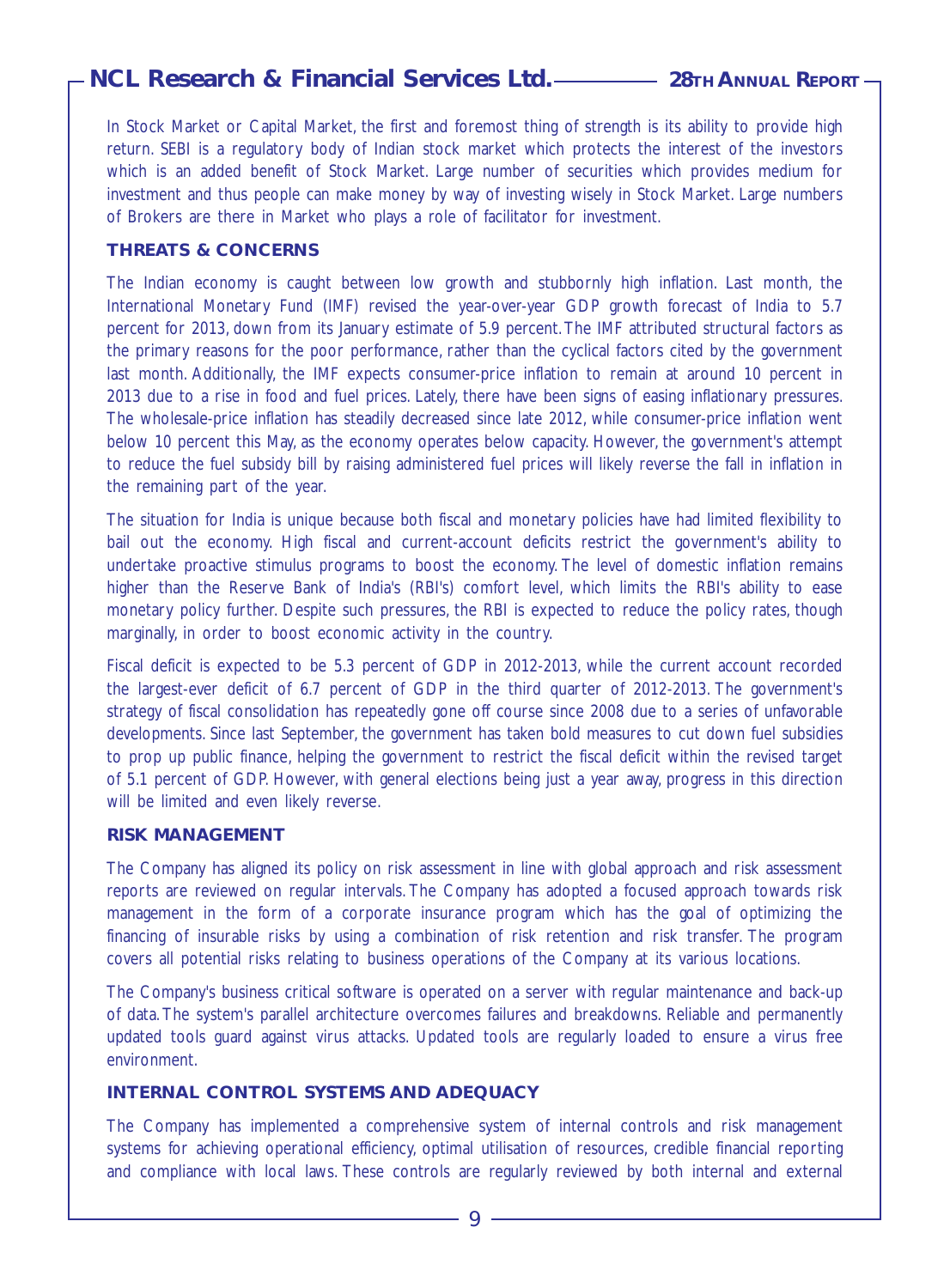agencies for its efficiency and effectiveness. Management information and reporting system for key operational activities form part of overall control mechanism.

The Company has retained the services of independent firms of professionals to function as internal auditors and provide reports on various activities covering observations on adequacy of internal controls and their recommendations. Findings of internal audit reports and effectiveness of internal control measures are reviewed by top management and audit committee of the Board. During the year, internal audit team of Company performed audits of major operational areas of the Company and carried out elaborate checks and verification and shared their findings with top management for remediation of minor gaps wherever required.

#### **HUMAN RESOURCES**

The Company recognizes that its success is deeply embedded in the success of its human capital. During 2012-2013, the Company continued to strengthen its HR processes in line with its objective of creating an inspired workforce. The employee engagement initiatives included placing greater emphasis on learning and development, launching leadership development programme, introducing internal communication, providing opportunities to staff to seek inspirational roles through internal job postings, streamlining the Performance Management System, making the compensation structure more competitive and streamlining the performance-link rewards and incentives.

The Company believes that learning is an ongoing process. Towards this end, the Company has built a training infrastructure which seeks to upgrade skill levels across grades and functions through a combination of in-house and external programme.

#### **CORPORATE SUSTAINABILITY AND SOCIAL RESPONSIBILITY**

The Company constantly strives to meet and exceed expectations in terms of the quality of its business and services. The Company commits itself to ethical and sustainable operation and development of all business activities according to responsible care and its own code of conduct. Corporate Social Responsibility is an integral part of the Company's philosophy and participates in activities in the area of education and health.

#### **CAUTIONARY STATEMENT**

Certain statements under "Management Discussion & Analysis" describing the Company's objectives, projections, estimates, expectations or predictions may be forward looking statement within the meaning of applicable securities laws and regulations. Although the expectations are based on reasonable assumptions, the actual results could materially differ from those expressed or implied, since the Company's operations are influenced by many external and internal factors beyond the control of the Company. The Company assumes no responsibility to publicly amend, modify or revise any forward looking statements, on the basis of any subsequent developments, information or events.

#### **COMPLIANCE**

The Compliance function of the Company is responsible for independently ensuring that operating and business units comply with regulatory and internal guidelines. The Compliance Department of the Company is continued to play a pivotal role in ensuring implementation of compliance functions in accordance with the directives issued by regulators, the Company's Board of Directors and the Company's Compliance Policy. The Audit Committee of the Board reviews the performance of the Compliance Department and the status of compliance with regulatory/internal guidelines on a periodic basis.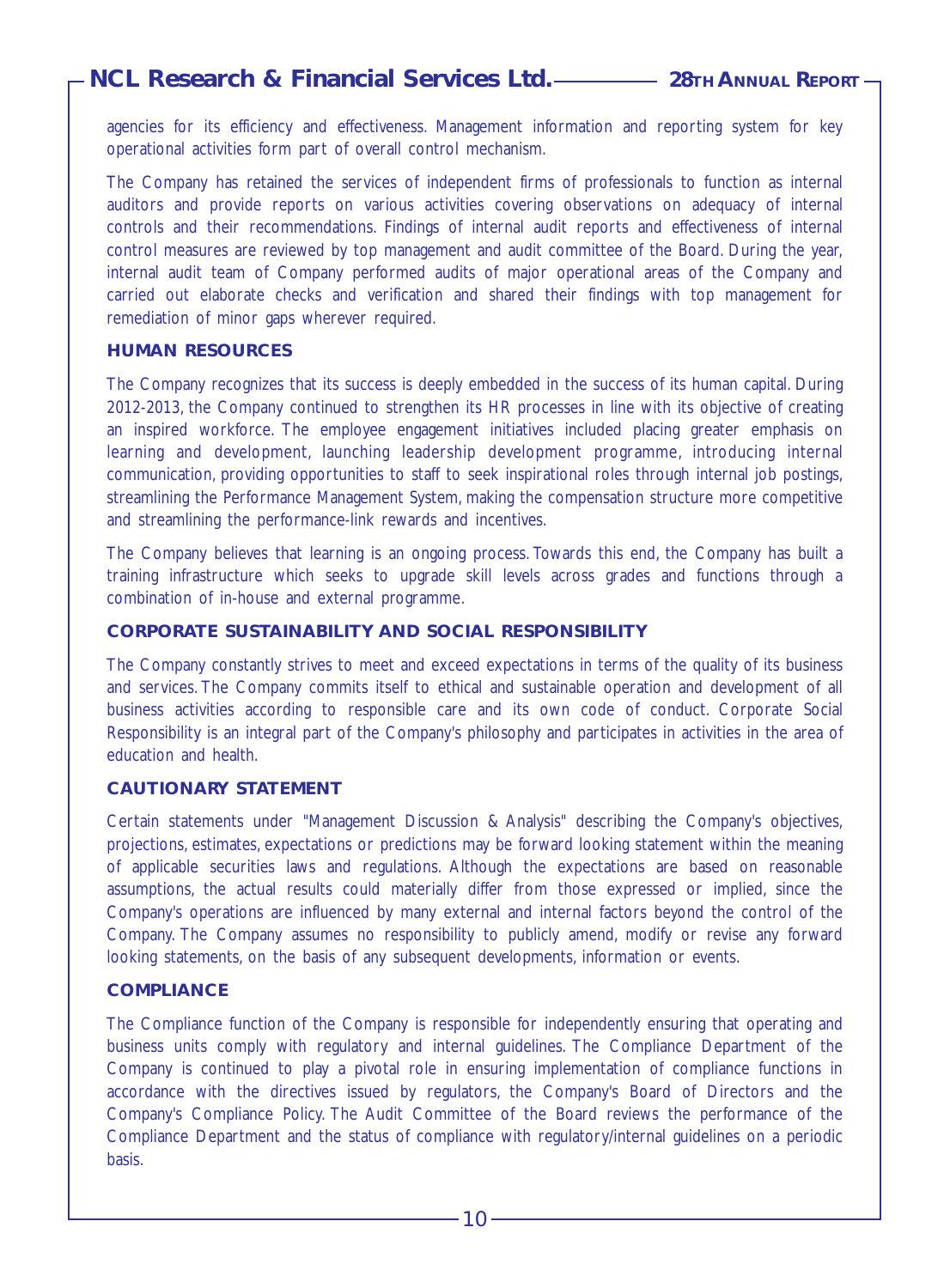New Instructions/Guidelines issued by the regulatory authorities were disseminated across the Company to ensure that the business and functional units operate within the boundaries set by regulators and that compliance risks are suitably monitored and mitigated in course of their activities and processes. New products and process launched during the year were subjected to scrutiny from the Compliance Standpoint and proposals of financial services were screened from risk control prospective.

The Company has complied with all requirements of regulatory authorities. No penalties/strictures were imposed on the Company by stock exchanges or SEBI or any statutory authority on any matter related to capital market during the last three years.

Lucknow, May 30, 2013 By order of the Board For **NCL RESEARCH & FINANCIAL SERVICES LTD.**

**Registered Office :** 19, Krishna Colony Mahanagar, Lucknow - 226 006 **Vijay J. Poddar** Uttar Pradesh Chairman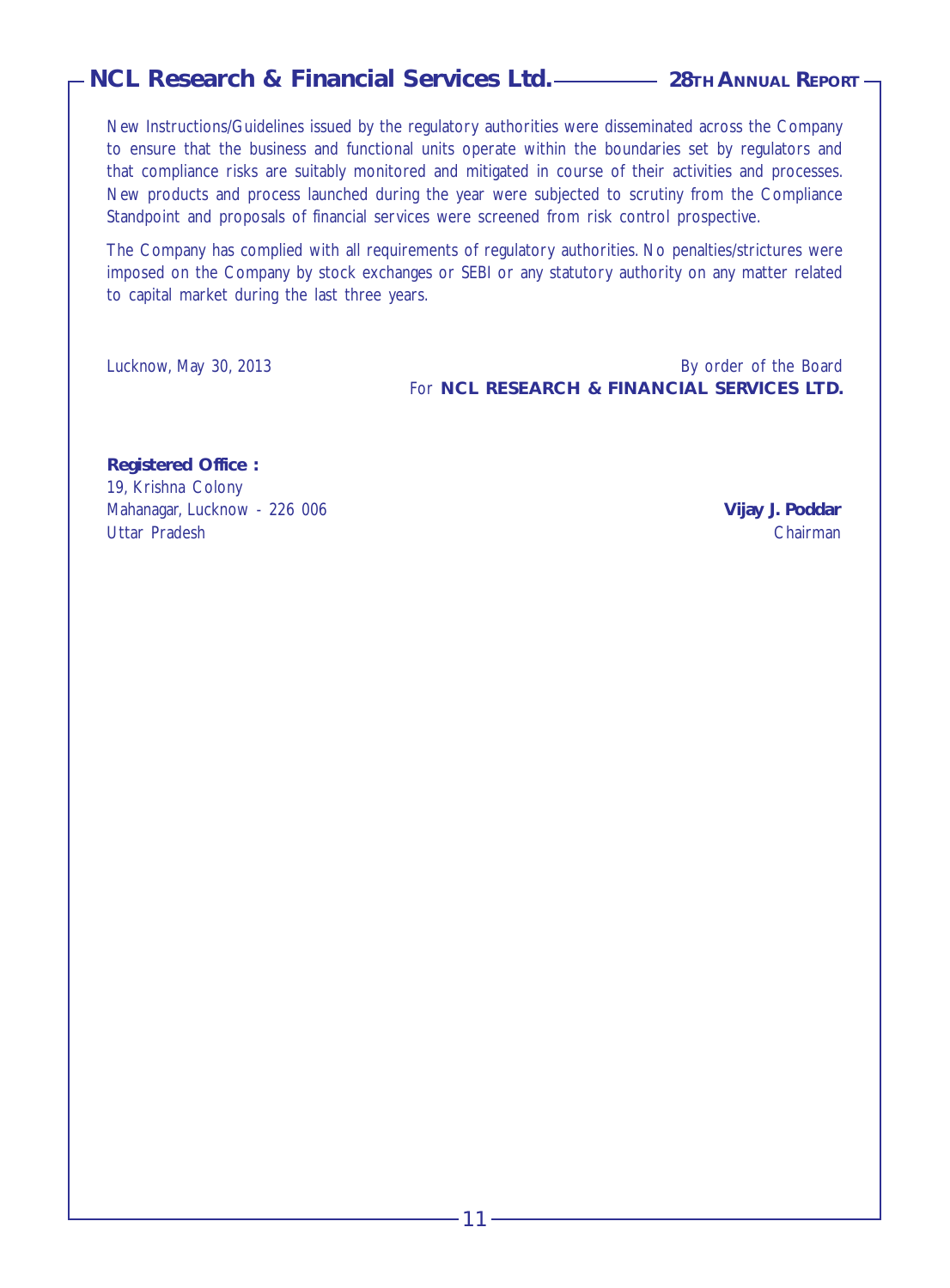# **ANNEXURE TO THE DIRECTOR'S REPORT**

Pursuant to Clause 49 of the Listing Agreement with the Stock Exchange, Compliance with the requirements of Corporate Governance is set out below :-

#### **COMPANY'S PHILOSOPHY ON CORPORATE GOVERNANCE**

Corporate Governance for the Company means achieving high level of accountability, efficiency, responsibility and fairness in all areas of operation. Our Employees are committed towards the protection of the interest of the Stakeholders viz. Shareholders, creditors, investors, clients etc. Our policies consistently undergo improvements keeping in mind our goal i.e. maximization of value of all the stakeholders.

The goal is achieved through -

- 3 Infusion of best expertise in the Board;
- 3 Consistent monitoring and improvement of the human and physical resources;
- 3 Board/Committee meetings at regular intervals to keep the Board informed of the recent happenings.

BOARD OF DIRECTORS

#### Composition of Directors

The Board has three members with an executive Chairman. The Independent Directors on the Board are competent and highly respected professionals from their respective fields and have vast experience in general corporate management, finance, banking and other allied fields which enable them to contribute effectively to the Company in their capacity as members of the Board. The day to day management of the Company is conducted by Managing Director subject to supervisions and control of the Board.

All the Directors are liable to retire by rotation as per Article 128 of the Article of Association and eligible for re-election.

None of the non-executive directors has any material pecuniary relationships or transactions with the company, its promoters, directors and associates which in their judgment would affect their independence. None of the directors are inter-se related to each other.

The Board of Directors met 8 times on 11th May, 15th May, 16th June, 30th June, 14th August and 12th November in year 2012 and on 6th January and 23rd January in year 2013 during the financial year 2012-2013.

The composition and category of the Board of Directors as at March 31, 2013, the number of other Directorships/Committee memberships held by them and also the attendance of the Directors at the Board meetings of the Company are as under:

| <b>Name</b>            | <b>Designation</b>                        | <b>Board</b><br><b>Meetings</b><br><b>Attended</b> | Whether<br>Attended<br><b>AGM</b> | Committee<br>Membership<br>in Listed<br>Cos. | Committee<br>Chairman-<br>Ship in<br>Listed Cos. | No. of<br>Directorship in<br>other Public<br>Ltd. Co. |
|------------------------|-------------------------------------------|----------------------------------------------------|-----------------------------------|----------------------------------------------|--------------------------------------------------|-------------------------------------------------------|
| Vijay J. Poddar*       | Chairman &<br>Managing<br><b>Director</b> | 8                                                  | Yes                               | Nil                                          | Nil                                              | Nil                                                   |
| L. N. Sharma           | Independent<br><b>Director</b>            | 8                                                  | Yes                               | Nil                                          | Nil                                              |                                                       |
| Goutam Bose            | Independent<br><b>Director</b>            | 8                                                  | Yes                               |                                              | Nil                                              |                                                       |
| *Chairman of the Board |                                           |                                                    |                                   |                                              |                                                  |                                                       |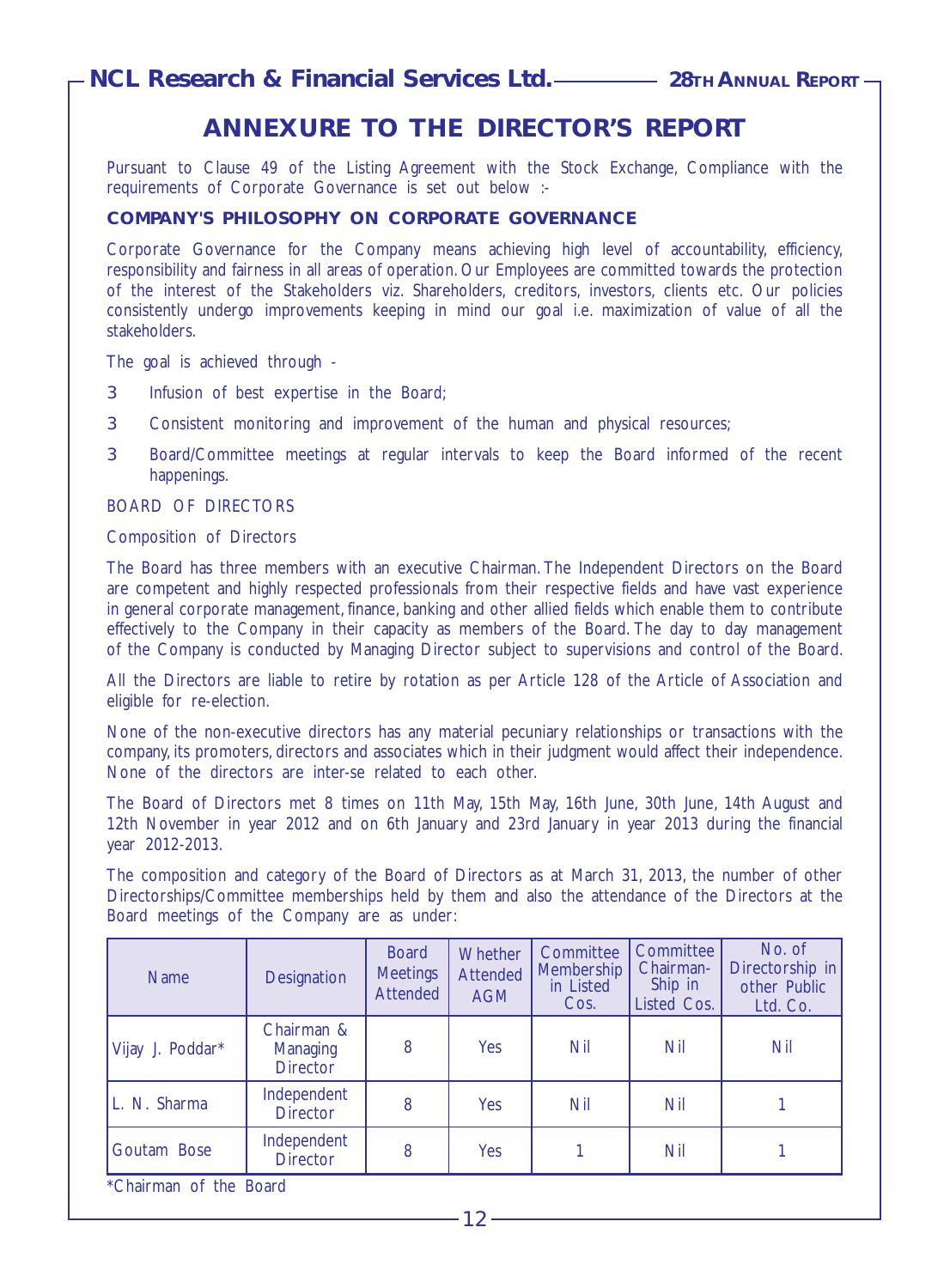#### **AUDIT COMMITTEE**

The Audit Committee of the Board consists of three Directors out of which two are independent. The Chairman is an Independent and Non-executive Director. All members of the Audit Committee are financially literate and they have accounting or related financial management expertise.

The primary purpose of the Audit Committee is to assist the Board of Directors (the "Board") of NCL Research & Financial Services Limited, (the "Company") in fulfilling its oversight responsibilities with respect to (a) the accounting and financial reporting processes of the Company, including the integrity of the audited financial results and other financial information provided by the Company to its stockholders, the public, any stock exchange and others, (b) the Company's compliances with legal and regulatory requirements, (c) the Company's independent auditors' qualification and independence, (d) the audit of the Company's Financial statements, and the performance of the Company's internal audit function and its Independent Auditors.

#### **Terms of Reference**

The Audit Committee inter alia performs the functions of approving Annual Internal Audit Plan, review of financial reporting System, internal control system, discussion on quarterly, half-yearly and annual financial results, interaction with Statutory & Internal Auditors, one-on-one meeting with Statutory and Internal Auditors, recommendation for the appointment of Statutory and fixing their remuneration, appointment and remuneration of Internal Auditors, Review of Business Risk Management Plan, Management Discussions & Analysis, Review of Internal Audit Reports, significant related party transactions. The Company has framed the Audit Committee Charter for the purpose of effective compliance of Clause 49 of the Listing Agreement. In fulfilling the above role, the Audit Committee has powers to investigate any activity within its terms of reference, to seek information from employees and to obtain outside legal and professional advice.

Additionally, the following terms of reference were issued to the Audit Committee by the Board of Directors:

- a) to consider and recommend to the Board the investment guidelines for Capital and Money Market operations;
- b) to review the Annual Budget;
- c) to take note of the significant decisions taken or important developments considered at the Management
- d) Committee/Working Board Meetings; and
- e) to carry out any other duties that may be delegated to the Audit Committee by the Board of Directors from time-to-time.

#### **Authority and Responsibilities**

The Audit Committee has power to investigate any activity within its terms of reference, call upon any of the Employees of the Company, to obtain outside legal or other professional advice as and when the same is being required and to secure attendance of outsiders with relevant expertise, if it considers necessary.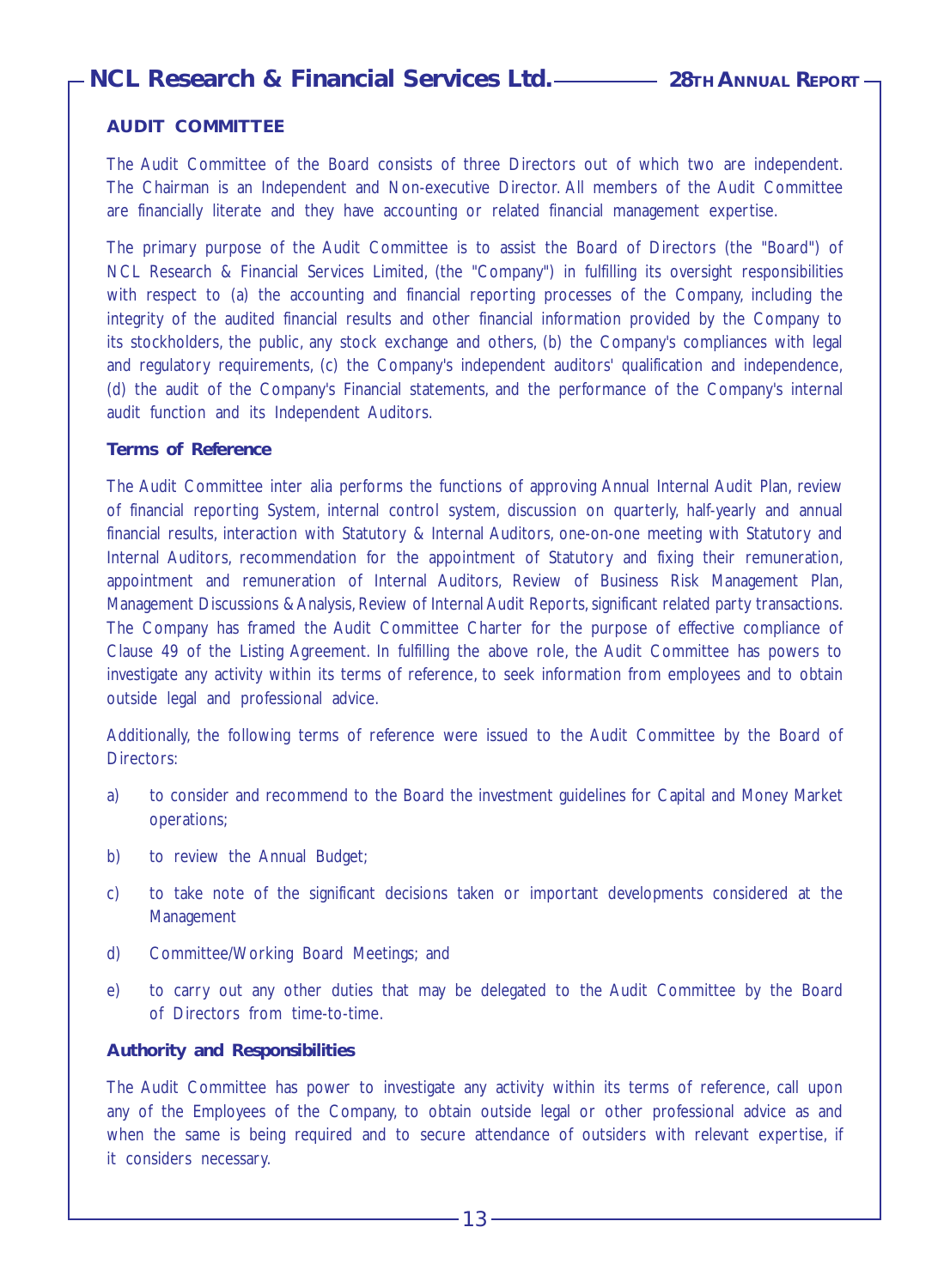Following are the Role of Audit Committee -

- 1. Oversight of the company's financial reporting process and the disclosure of its financial information to ensure that the financial statement is correct, sufficient and credible.
- 2. Recommending to the Board, the appointment, re-appointment and, if required, the replacement or removal of the statutory auditor and the fixation of audit fees.
- 3. Approval of payment to statutory auditors for any other services rendered by the statutory auditors.
- 4. Reviewing, with the management, the annual financial statements before submission to the board for approval, with particular reference to:
	- a. Matters required to be included in the Director's Responsibility Statement to be included in the Board's report in terms of clause (2AA) of section 217 of the Companies Act, 1956
	- b. Changes, if any, in accounting policies and practices and reasons for the same
	- c. Major accounting entries involving estimates based on the exercise of judgment by management
	- d. Significant adjustments made in the financial statements arising out of audit findings
	- e. Compliance with listing and other legal requirements relating to financial statements
	- f. Disclosure of any related party transactions
	- g. Qualifications in the draft audit report.
- 5. Reviewing, with the management, the quarterly financial statements before submission to the board for approval
- 6. Reviewing, with the management, the statement of uses / application of funds raised through an issue (public issue, rights issue, preferential issue, etc.), the statement of funds utilized for purposes other than those stated in the offer document/prospectus/notice and the report submitted by the monitoring agency monitoring the utilization of proceeds of a public or rights issue, and making appropriate recommendations to the Board to take up steps in this matter.
- 7. Reviewing, with the management, performance of statutory and internal auditors, and adequacy of the internal control systems.
- 8. Reviewing the adequacy of internal audit function, if any, including the structure of the internal audit department, staffing and seniority of the official heading the department, reporting structure coverage and frequency of internal audit.
- 9. Discussion with internal auditors any significant findings and follow up there on.
- 10. Reviewing the findings of any internal investigations by the internal auditors into matters where there is suspected fraud or irregularity or a failure of internal control systems of a material nature and reporting the matter to the board.
- 11. Discussion with statutory auditors before the audit commences, about the nature and scope of audit as well as post-audit discussion to ascertain any area of concern.
- 12. To look into the reasons for substantial defaults in the payment to the depositors, debenture holders, shareholders (in case of non-payment of declared dividends) and creditors.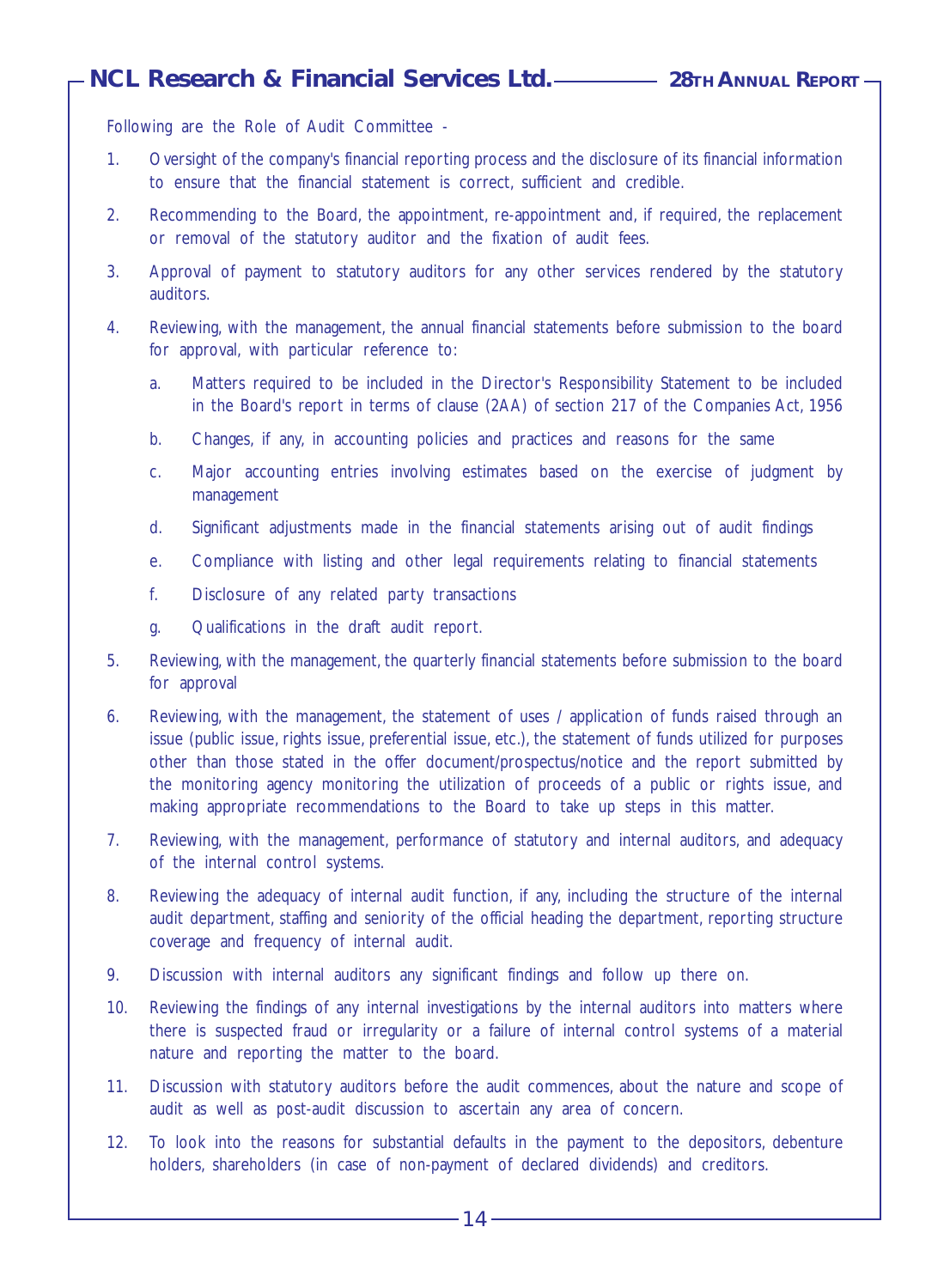- 13. To review the functioning of the Whistle Blower mechanism.
- 14. Approval of appointment of CFO (i.e., the whole-time Finance Director or any other person heading the finance function or discharging that function) after assessing the qualifications, experience & background, etc. of the candidate.

15. Carrying out any other function as is mentioned in the terms of reference of the Audit Committee.

In addition to the above, Audit Committee reviews the followings :

- i Management discussion and analysis of financial condition and results of operations;
- ii Statement of significant related party transactions submitted by management;
- iii Management letters / letters of internal control weaknesses issued by the statutory auditors and qualification in draft audit report;
- iv Internal audit reports relating to internal control weaknesses;
- v To review the annual financial statements and to recommend their adoption to the Board, with particular reference to disclosure of any related party transaction;
- vi To review the Quarterly financial statements and recommend their adoption to the Board; and
- vii The appointment, removal and terms of remuneration of the Chief internal auditor.

The members of Audit Committee met five times on 15th May, 30th June, 14th August and 12th November in year 2012 and on 23rd January in the year 2013 during the financial year ended on 31st March 2013.

| <b>Name</b>         | Number of Meetings Held | <b>Meetings Attended</b> |
|---------------------|-------------------------|--------------------------|
| Mr. Vijay J. Poddar |                         |                          |
| Mr. Goutam Bose*    |                         |                          |
| Mr. L. N. Sharma    |                         |                          |

\*Chairman of Committee

#### **REMUNERATION COMMITTEE**

Since the Company does not have remuneration Committee (constitution of which is a non-mandatory requirement), the details pertaining to the same are not provided

#### **Details of Remuneration paid to Directors**

No Remuneration has been paid to any of Directors, apart from Directors' sitting fees, during the year under review.

No Stock option has been allotted to any of the Directors during the financial year 2012-2013.

None of the Independent Directors holds any shares in their name or in the name of their relatives as on 31st March 2013.

#### **SHARE TRANSFER COMMITTEE**

There was a change in the composition of Share Transfer Committee due to resignation of Mr. Manish Baid from Committee Membership and Directorship w.e.f. 6th January 2013. The Board has appointed Mr. Vijay Poddar as member of Committee in place of Mr. Manish Baid in meeting of Board of Directors held on 6th January 2013. Further, Share Transfer Committee is continued to work under the Chairmanship of Mr. L. N. Sharma with other Member Mr. Goutam Bose.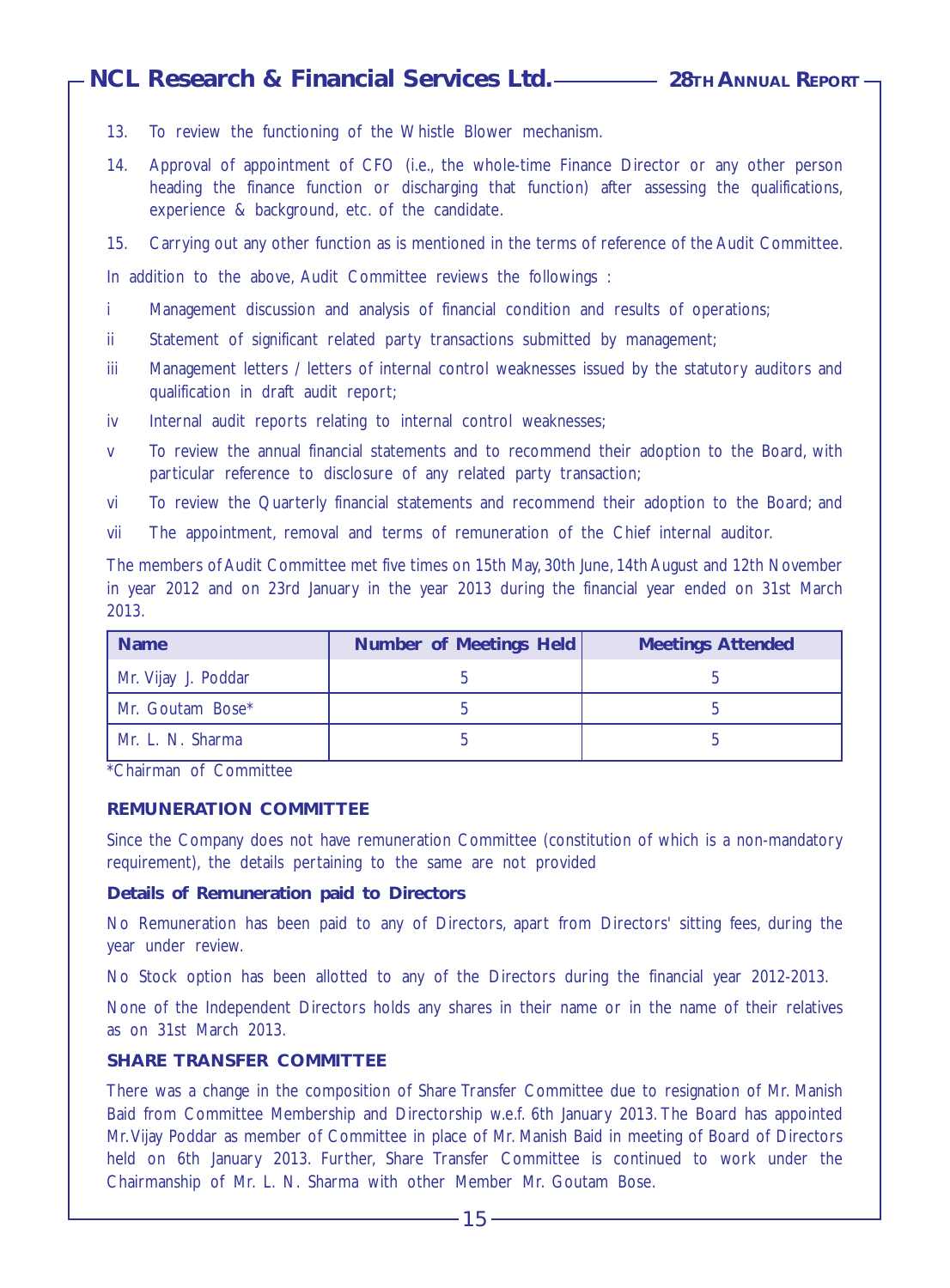The members of Share Transfer Committee met five times on 15th May, 30th June, 14th August and 12th November in year 2012 and on 23rd January in the year 2013 during the financial year ended on 31st March 2013.

| <b>Name</b>       | <b>Number of Meetings Held</b> | <b>Meetings Attended</b> |
|-------------------|--------------------------------|--------------------------|
| Mr. Vijay Poddar  |                                |                          |
| Mr. L. N. Sharma* |                                |                          |
| Mr. Goutam Bose   |                                |                          |

\*Chairman of Committee

#### **Investor Grievance Committee**

The Board of NCL Research & Financial Services Limited has constituted a Committee of Directors, which inter-alia also functions as "Shareholders/Investors" Grievance Committee, consisting of three members, chaired by a Non-Executive, Independent Director. The Committee meets once in a month and inter-alia, deals with various matter relating to:

- Transfer/transmission/transposition of shares;
- Consolidation/splitting of shares/folios;
- Issue of Share Certificates for lost, sub-divided, consolidated, rematerialize, defaced etc;
- Review of Shares dematerialized and all other related matters; and
- Investors' grievances and redressal mechanism and recommend measures to improve the level of Investor Services.

The Share Department of the Company and the Registrar and Share Transfer Agent, ABS Consultants Ltd. Pvt. Ltd. attend to all grievances of the shareholders and investors received directly or through SEBI, Stock Exchanges and Registrar of Companies etc.

The Minutes of Shareholders'/Grievances Committee are noted by the Board of Directors at the Board Meetings.

Continuous efforts are made to ensure that grievances are more expeditiously redressed to the complete satisfaction of the investors. Shareholders are requested to furnish their telephone numbers and email addresses to facilitate prompt action.

#### **Compliance Officer**

The Company has appointed Mr. Pradeep N. Dhanuka as a Compliance Officer within the meaning of Listing Agreement.

#### **Composition of Committee and Meetings attended**

There was a change in the composition of Investor Grievance Committee and has appointed Mr. Vijay Poddar as Member of Committee in place of Mr. Manish Baid who has resigned from Board/Committee w.e.f. 6th January 2013.

During the year, twelve meetings of the Committee of Directors were held on April 2, May 2, June 4, July 2, August 1, September 3, October 1, November 1 and December 3 in year 2012 and on January 2, February 1 and March 1 in year 2013.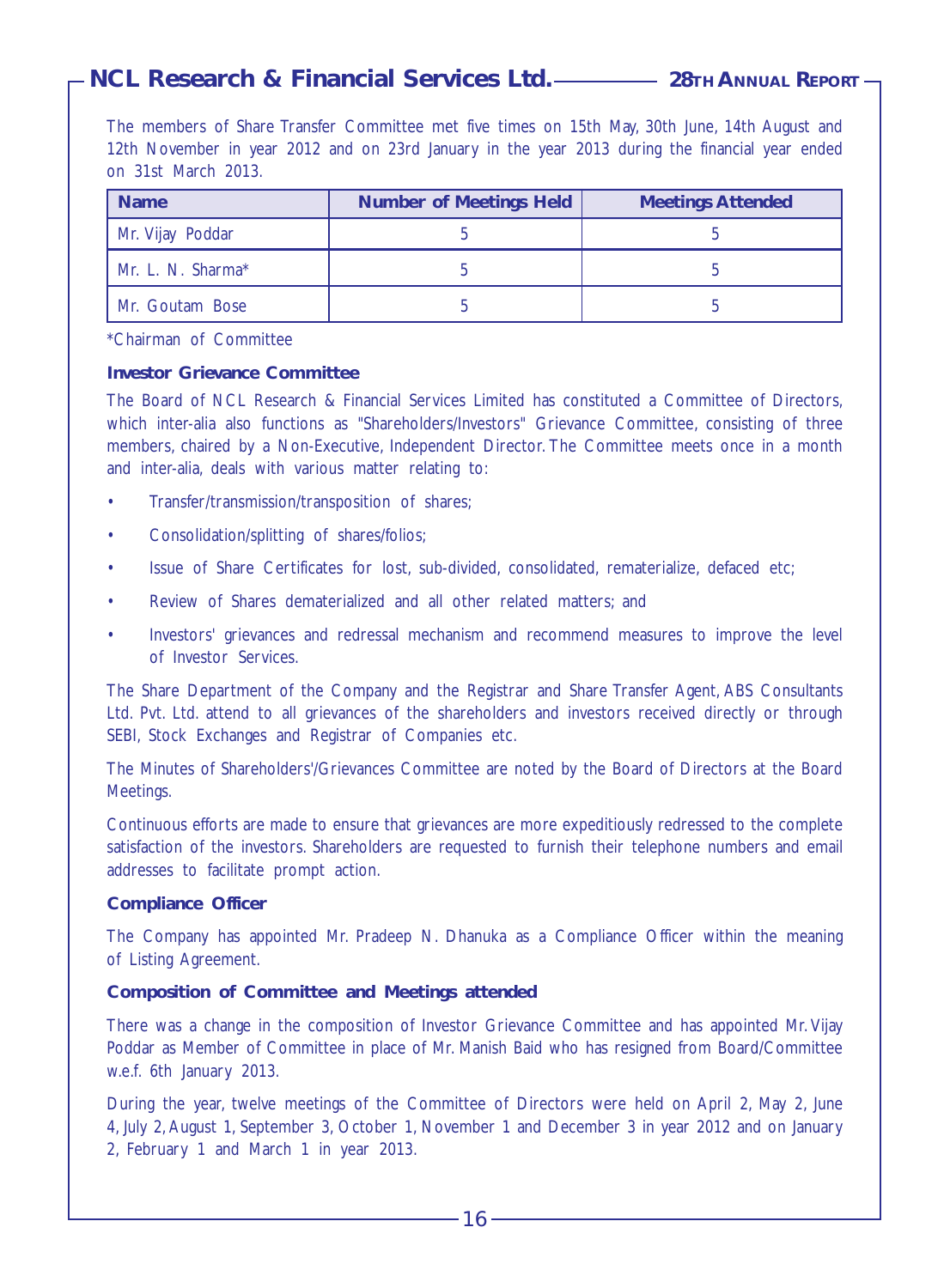Brief Details of Names, Position, Category and meeting attended by Members of Committee is as follows:

| <b>Name</b>       | <b>Position</b> | Category                   | <b>Meetings Attended</b> |
|-------------------|-----------------|----------------------------|--------------------------|
| Mr. L. N. Sharma* | Chairman        | Independent, Non-Executive | 12                       |
| Mr. Vijay Poddar  | <b>Member</b>   | Executive Director         | 12                       |
| Mr. Goutam Bose   | <b>Member</b>   | Independent, Non-Executive | 12                       |

#### **Details of Shareholders' Complaints**

During the year the Company did not receive any compliant from any of the share holder and there was no pending complaint at the beginning or close of the financial year. Further, as required under Clause 47C of the Listing Agreement, a Certificate on half-yearly basis confirming due compliance of share transfer formalities by the Company from Practicing Company Secretary has been submitted to the Stock Exchanges within stipulated time.

#### **GENERAL BODY MEETINGS**

Location & time for the last three Annual General Meetings :

| <b>Annual General Meeting</b> | Date & Time                   | <b>Venue</b>      |
|-------------------------------|-------------------------------|-------------------|
| 27th Annual General Meeting   | 27th September 2012, 10.30 AM | Registered Office |
| 26th Annual General Meeting   | 21st September 2011, 10.30 AM | Registered Office |
| 25th Annual General Meeting   | 24th September 2010, 10.30 AM | Registered Office |

**LOCATION AND TIME OF EXTRA-ORDINARY GENERAL MEETINGS :**

During Financial Year 2011-12, Extra Ordinary General Meeting (EOGM) was held on 19th day of August 2011 at 2.30 PM at Registered Office of the Company for Issue and Allotment of up to 15.00 Lac Equity Shares on preferential basis at a price of ` 175/- per Share to Non-Promoters Group to meet the Working Capital requirements of the Company. Also the Authorized Capital of the Company was increased from ` 4.00 Crore to ` 5.50 Crore to enable Company to issue and allot further shares as proposed in said EOGM.

During Financial Year 2012-13, Extra Ordinary General Meeting (EOGM) was held on 7th day of June 2012 at 2.30 PM at Registered Office of the Company for Issue and Allotment of up to 14.00 Lac Equity Shares on preferential basis at a price of ` 275/- per Share to Non-Promoters Group to meet the Working Capital requirements of the Company. Also the Authorized Capital of the Company was increased from ` 5.50 Crore to ` 7.00 Crore to enable Company to issue and allot further shares as proposed in said EOGM.

#### **POSTAL BALLOT**

No resolution was being passed during the year through Postal Ballot.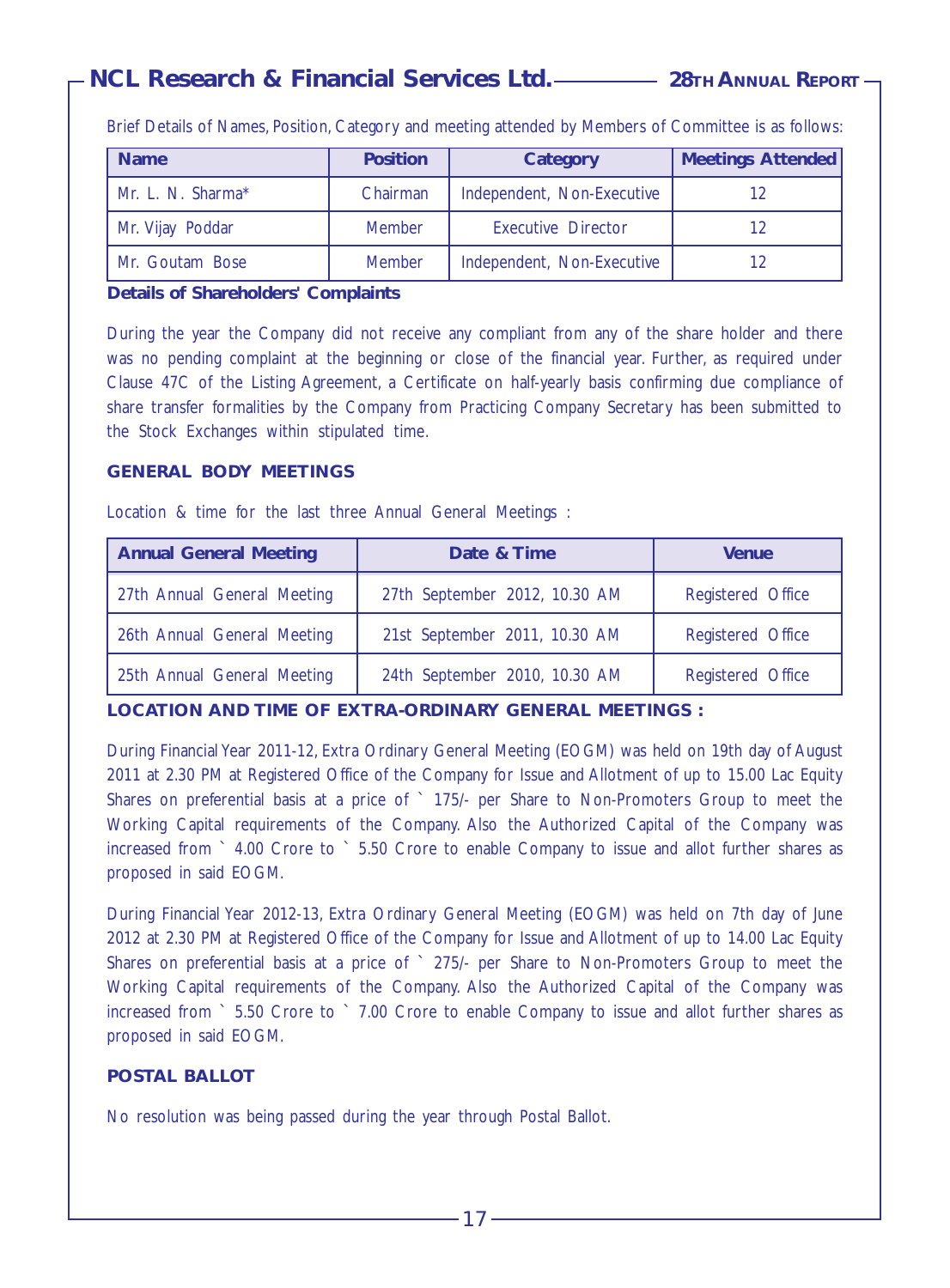#### **SPECIAL RESOLUTION PASSED AT LAST THREE ANNUAL GENERAL MEETINGS:**

No Special Resolutions was being passed during last three financial years.

#### **BOARD DISCLOSURES**

#### **RISK MANAGEMENT**

The Company has a Risk Management Policy which has been adopted by the Board of Directors, currently, the Company's risk management approach comprises of the following :-

- Governance of Risk
- **❖** Identification of Risk
- ◆ Assessment of Control of Risk

The risks have been prioritized through a companywide exercise. Members of Senior Management have undertaken the ownership and are working on mitigating the same through co-ordination among the various departments, insurance coverage, security policy and personal accident coverage for lives of all employees.

The Company has appointed a Risk Officer and also put in place the risk management framework, which helps to identify various risks cutting across its business lines. The risks are identified and are discussed by the representatives from various functions.

Risk Officer will make a presentation periodically on risk management to the Board of Directors and the Audit Committee. The Board and the Audit Committee provide oversight and review the risk management policy periodically.

#### **DISCLOSURE OF ACCOUNTING TREATMENT**

In the preparation of financial statements, the Company has followed the Accounting Standards referred to in Section 211(3)(c) of the Companies Act, 1956. The Significant Accounting Policies which are consistently applied are set out in the Notes to the Financial Statements.

#### **INSIDER TRADING**

The Securities and Exchange Board of India (SEBI) has over the years introduced various amendments to the Insider Trading Regulations of 1992 which ordain new action steps by corporate and other market intermediaries for the purposes of prevention of Insider Trading.

Pursuant to the above requirements of SEBI (Prohibition of Insider Trading) Regulations, 1992 as amended, the Company has adopted a `Code of Conduct` for Prevention of Insider Trading (The Code) with effect from October 1, 2002. The Code is applicable to all Directors and such Designated Employees who are expected to have access to unpublished price sensitive information relating to the Company. The Compliance Officer has been appointed for monitoring adherence to the said Regulations.

#### **DISCLOSURES**

(a) There are no transactions with related parties i.e. with Promoters, Directors, Management, Subsidiaries or Relatives that may have potential conflict of interest with the Company at large.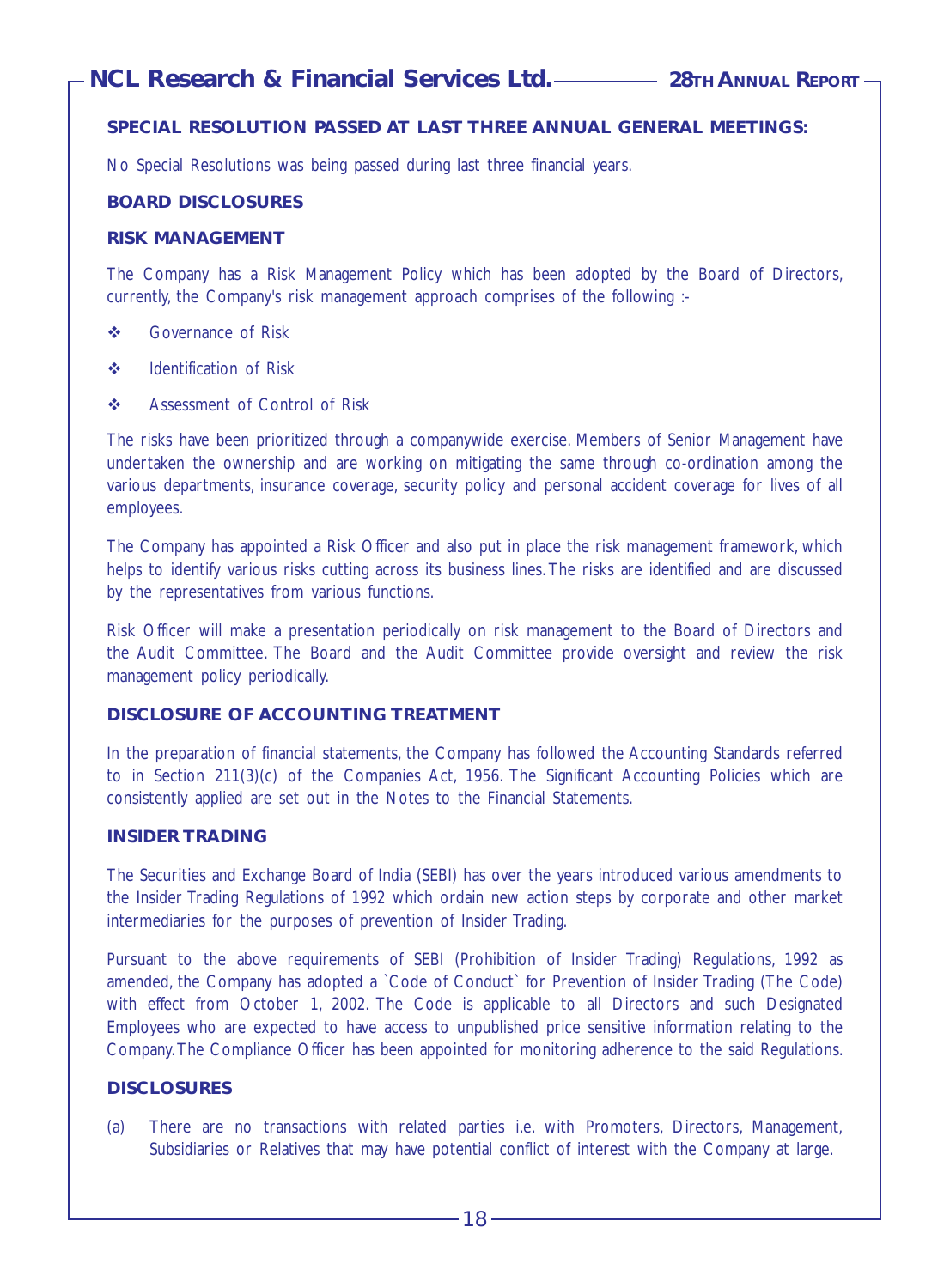- (b) There has been no instance of non-compliance by the Company on any matter related to Capital Markets and hence the question of penalties or strictures being imposed on the Company by the Stock Exchange or SEBI or any Statutory Authority does not arise.
- (c) In Compliance with the Securities & Exchange Board of India (Prohibition of Insider Trading Regulations, 1992) as amended till date, on Prohibition of Insider Trading, the Company has a comprehensive Code of Conduct and the same is being strictly adhered to by its management, staff and relevant business associates. The code expressly lays down the guidelines and the procedure to be followed and disclosures to be made, while dealing with shares of the Company and cautioning them on the consequences of non-compliance thereof.
- (d) Reconciliation of Share Capital Audit : A qualified Practicing Company Secretary carries out Reconciliation of Share Capital Audit on quarterly basis to reconcile the total admitted capital with National Securities Depository Ltd. (NSDL) and Central Depositary Services (India) Ltd. (CDSL) and the total issued and listed capital. The secretarial audit report confirms that the total issued / paid-up capital is in agreement with the total number of shares in physical form and the total number of dematerialized shares held with NSDL and CDSL.

#### **CODE OF BUSINESS CONDUCT & ETHICS**

The Company has adopted Code of Business Conduct and Ethics ("the Code") which is applicable to the Board of Directors and Senior Management Team (one level below the Board of Directors) of the Company. The Board of Directors and the members of Senior Management Team are required to affirm semi-annual compliance of this Code. The Code requires Directors and Employees to act honestly, fairly, ethically and with integrity, conduct themselves in professional, courteous and respectful manner. The Code is displayed on the Company website.

#### **CONFLICT OF INTEREST**

Each Director informs the Company on an annual basis about the Board and the Committee positions he occupies in other companies including Chairmanships and notifies changes during the year. Members of Board while discharging their duties, avoid conflict of interest in the decision making process. The members of Board restrict themselves from any discussions and voting in transactions that they have concern or interest.

#### **DISCLOSURES ON NON-MANDATORY REQUIREMENTS**

The Company has adopted/complied with the following non-mandatory requirements as prescribed in Annexure I D to Clause 49 of Listing Agreement with the Stock Exchange :-

- a) None of the Independent Directors on the Board of the Company has served for the tenure of exceeding nine years. The Company has ensured that the person who is being appointed as an Independent Director has the requisite qualifications and experience which would be of use to the Company and which in the opinion of the Company would enable him to contribute effectively to the Company in his capacity as an Independent Director.
- b) There were no other related party transactions of material nature with the promoters, directors, the management or their subsidiaries or relatives during the year that may have potential conflict with the interest of the company at large..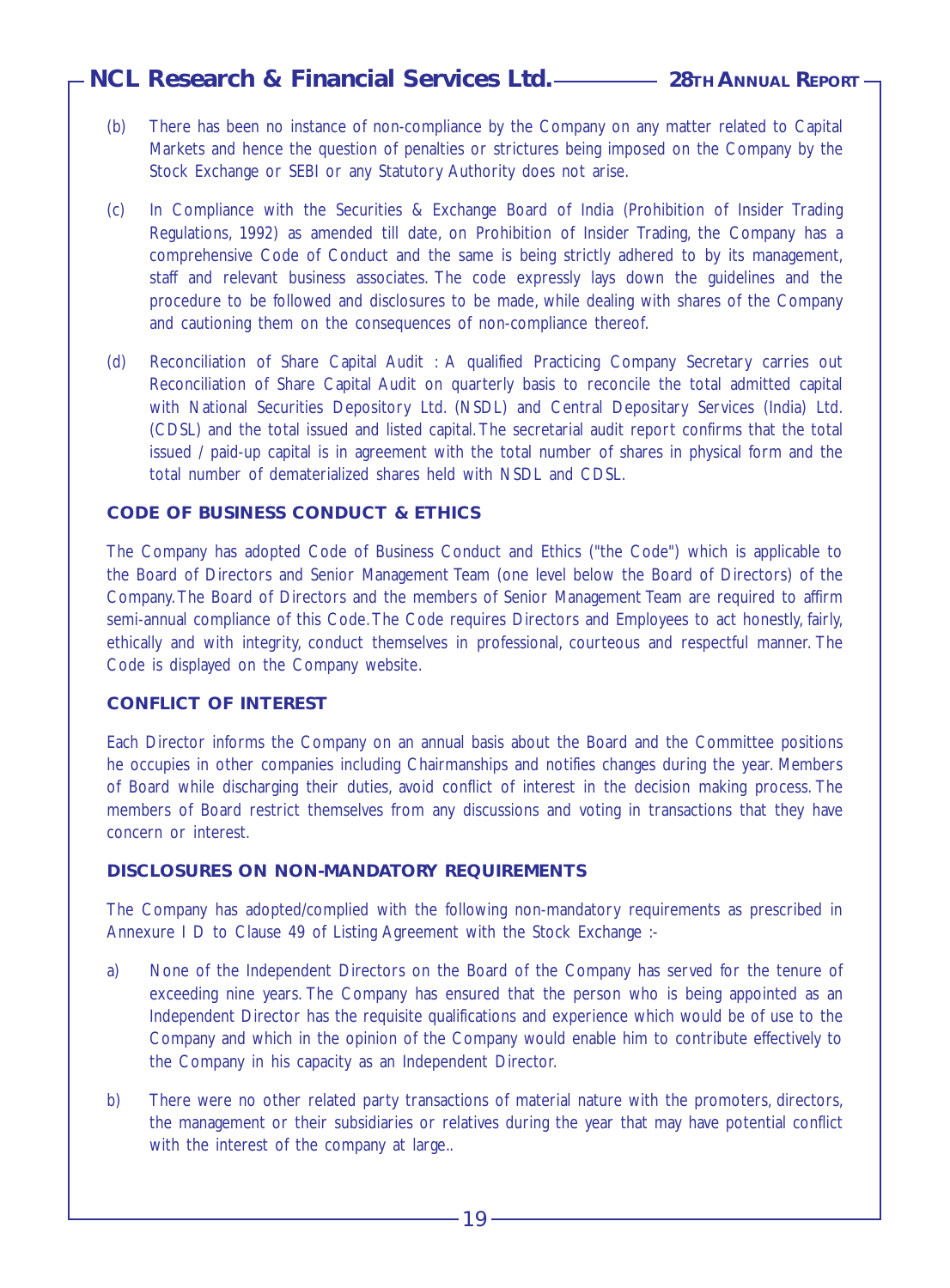- c) The Company has generally complied with all the requirements of regulatory authorities on Capital Markets.
- d) The Board of Directors of the Company has adopted the whistle Blower Policy for establishing the mechanism of employees to report to management concerns about unethical behavior, actual or suspected fraud or violation of the company's code of conduct or ethics policy. The Company affirms that no employee has been denied access to the Audit Committee.
- e) The Company follows Accounting Standards issued by Institute of Chartered Accountants of India and qualification in the auditors' report have been explained in directors' report.
- f) The Company has complied with all mandatory requirement as stated in clause 49 of Listing Agreement and the non-mandatory requirement have been complied with to the extent feasible.
- g) The Company is committed to conducting its Business in conformity with ethical standards and applicable Laws and Regulations .This commitment stands evidenced by model code of conduct adopted by Board of Directors at their meeting which is applicable to each member of the Board of Director and senior management of the Company.

#### **MEANS OF COMMUNICATIONS**

- $\triangleright$  The Company regularly provides information to the Stock Exchanges as per the requirements of the listing Agreement.
- $\triangleright$  The Quarterly/Half Yearly/Nine Months & Annual Results have been submitted to Bombay Stock Exchange Ltd. and published in the leading English Newspapers i.e. "Business Standard" and in vernacular language Newspaper i.e. "Business Standard" hindi edition of Lucknow.
- Company posts its Quarterly Results/Half Yearly/Nine Months & Annual Results on its website www.nclfin.com
- Official News releases have been posted on its website www.nclfin.com
- $\triangleright$  No formal representations were made to Institutional Investors or Analysts during the year under review.
- $\triangleright$  Management Discussion and Analysis forms part of the Annual Report is available on its website www.nclfin.com and also on BSE website www.bseindia.com. Further, if Investor is desirous of getting physical copy of Annual Report, Investor can send their request to M/s. ABS Consultants Pvt. Ltd., Registrar & Share Transfer Agent, by sending request letter or by sending email to them.

#### **GENERAL SHAREHOLDER INFORMATION**

Detailed information in this regard is provided in section "Shareholders Information" which forms part of this Annual Report.

SHAREHOLDERS' INFORMATION

a. Next Annual General Meeting

The information regarding 28th Annual General Meeting for the financial year ended on 31st March 2013 is as follows :-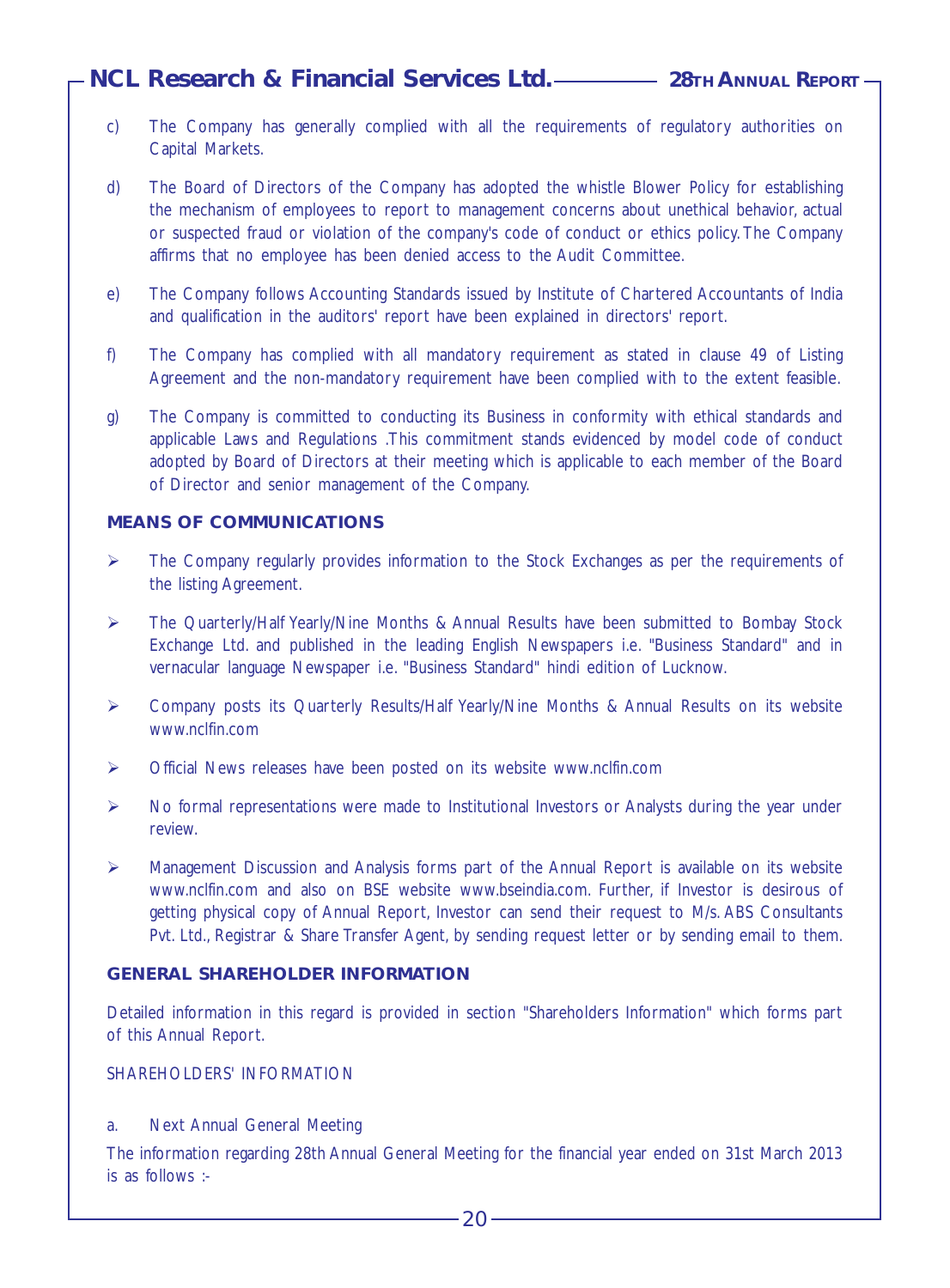|                                     | - NCL Research & Financial Services Ltd. ————— 28тн Аммидд Rерокт .                                                  |                       |
|-------------------------------------|----------------------------------------------------------------------------------------------------------------------|-----------------------|
| <b>Date</b><br><b>Time</b><br>Venue | Friday, 20th September, 2013<br>÷.<br>10.30 A.M.<br>215, City Hotel Complex, Lalbagh, 24, B N Road, Lucknow -226 001 |                       |
| $\mathbf b$ .                       | <b>Financial Calendar :</b><br>1st April to 31st March.                                                              |                       |
| C <sub>1</sub>                      | <b>Future Calendar</b>                                                                                               |                       |
|                                     | <b>Subject Matter</b>                                                                                                | <b>Date</b>           |
|                                     | Financial Reporting of 1st Quarter ended on 30th June 2013                                                           | Mid of August, 2013   |
|                                     | Financial Reporting of 2nd Quarter ended on 30th September 2013                                                      | Mid of November, 2013 |
|                                     | Financial Reporting of 3rd Quarter ended on 31st December 2013                                                       | Mid of February 2014  |
|                                     | Financial Reporting of 4th Quarter ended on 31st March 2014                                                          | By 30th May 2014      |
|                                     | Date of Annual General Meeting                                                                                       | During September 2014 |
| d.                                  | Date of Book Closure : September 13 to September 20, 2013. (Both days inclusive)                                     |                       |
| e.                                  | <b>Dividend Payment</b><br>$:$ Nil                                                                                   |                       |
| f.                                  | <b>Dividend History</b><br>The Company has not paid any Dividend during last 10 years.<br>÷.                         |                       |
| g.                                  | <b>Listing of Shares</b><br>Kanpur (U.P.) & Bombay Stock Exchange Ltd.<br>÷.                                         |                       |
| h.                                  | Stock Code & ISIN<br>530557, Demat ISIN No. in NSDL & CDSL -INE132F01012<br>÷.                                       |                       |
| i.                                  | Market Price Data                                                                                                    |                       |

| <b>Month</b>     | Price on BSE (`) & Volume |          |               |             | <b>BSE Sensitive Index</b> |
|------------------|---------------------------|----------|---------------|-------------|----------------------------|
|                  | <b>High</b>               | Low      | <b>Volume</b> | <b>High</b> | Low                        |
| April 2012       | 282.50                    | 178.65   | 111,758       | 17,664.10   | 17,010.16                  |
| May 2012         | 350.00                    | 255.00   | 222,108       | 17,432.33   | 15,809.71                  |
| June 2012        | 390.65                    | 282.10   | 155,420       | 17,448.48   | 15,748.98                  |
| <b>July 2012</b> | 535.70                    | 375.00   | 105,800       | 17,631.19   | 16,598.48                  |
| August 2012      | 563.00                    | 428.00   | 53,280        | 17,972.54   | 17,026.97                  |
| September 2012   | 788.90                    | 464.00   | 27,585        | 18,869.94   | 17,250.80                  |
| October 2012     | 787.50                    | 652.50   | 23,213        | 19,137.29   | 18,393.42                  |
| November 2012    | 999.50                    | 802.00   | 364,715       | 19,372.70   | 18,255.69                  |
| December 2012    | 986.80                    | 849.05   | 301,830       | 19,612.18   | 19,149.03                  |
| January 2013     | 1,189.90                  | 920.05   | 568,523       | 20,203.66   | 19,508.93                  |
| February 2013    | 1,450.00                  | 1,030.00 | 477,269       | 19,966.69   | 18,793.97                  |
| March 2013       | 1,614.00                  | 1,246.45 | 657,178       | 19,754.66   | 18,568.43                  |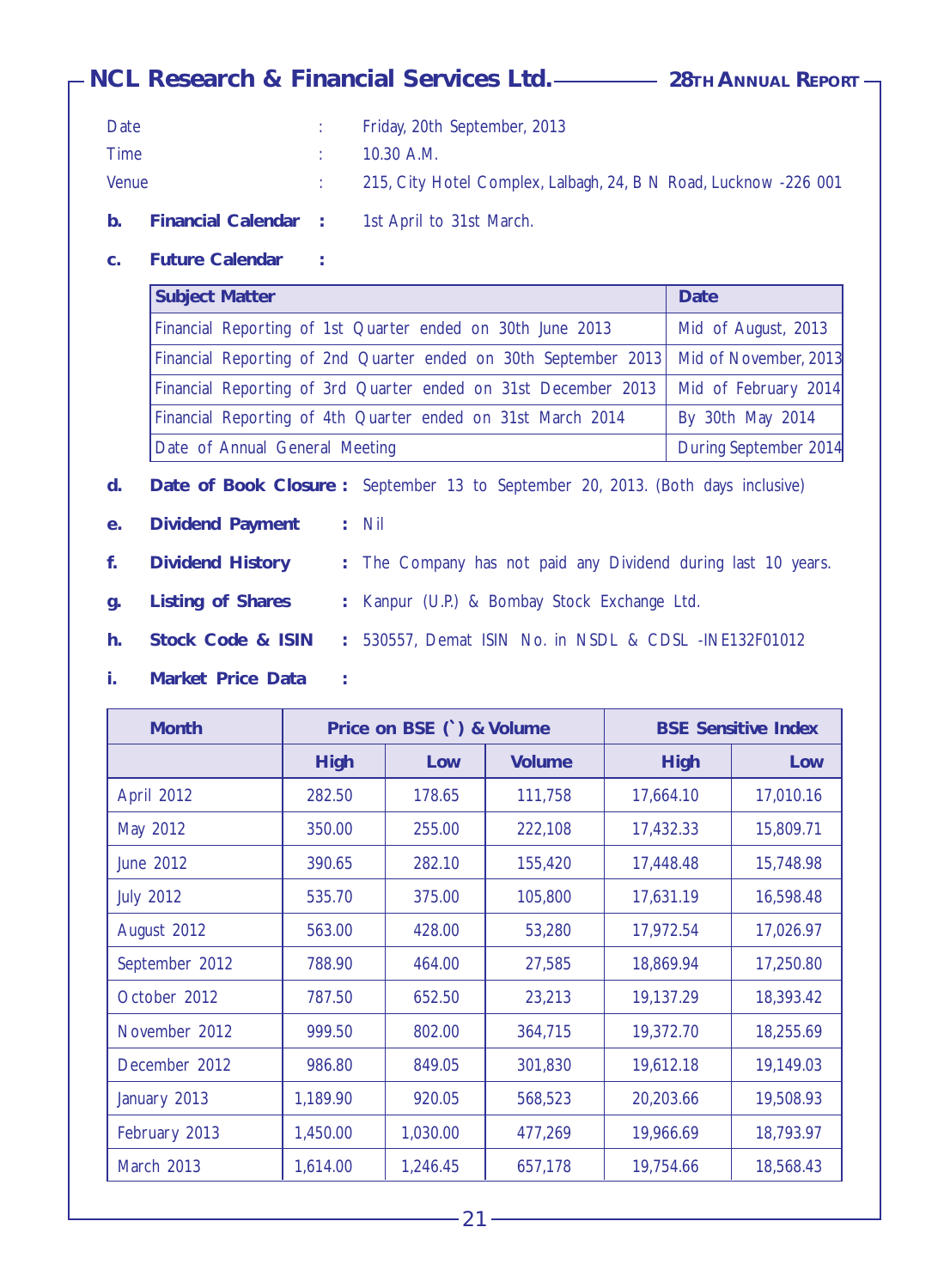#### **j. Registrar & Share Transfer Agent.**

M/s. ABS Consultants Pvt. Ltd. has been appointed as Registrar & Share Transfer Agent for all work relating to share registry in terms of both physical and electronic mode. All transfer, transmission, request related to correspondence/queries, intimation of change of address etc. should be addressed to our RTA directly at the following Address:

#### **M/s. ABS Consultants Pvt. Ltd.**

99, Stephen House, 6th Floor, 4, B.B.D. Bag (East), Kolkata-700 001 Phone - 033-22430153 / 033-22201043, Fax 033-22430153, E-Mail: absconsultant@vsnl.net

#### **k. Share Transfer Systems**

The Trading in Equity Shares of the Company is permitted only in dematerialized form as per circular issued by Securities & Exchange Board of India (SEBI) on September 24, 1998.

The Share transfer is processed by the Registrar & Share Transfer Agent, ABS Consultants Pvt. Ltd. and approved by Share Transfer Committee, if the documents are complete in all respects, within 15 days from the date of lodgment.

#### **l. Distribution Schedule as on 31st March 2013**

| No. of Equity<br><b>Shares</b> | No. of Share<br><b>Holders</b> | % of Share<br><b>Holders</b> | <b>Total No. of</b><br><b>Shares Held</b> | % of Share<br><b>Holding</b> |
|--------------------------------|--------------------------------|------------------------------|-------------------------------------------|------------------------------|
| $1 - 500$                      | 183                            | 28.73                        | 26966                                     | 0.46                         |
| 501-1000                       | 46                             | 7.22                         | 36381                                     | 0.63                         |
| 1001-2000                      | 92                             | 14.44                        | 144617                                    | 2.49                         |
| 2001-3000                      | 42                             | 6.59                         | 113090                                    | 1.94                         |
| 3001-4000                      | 34                             | 5.34                         | 122571                                    | 2.11                         |
| 4001-5000                      | 43                             | 6.75                         | 207060                                    | 3.56                         |
| 5001-10000                     | 70                             | 10.99                        | 540444                                    | 9.29                         |
| 10001-50000                    | 114                            | 17.90                        | 2825074                                   | 48.57                        |
| 50001-100000                   |                                | 1.10                         | 545589                                    | 9.38                         |
| 100001<br>and Above            | 6                              | 0.94                         | 1255208                                   | 21.58                        |
| Total                          | 637                            | 100.00                       | 5817000                                   | 100.00                       |

#### **m. Shareholding Pattern as on 31st March 2013**

| <b>Categories</b>                                             | No. of Shares | % of Shareholding |
|---------------------------------------------------------------|---------------|-------------------|
| Promoters, Directors, Relatives &<br>Person acting in concert | 163500        | 2.81              |
| Indian Bank                                                   |               | 0.00              |
| Others (NRI)                                                  | 0             | 0.00              |
| Private Corporate Bodies                                      | 2174026       | 37.37             |
| Indian Public                                                 | 3479474       | 59.82             |
| Total                                                         | 5817000       | 100.00            |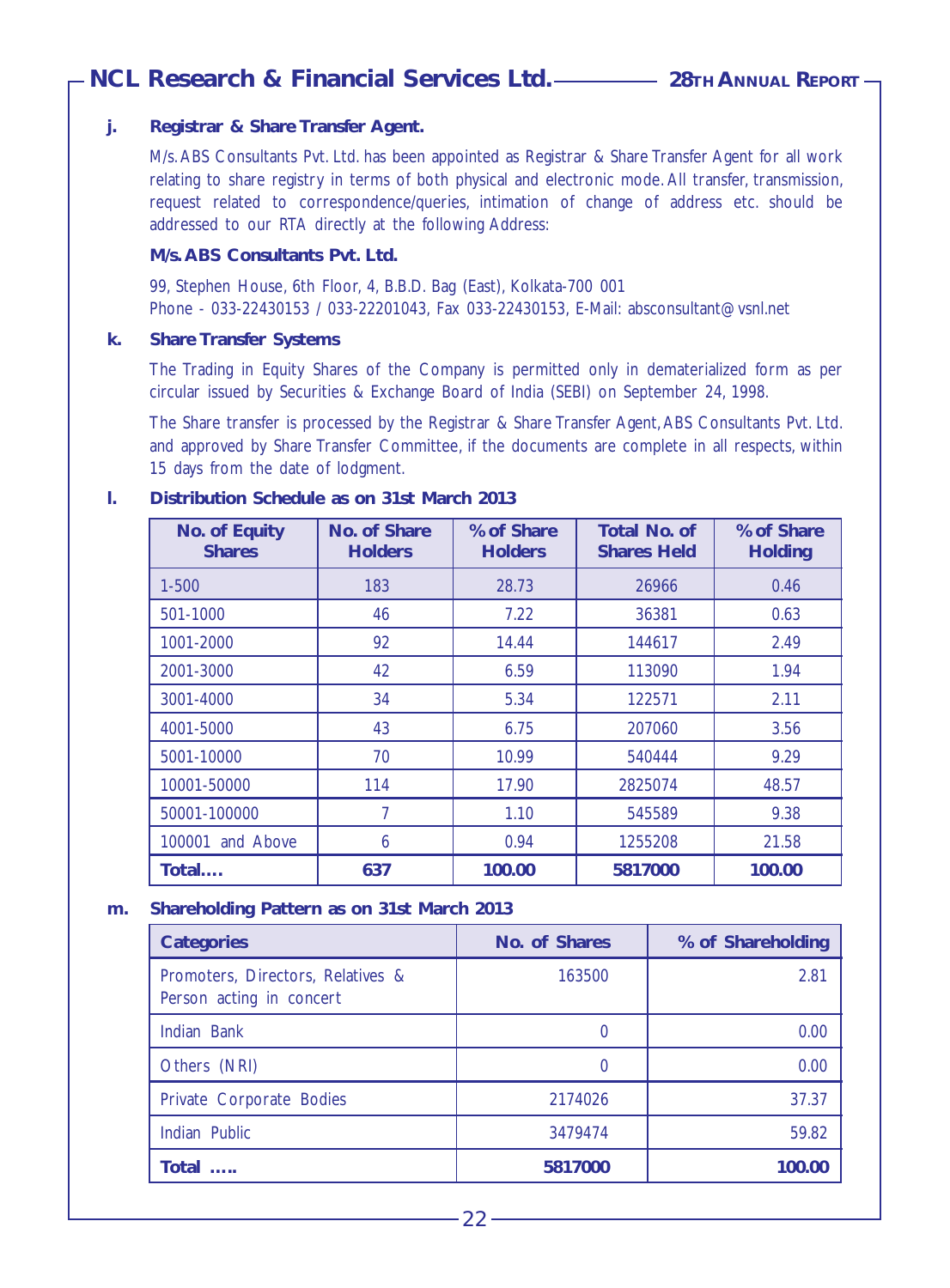#### **n. Dematerialization of Equity Shares & Liquidity**

The Company's Equity Shares are in Demat trading segment and the Company had established connectivity with both NSDL & CDSL by signing the necessary agreements.

#### **Procedures for dematerialization / rematerialization of Equity Shares:-**

Shareholders seeking demat / remat of their shares need to approach their Depository Participants (DP) with whom they maintain a demat account. The DP will generate an electronic request and will send the physical share certificates to Registrar and Share Transfer Agents of the Company. Upon receipt of the request and share certificates, the Registrar will verify the same. Upon verification, the Registrar will request NSDL/CDSL to confirm the demat request. The demat account of the respective share holder will be credited with equivalent number of shares. In case of rejection of the request, the same shall be communicated to the shareholder.

In case of remat, upon receipt of the request from the shareholder, the DP generates a request and verification of the same is done by the Registrar. The Registrar then requests NSDL or CDSL to confirm the same. Approval of the Company is being sought and equivalent numbers of shares are issued in physical form to the shareholder. The share certificates are dispatched within 15 days from the date of issue of Shares.

As on 31st March 2013, 95.37% Equity Shares of the Company are in dematerialized form.

#### **o. Listing Fees and Annual Custodial Fees**

The Company has paid the Annual Listing Fees for year 2013-2014 to BSE Limited and Annual Custodial Fees to the Depositories viz. NSDL & CDSL for the year 2013-2014 have also been paid.

#### **p. Nomination**

Individual Shareholders holding shares singly or jointly in physical form can nominate a person in whose name the shares shall be transferable in case of death of the registered shareholder(s). Nomination facility in respect of shares held in electronic form is also available with the depository participants as per the bye-laws and business rules applicable to NSDL and CDSL. Nomination forms can be obtained from the Company's Registrar and Share Transfer Agent.

#### **q. Requirement of PAN Card in case of Transfer of Shares in Physical Form**

Pursuant to SEBI Circular, the shareholders holding shares in physical form are requested to submit self certified copy of PAN at the time of sending their request for share transfer/ transmission of name/transposition of name.

#### **r. For the Attention of Shareholders holding shares in electronic form**

Shareholders holding shares in electronic mode should address all their correspondence to their respective Depository Participants (DPs).

#### **s. Electronic Clearing Service**

The Securities and Exchange Board of India (SEBI) has made it mandatory for all companies to use the bank account details furnished by the Depositories for depositing dividends. Dividend will be credited to the Members' bank account through NECS wherever complete core banking details are available with the Company. In case where the core banking details are not available, dividend warrants will be issued to the Members with bank details printed thereon as available in the Company's records. This ensures that the dividend warrants, even if lost or stolen, cannot be used for any purpose other than for depositing the money in the accounts specified on the dividend warrants and ensures safety for the investors. The Company complies with the SEBI requirement.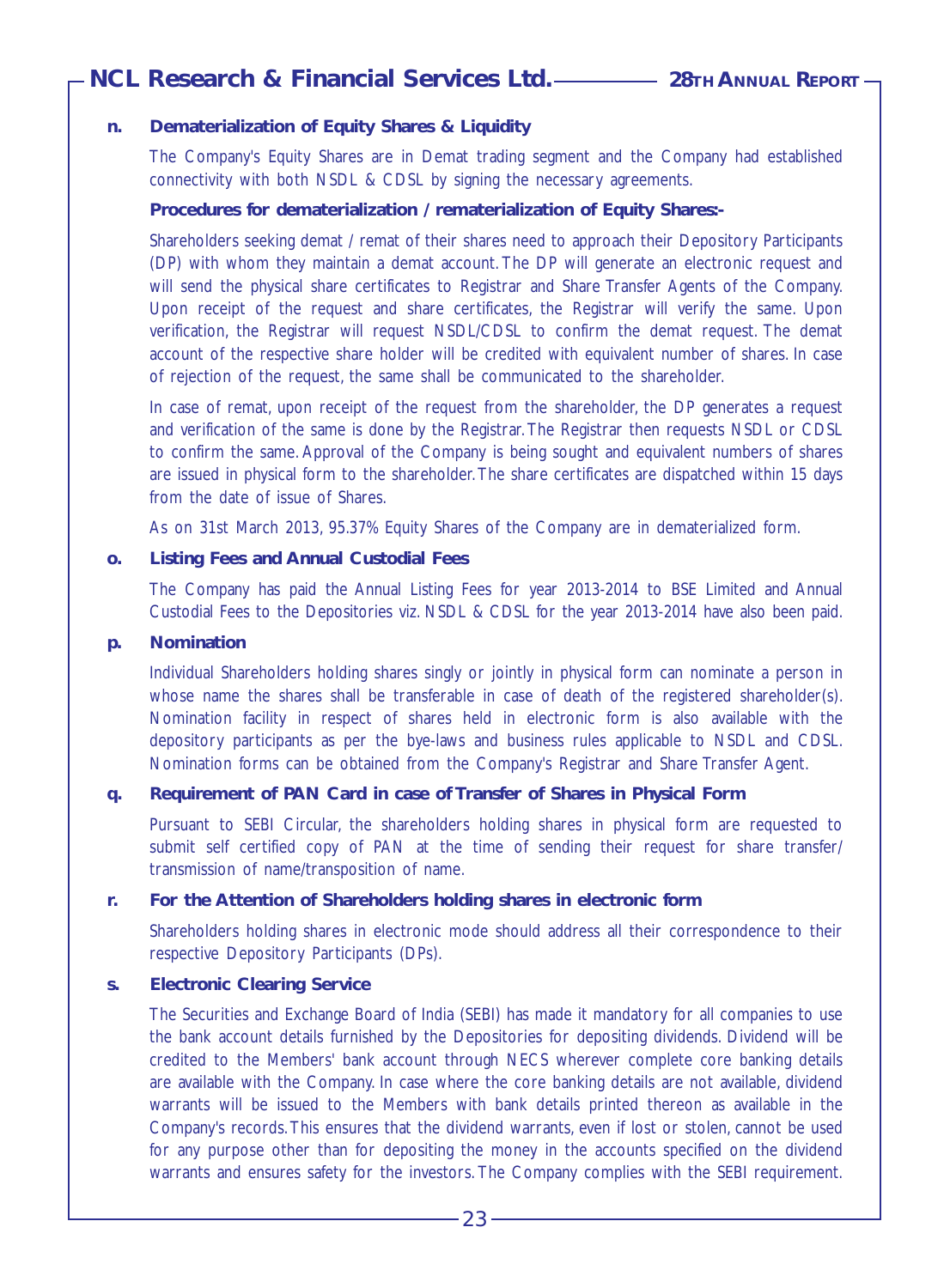#### **t. Service of Documents through Electronic Mode**

As a part of Green Initiatives, the members who wish to receive the notice/documents through email, may kindly intimate their e-mail address to the Company's Registrar and Share Transfer Agent, ABS Consultants Pvt. Ltd. to their dedicated e-mail id i.e., "absconsultant@vsnl.net."

#### **u. Details on use of Public Funds Obtained in the last three years :**

| <b>Particulars of Utilization</b> | Amount ( in Lac) |
|-----------------------------------|------------------|
| Share Investments                 | 2888.69          |
| Inter Corporate Deposits          | 3140.27          |
| Total                             | 6028.96          |

#### **v. Outstanding GDRs / ADRs / Warrants or any convertible instruments, conversion data likely impact on Equity :**

Not Any.

#### **w. Green initiatives in Corporate Governance to receive documents through email by registering your email address :**

The Ministry of Corporate Affairs (MCA) has taken a "Green initiative in the Corporate Governance" by providing an opportunity to the shareholders to register their email address with Company and changes therein from time to time.

The Company will send notices/documents such as Annual Reports and notices by email to the shareholders registering their email address. To support this laudable move of the Government, the members who have not registered their email address, so far, are requested to do so at the earliest, in respect of demat holding through the respective Depository Participant (DP) and in respect of physical holding through the Registrar and Share Transfer Agent (RTA) M/s. ABS Consultants Pvt. Ltd.

While every notice/document will be sent through email address registered with the Company, in case you desire to receive any notice/document in physical form, please intimate by email and the same shall be sent to your address registered with the Company/DP.

We solicit your patronage and support in joining hands with the Company to implement the e-governance initiative.

#### **x. Investors' Correspondence**

Shareholders can contact the following Officials for secretarial matters of the Company :-

Mr. Pradeep N. Dhanuka - ncl.research@gmail.com

#### **y. Code of Conduct**

The Board of Directors of the Company has laid down Code of Conduct for Directors and for Senior Management & Employees. All Board Members and Senior Management have affirmed compliance with the Code of Conduct for the year under review. Declaration to this effect signed by the Managing Director & Chief Executive Officer is annexed to this report.

#### **z. Address for Correspondence**

NCL Research and Financial Services Limited Bhagyodaya Building, 3rd Floor, 79, N. M. Road, Fort, Mumbai-400 023 Email : ncl.research@gmail.com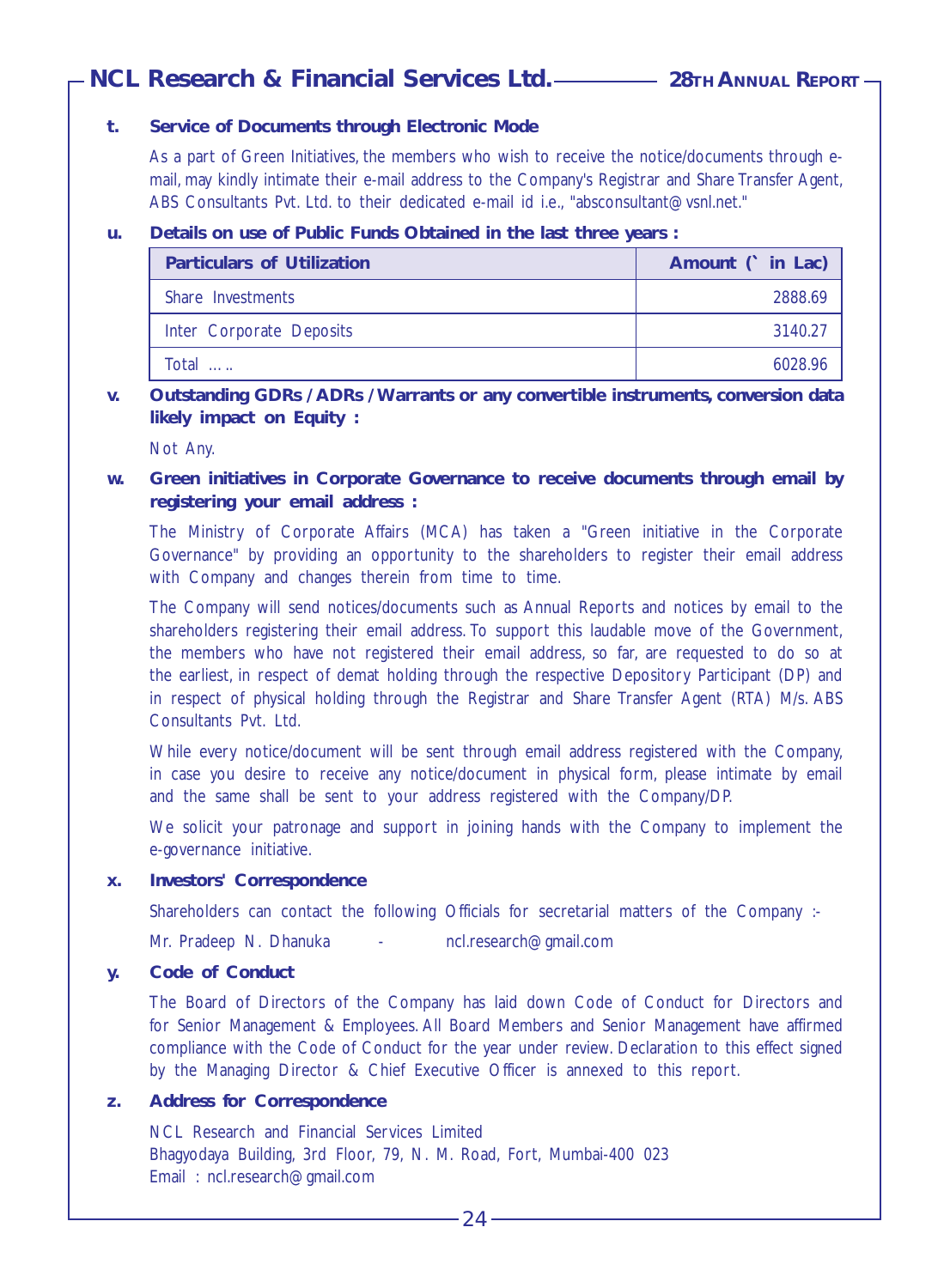# **CHAIRMAN & MANAGING DIRECTOR'S DECLARATION ON CODE OF CONDUCT**

As required by Clause 49 of Listing Agreement, the Managing Director and CEO's Declaration for Code of Conduct is given below:

To

The Members of

#### **NCL Research and Financial Services Limited**

- (a) We have reviewed financial statements and the cash flow statement for the year and that to the best of our knowledge and belief:
	- (i) these statements do not contain any materially untrue statement or omit any material fact or contain statements that might be misleading;
	- (ii) these statements together present a true and fair view of the company's affairs and are in compliance with existing accounting standards, applicable laws and regulations.
- (b) There are, to the best of our knowledge and belief, no transactions entered into by the company during the year which are fraudulent, illegal or violative of the company's code of conduct.
- (c) We accept responsibility for establishing and maintaining internal controls for financial reporting and that we have evaluated the effectiveness of internal control systems of the company pertaining to financial reporting and we have disclosed to the auditors and the Audit Committee, deficiencies in the design or operation of such internal controls, if any, of which we are aware and the steps we have taken or propose to take to rectify these deficiencies.
- (d) We have indicated to the Auditors and the Audit committee
	- (i) significant changes in internal control over financial reporting during the year;
	- (ii) significant changes in accounting policies during the year and that the same have been disclosed in the notes to the financial statements; and
	- (iii) instances of significant fraud of which we have become aware and the involvement therein, if any, of the management or an employee having a significant role in the company's internal control system over financial reporting.

#### For **NCL RESEARCH AND FINANCIAL SERVICES LIMITED**

**Vijay J. Poddar** Chairman

# **DECLARATION BY THE MANAGING DIRECTOR UNDER CLAUSE 49 OF THE LISTING AGREEMENT**

#### **NCL RESEARCH & FINANCIAL SERVICES LIMITED**

19, Krishna Colony,

Mahanagar, Lucknow-226006

In accordance with Clause 49 sub clause I(D) of the Listing Agreement with the Stock Exchanges, I, **Vijay J. Poddar**, Chairman of NCL Research & Financial Services Limited hereby confirm that all the Members of the Board of Directors and Senior Management Personnel have affirmed compliance with the Code of Conducts.

Lucknow, May 30, 2013 **Chairman**

**VIJAY J. PODDAR**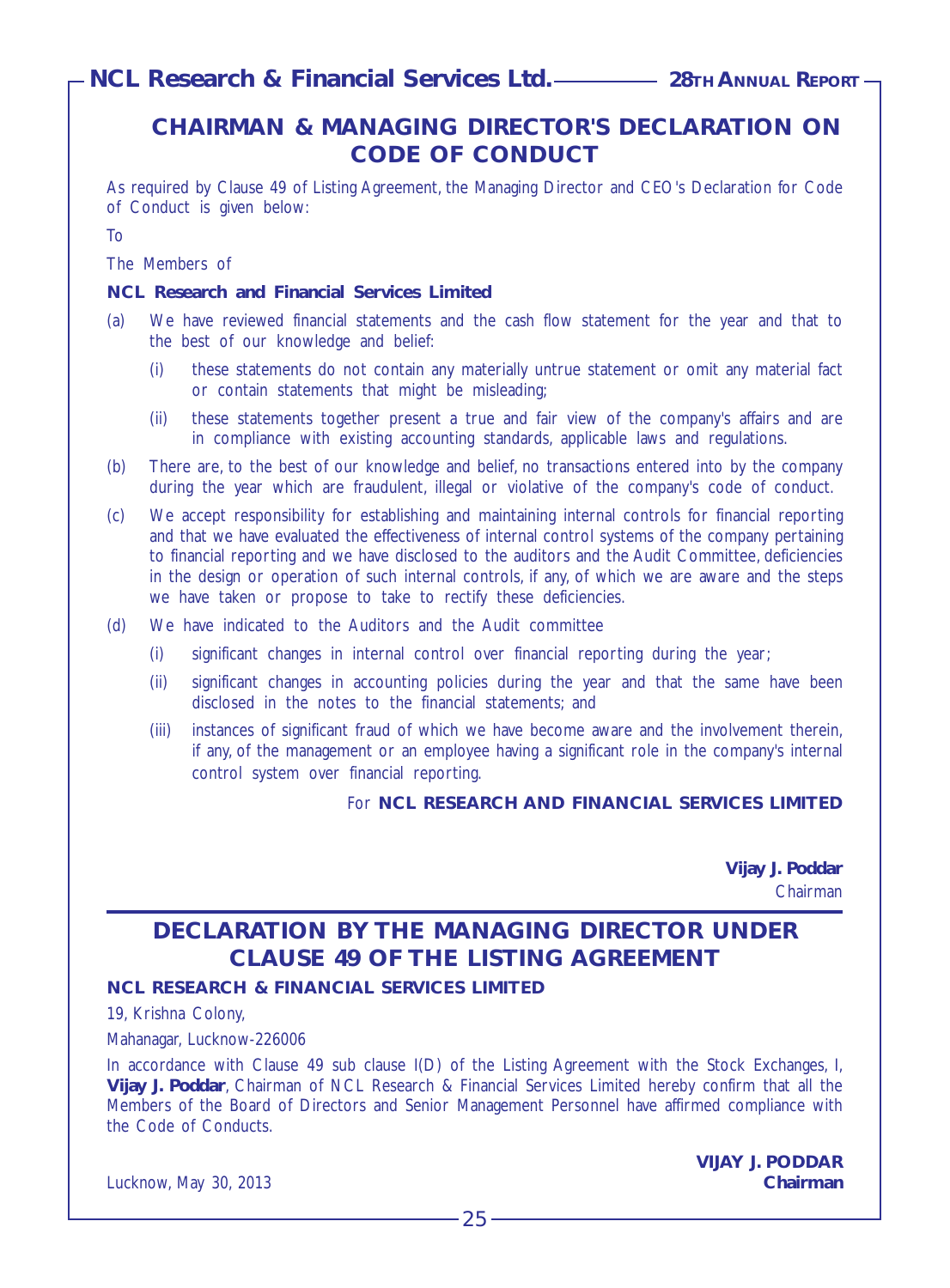# **SECRETARIAL COMPLIANCE REPORT FOR THE YEAR ENDED 31ST MARCH 2013**

The Board of Directors,

#### **M/s. NCL Research & Financial Services Limited**

#### **Lucknow**

We have examined the registers, records and papers of M/s. NCL Research & Financial Services Limited as required to be maintained under the Companies Act, 1956, (hereinafter referred to as "The Act"), the rules made there under and also the provisions contained in the Memorandum of Association and Articles of Association of the Company for the year ended 31st March 2013.

On the basis of our examination as well as information and explanations furnished by the Company and the records made available to us, we report that:

- 1. The Company has kept and maintained all registers and records as per Annexure "A" to this certificate, as per the provisions of the Companies Act 1956 (the Act) and the rules made there under and all entries therein have been duly recorded during the year.
- 2. The Company has filed the forms and return as stated in Annexure "B" to this certificate, with the Registrar of Companies or other authorities within the time prescribed under the Act and the rules made there under.
- 3. The Company has given proper notice along with the agenda for convening of Board Meeting, Committee Meetings and Annual General Meetings during the year.
- 4. The proceedings of the Meetings were properly recorded in the Minutes Books during the year.
- 5. The Board of Directors of the Company is duly constituted during the year.
- 6. The Company has obtained all the necessary approvals from the Board and Shareholders as required by the Act during the year.
- 7. The Company has not accepted any Deposit in terms of Section 58A of the Act read with Companies (Acceptance of Deposit) Rules, 1975 during the year.
- 8. The Company has closed its Register of Members from 20th September 2012 to 27th September 2012 (both days inclusive) during the financial year and necessary compliance of section 154 of the Act has been made.
- 9. The Company has not declared dividend and thus payment of Dividend is not required in compliance with the provisions of section 205 of the Act during the year.
- 10. The Company has not paid remuneration to the Managing Director of the Company during the year in terms of section 198, 269, 309 read with Schedule XIII of the Act.
- 11. The Company has not appointed any sole selling agent in terms of section 294 of the Act during the year.
- 12. The Company has not advanced any loans to its Directors or persons or firms or Companies referred to under section 295 of the Act during the year.
- 13. The Company has not entered into any transactions, which falls under section 297 of the Act during the year.
- 14. The Directors have disclosed their interest in other firms / Companies to the Board of Directors pursuant to the provisions section 299 of the Act.
- 15. The Company has not appointed any person as a place of profit in terms of section 314 of the Act during the year.
- 16. The Company has not issued any duplicate share certificate during the financial year.
- 17. The Company has complied with the provisions of section 372A of the Act.
- 18. The Company :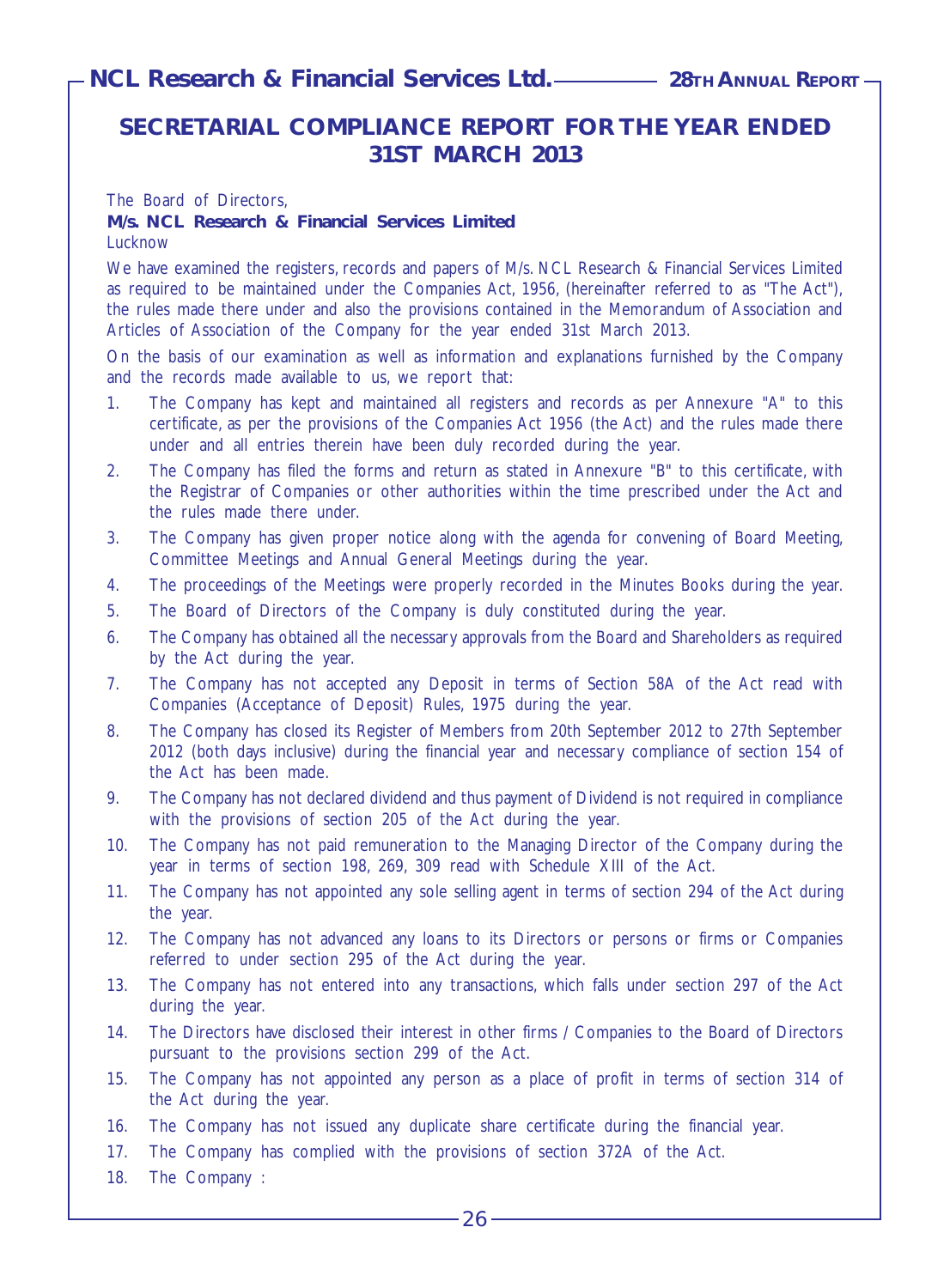- a) has delivered all the Share Certificates on lodgment thereof for transfer/transmission or any other purpose in accordance with the provisions of the Act;
- b) Was not required to deposit amount in a separate Bank Account as the Company has not declared Dividend during the year.
- c) Was not required to post warrants to members of the Company within the required time as the Company has not declared Dividend during the year.
- d) Was not required to transfer any amount to Investor Education and Protection Fund.
- e) Has duly complied with the requirement of section 217 of Companies Act, 1956.
- 19. The Board of Directors of the Company is duly constituted and there was no appointment of Additional Director/s alternate Director/s and Directors to fill the casual vacancy during the financial year.
- 20. The Company was not required to obtain approvals of the Central Government, Company Law Board, Regional Director, Registrar or such other authorities as prescribed under the various provisions of the Act.
- 21. The Company has issued 12,17,000 Equity Shares on Preferential basis under section 81(1A) of Companies Act 1956 and as per SEBI ICDR Regulations during the financial year.
- 22. The Company has not bought back any share during the financial year.
- 23. There was no redemption of preference shares or debentures during the financial year.
- 24. There were no transactions necessitating the Company to keep in abeyance the rights to dividend, rights shares and bonus shares pending registration of transfer of shares.
- 25. As per the information and explanation given, the Company has not invited / accepted any deposits including any unsecured loans falling within the purview of Section 15A during the financial year.
- 26. The Company has not borrowed fund from its Directors, members, public, financial institutions, banks and others during the financial year ending on 31st March 2013.
- 27. The Company has not altered the provisions of the Memorandum with respect to situation of the Company's Registered Office from one state to another during the year under scrutiny
- 28. The Company has not altered the provisions of the Memorandum with respect to the objects of the Company during the year under scrutiny.
- 29. The Company has not altered the provisions of the Memorandum with respect to the name of the Company during the year under scrutiny.
- 30. The Company has altered its Memorandum of Association and Articles of Association with respect to the Share Capital of the Company and has increased Authorized Capital from ` 5.50 Crore to ` 7.00 Crore as per Resolution passed in EOGM held on 7th June 2012.
- 31. There was no prosecution initiated against the Company, or Show Cause Notices received by the Company, for offences under the Act.
- 32. The Company has not received any money as security from its employees during the financial year 2012-2013.

For **Amit R. Dadheech & Associates** Company Secretaries

Place : Mumbai **Amit R. Dadheech** Date : May 30, 2013 **Proprietor Proprietor Proprietor** C. P. No. 8952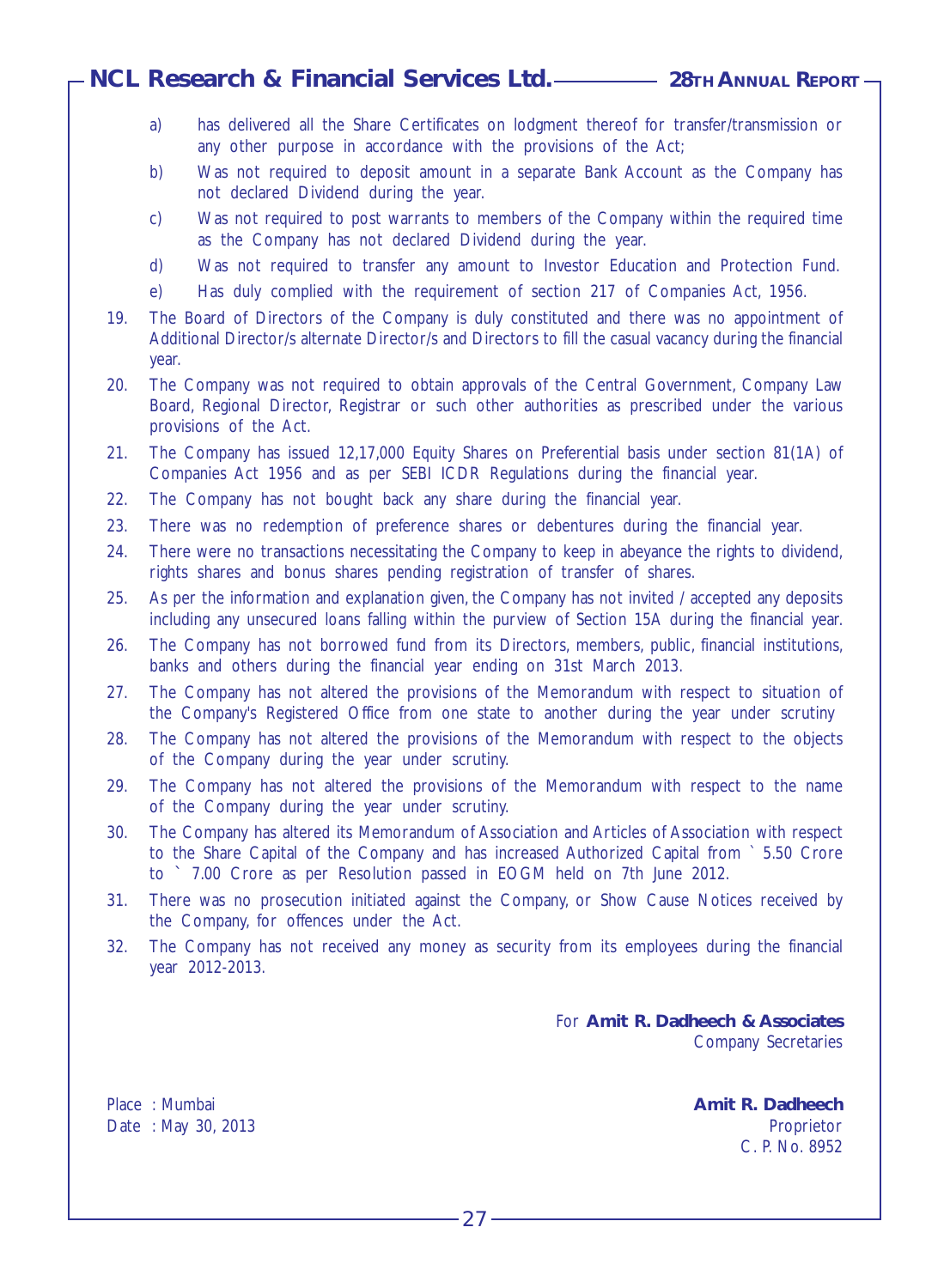**Annexure "A"**

Registers as maintained by the Company :- Statutory Registers :

- 1. Register of Members u/s 150
- 2. Register of Directors, Managing Director, Manager and Secretary u/s 303
- 3. Register of Disclosures of Interest by Directors u/s 301(3)
- 4. Minutes Book u/s 301
- 5. Register of Directors Shareholding u/s 307

#### **Annexure "B"**

Forms and Returns as filed by the Company with the Registrar of Companies, Regional Director, Central Government or other Authorities during the financial year ending on 31st March 2013.

| Sr.<br>No.       | Form N. /<br>Return                                                     | Filed u/s               | For                               | <b>Whether</b><br>filed within<br>prescribed<br>time<br>Yes / No | If delay<br>in filing<br>whether<br>requisite<br>additional<br>Fees paid<br>Yes/No |
|------------------|-------------------------------------------------------------------------|-------------------------|-----------------------------------|------------------------------------------------------------------|------------------------------------------------------------------------------------|
| 1.               | Form 23AC and ACA for<br>the Financial Year ended<br>on 31st March 2012 | 220                     | Annual Requirement                | <b>Yes</b>                                                       | N. A.                                                                              |
| 2.               | Form 20B for<br>the Financial Year ended<br>31st March 2012             | 159                     | Annual Requirement                | <b>Yes</b>                                                       | N. A.                                                                              |
| 3.               | From 5                                                                  | 95, 97                  | Increase in Authorized<br>Capital | <b>Yes</b>                                                       | N. A.                                                                              |
| $\overline{4}$ . | Form 2                                                                  | 75(1)                   | Return of Allotment               | Yes                                                              | N.A.                                                                               |
| 5.               | Form 23                                                                 | 192                     | Registration of Resolution        | Yes                                                              | N.A.                                                                               |
| 6.               | Form 32                                                                 | 303(2)<br>and<br>264(2) | Resignation of Director           | Yes                                                              | N.A.                                                                               |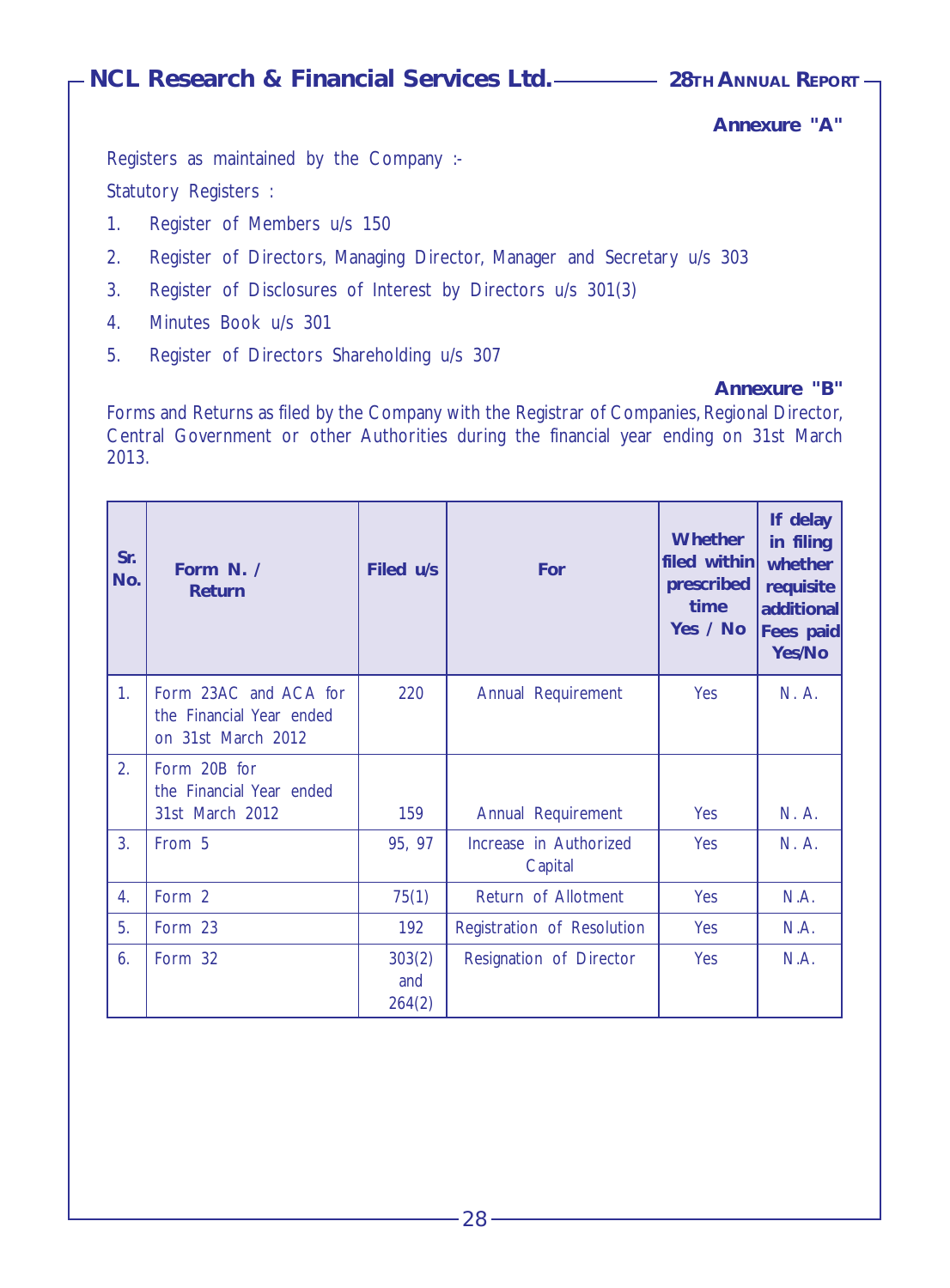# **AUDITORS' CERTIFICATE ON CORPORATE GOVERNANCE**

#### **To the Members of NCL Research and Financial Services Limited**

We have examined the compliance of the conditions of Corporate Governance by NCL Research and Financial Services Limited (The Company) for the year ended 31st March 2013 as stipulated in Clause 49 of the Listing Agreement of the said Company with Bombay Stock Exchange Ltd and UP Stock Exchange Ltd..

The compliance of the conditions of Corporate Governance is the responsibility of the Company's management. Our examination was limited to the procedures and implementation thereof, adopted by the Company for ensuring the compliance of the conditions of Corporate Governance. It is neither an audit nor an expression of an opinion on the financial statement of the Company.

In our opinion and to the best of our information and according to the explanations given to us, we certify that the Company has complied with the conditions of Corporate Governance as stipulated in the above-mentioned Listing Agreement.

We state that no investor grievances are pending for a period exceeding one month against the Company as per the records maintained by the Shareholders/Investors Grievances Committee.

We further state that such compliance is neither an assurance as to the future viability of the Company nor the efficiency or effectiveness with the management has conducted the affairs of the Company.

> For **MUKESH CHOUDHARY & ASSOCIATES** Chartered Accountants

Place : Kolkata **Ranjit Kumar Modi** Date : May 30, 2013 **Partner Date : May 30, 2013** Membership No. 062254 FRN : 325258E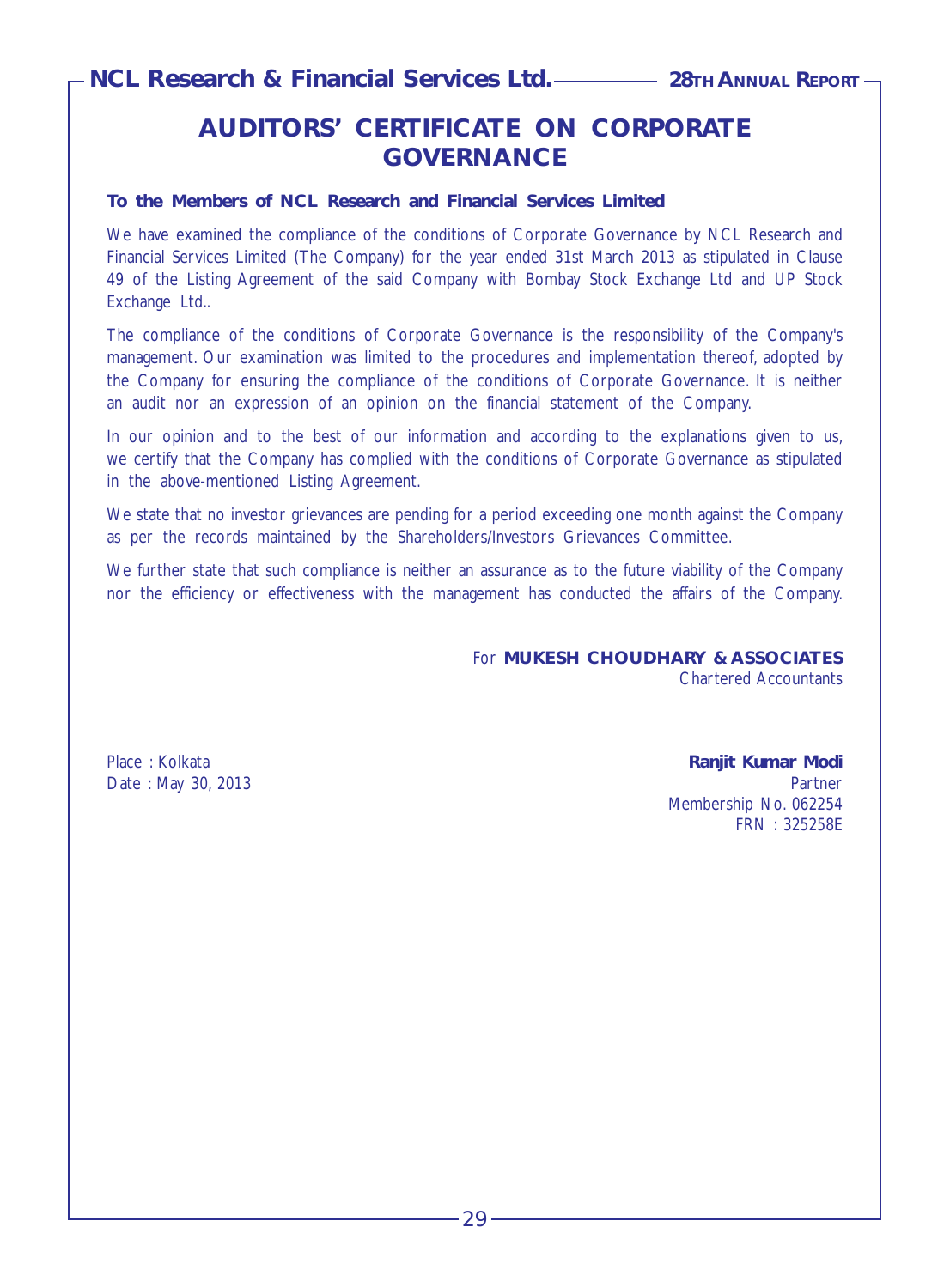# **AUDIT REPORT**

#### **To the Members of NCL Research and Financial Services Limited**

We have audited the attached Balance Sheet of NCL RESEARCH AND FINANCIAL SERVICES LIMITED We have audited the accompanying financial statements of M/s. NCL Research & Financial Services Limited, which comprise the Balance Sheet as at 31st March, 2013, the Statement of Profit and Loss and the Cash Flow Statement for the year then ended, and a summary of the significant accounting policies and other explanatory information.

#### **Management's Responsibility for the Financial Statements**

The Company's Management is responsible for the preparation of these financial statements that give a true and fair view of the financial position, financial performance and cash flows of the Company in accordance with the Accounting Standards referred to in sub-section (3C) of section 211 of the Companies Act, 1956 ("the Act"). This responsibility includes the design, implementation and maintenance of internal control relevant to the preparation and presentation of the financial statements that give a true and fair view and are free from material misstatement, whether due to fraud or error.

#### **Auditors' Responsibility**

Our responsibility is to express an opinion on these financial statements based on our audit. We conducted our audit in accordance with the Standards on Auditing issued by the Institute of Chartered Accountants of India. Those Standards require that we comply with the ethical requirements and plan and perform the audit to obtain reasonable assurance about whether the financial statements are free from material misstatement.

An audit involves performing procedures to obtain audit evidence about the amounts and the disclosures in the financial statements. The procedures selected depend on the auditor's judgment, including the assessment of the risks of material misstatement of the financial statements, whether due to fraud or error. In making those risk assessments, the auditor considers the internal control relevant to the Company's preparation and fair presentation of the financial statements in order to design audit procedures that are appropriate in the circumstances. An audit also includes evaluating the appropriateness of accounting policies used and the reasonableness of the accounting estimates made by the Management, as well as evaluating the overall presentation of the financial statements. We believe that the audit evidence we have obtained is sufficient and appropriate to provide a basis for our audit opinion.

#### **Opinion**

In our opinion and to the best of our information and according to the explanations given to us, the financial statements give the information required by the Act in the manner so required and give a true and fair view in conformity with the accounting principles generally accepted in India:

- a) in the case of the Balance Sheet, of the state of affairs of the Company as at 31st March, 2013;
- b) in the case of the Statement of Profit and Loss, of the profit of the Company for the year ended on that date, and
- c) in the case of the Cash Flow Statement, of the cash flows of the Company for the year ended on that date.

#### **Report on Other Legal and Regulatory Requirements**

1. As required by the Companies (Auditor's Report) Order, 2003("the Order") issued by the Central Government of India in terms of sub-section (4A) of section 227 of the Act, we give in the Annexure a statement on the matters specified in paragraphs 4 and 5 of the Order.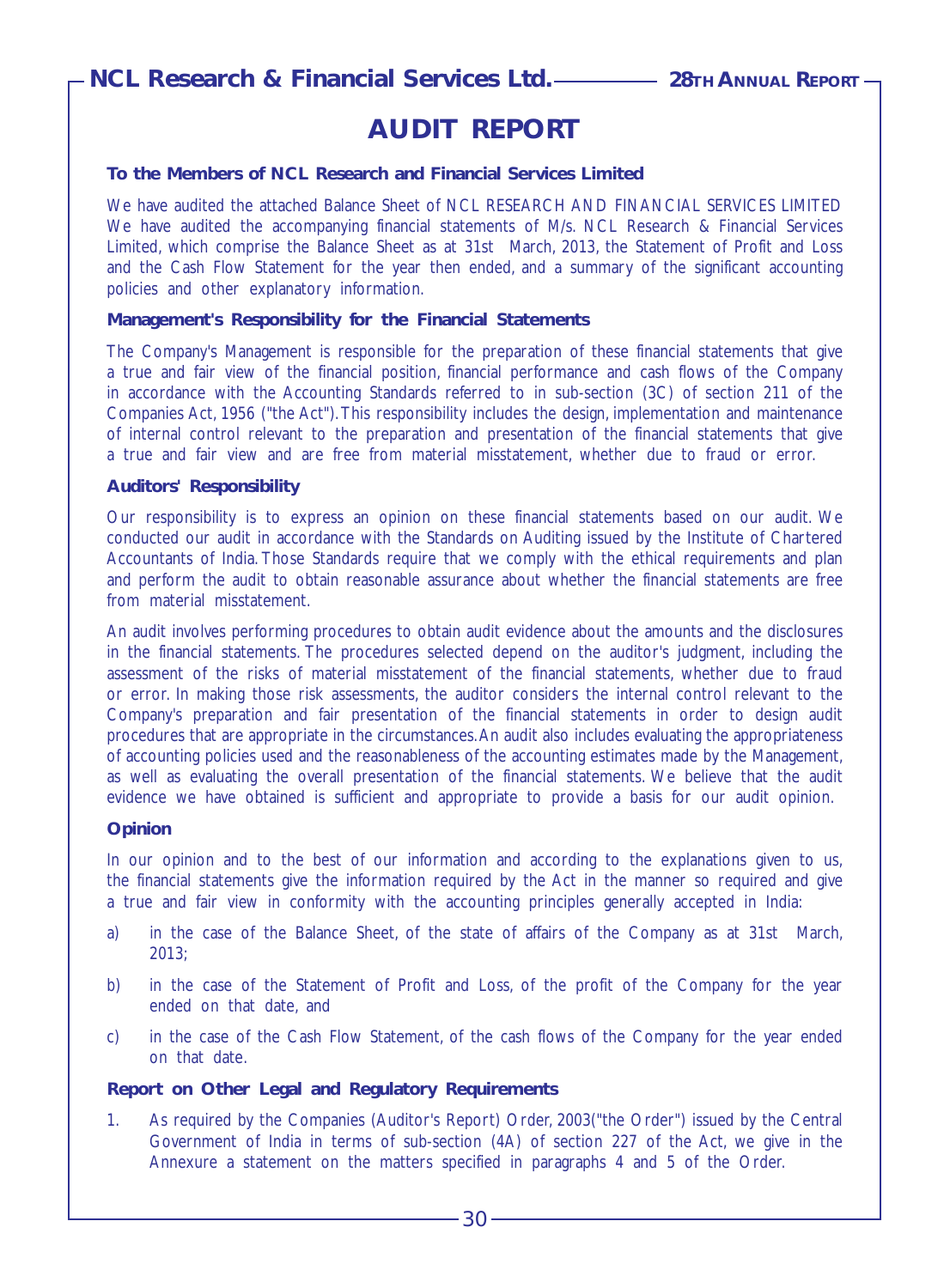- 2. As required by Section 227(3) of the Act, we report that:
	- (a) We have obtained all the information and explanations which to the best of our knowledge and belief were necessary for the purposes of our audit.
	- (b) In our opinion, proper books of account as required by law have been kept by the Company so far as it appears from our examination of those books.
	- (c) The Balance Sheet, Statement of Profit and Loss, and the Cash Flow Statement dealt with by this Report are in agreement with the books of account.
	- (d) In our opinion, the Balance Sheet, Statement of Profit and Loss, and the Cash Flow Statement comply with the Accounting Standards referred to in sub-section (3C) of section 211 of the Act.
	- (e) On the basis of the written representations received from the directors as on 31st March, 2013 taken on record by the Board of Directors, none of the directors is disqualified as on 31st March, 2013 from being appointed as a director in terms of clause (g) of subsection (1) of section 274 of the Act.

For **MUKESH CHOUDHARY & ASSOCIATES** Chartered Accountants

Place : Kolkata **Ranjit Kumar Modi** Date : May 30, 2013 Partner New York 2014 Partner New York 2014 Partner New York 2014 Partner Membership No. 062254 FRN : 325258E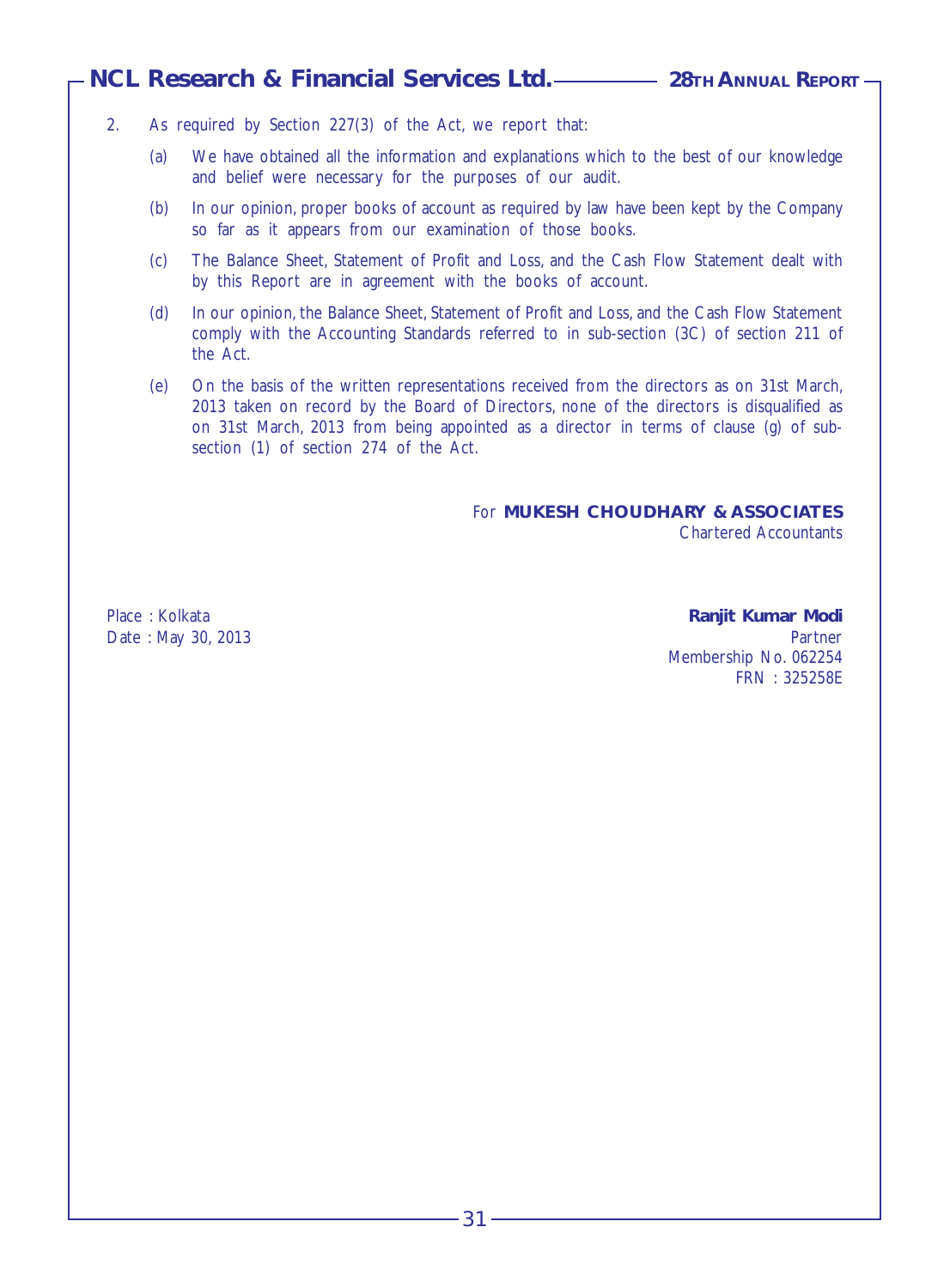# **ANNEXURE TO THE AUDITORS' REPORT**

(Referred to in Paragraph 1 of our report of even date)

- 1. The Company has maintained proper records showing full particulars including quantitative details and situations of fixed assets. We are informed that all the fixed assets have been physically verified by the management during the year and no material discrepancies have been noticed on such verification. No disposal of a substantial part of the fixed assets of the Company has taken place during the year.
- 2. The Stock-in-trade has been physically verified by the management at reasonable intervals during the year. The procedure of physical verification of stock of shares followed by the management is reasonable and adequate in relation to the size of the company and nature of business. The Company is maintaining proper records of inventory. No discrepancies were noticed on physical verification of stock of shares as compared to book records.
- 3. The Company has not taken any unsecured loan from Companies, firms or other parties listed in the Register Maintained under Section 301 of the Companies Act, 1956 and the Company has not granted any unsecured loans to Companies, firms or other parties listed in the Register Maintained under Section 301 of the Companies Act, 1956.The rate of interest and other terms and conditions on which the unsecured loans was given by the Company, were prima facie not prejudicial to the interests of the Company or its members. The payment of the principal amount and interest was as stipulated.
- 4. The Company has adequate internal control procedures commensurate with the size of the Company and nature of its business. We have not come across any weaknesses in internal control.
- 5. The transactions that are required to be entered into the Register in pursuance of Section 301 of the Companies Act 1956 have been so entered.
- 6. According to the information and explanations given to us, the Company has not accepted any deposits from the public .Hence the provisions of Section 58A and 58AA of the Companies Act, 1956, Companies (Acceptance of Deposits) Rules, 1975 and directives issued by the Reserve Bank of India in this respect, are not applicable.
- 7. In our opinion and according to the explanation given to us, the Company has adequate internal audit system commensurate with its size and nature of its business.
- 8. The Company is regular in depositing undisputed statutory dues including provident Fund, Investor Education Protection Fund, Employees State Insurance, Income Tax, Sales Tax, Wealth Tax, Service Tax, Customs Duty, Excise Duty, Cess and other statutory dues with the appropriate authorities. According to the information and explanations given to us, no undisputed amount payable in respect of income tax, wealth tax, service tax, sales tax, custom duty, excise duty and cess were in arrears, as at 31st march, 2013 for a period of more than six months from the date they became payable.
- 9. According to the information and explanations given to us, there are no dues outstanding of income tax, wealth tax, service tax, sales tax, custom duty, excise duty and cess on account of dispute.
- 10. The Company does not have any accumulated losses in the current and immediately preceding Financial Year and has not incurred cash losses in the Current Year as well as in the immediately preceding financial year.
- 11. The Company is not required to maintain any cost records under section 209(1)(d) of the Companies Act, 1956.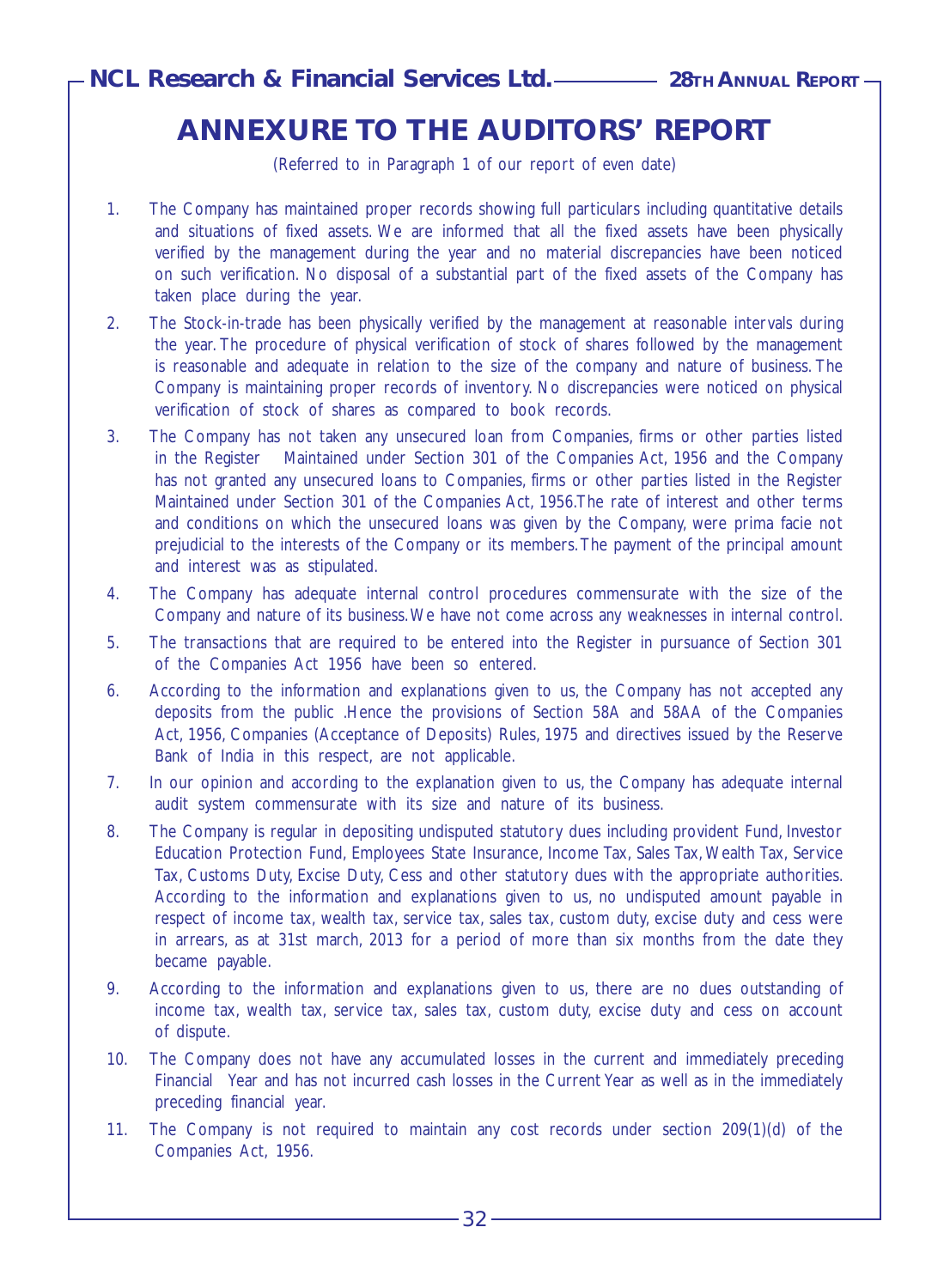- 12. The Company has not granted loans and advances on the basis of security by way of pledge of shares, debentures and other securities.
- 13. Proper records have been maintained of the transactions and contracts and timely entries have been made therein. The shares and securities and other investments are held by the company in its own name.
- 14. In our opinion and according to the information and explanations given to us, the nature and activities of the company does not attract any special statute applicable to chit fund and nidhi/ mutual benefit fund/societies.
- 15. The Company has not given any guarantee for loans taken by others from Banks or Financial Institutions.
- 16. The company has not raised any term loans, so the provisions are not applicable to the Company.
- 17. According to the information and explanations given to us and on an overall examination of the Balance Sheet of the Company, we report that no fund raised on short term basis have been used for long term investments. No long term funds have been used to finance short term requirement.
- 18. During the year, the Company has not issued and allotted any Equity shares to parties and companies covered in the register maintained under section 301 of the Act.
- 19. The Company has not raised any money during the reporting year through any public issue except preferential issue of equity shares in the financial year 2012-2013.
- 20. No fraud on or by the Company has been noticed or reported during the course of our audit.
- 21. The other provisions of the Order do not appear to be applicable for the year under report.

For **MUKESH CHOUDHARY & ASSOCIATES** Chartered Accountants

Place : Kolkata **Ranjit Kumar Modi** Date : May 30, 2013 **Partner** Membership No. 062254 FRN : 325258E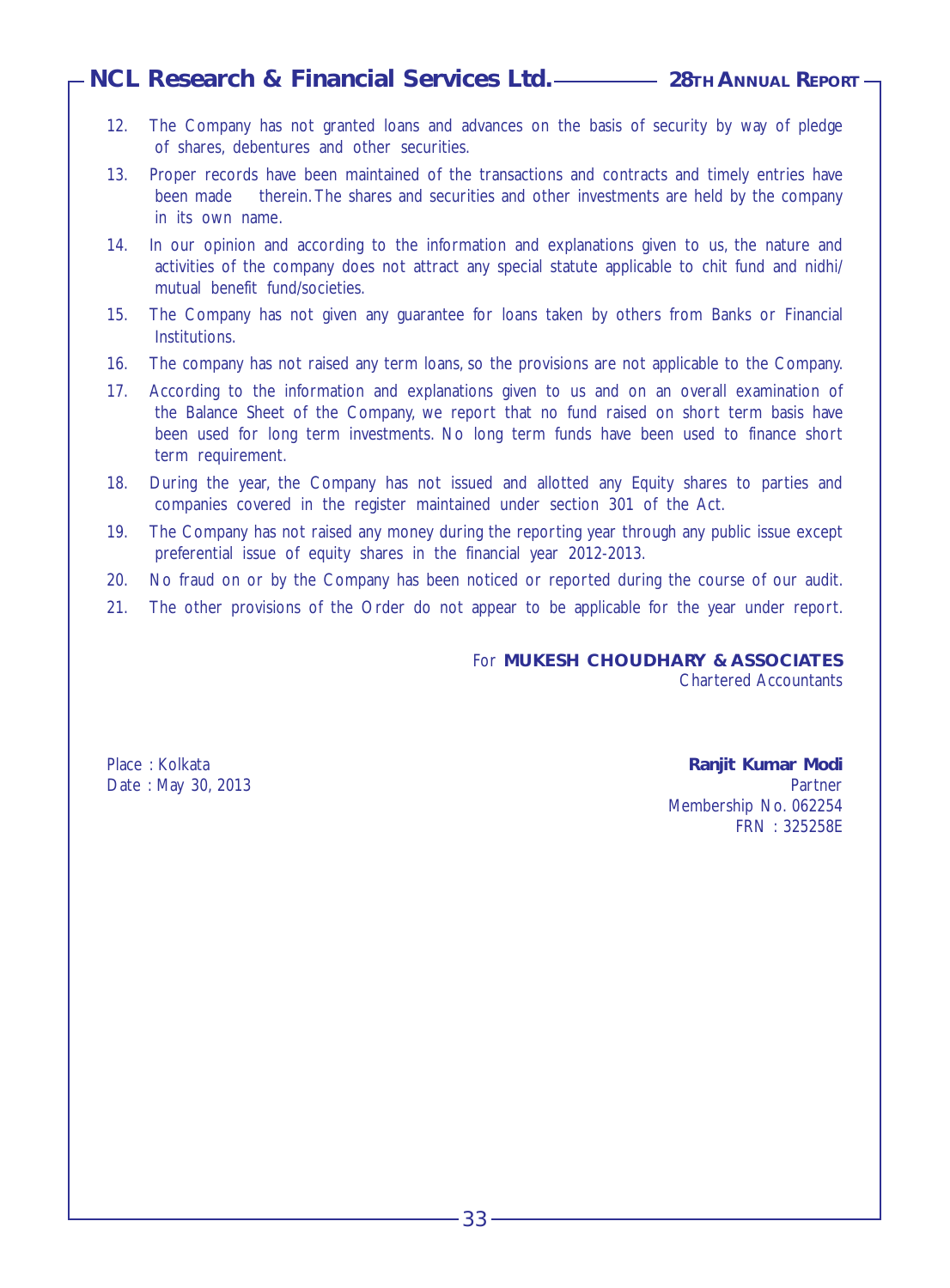# **BALANCE SHEET AS AT MARCH 31, 2013.**

|                                                                                                   | <b>Note</b><br>No.  | 31.3.2013   | 31.3.2012          |
|---------------------------------------------------------------------------------------------------|---------------------|-------------|--------------------|
| <b>EQUITY AND LIABILITIES</b>                                                                     |                     |             |                    |
| Shareholders' Funds                                                                               |                     |             |                    |
| <b>Share Capital</b>                                                                              | 2.1                 | 58,170,000  | 46,000,000         |
| Reserves and Surplus                                                                              | 2.2                 | 547,417,511 | 220,716,698        |
|                                                                                                   |                     | 605,587,511 | 266,716,698        |
| <b>Share Application Money Pending Allotment</b>                                                  |                     |             |                    |
| <b>Non-Current Liabilities</b>                                                                    |                     |             |                    |
| Deferred Tax Liabilities (Net)                                                                    | 2.3                 | 268,659     | 93,993             |
| <b>Current Liabilities</b>                                                                        |                     |             |                    |
| <b>Other Current Liabilties</b>                                                                   | 2.4                 | 32,761      | 47,645,930         |
| <b>Short-Term Provisions</b>                                                                      | 2.5                 | 756,819     | 1,241,776          |
|                                                                                                   |                     | 789,580     | 48,887,706         |
| <b>TOTAL</b>                                                                                      |                     | 606,645,750 | 315,698,397        |
| <b>ASSETS</b>                                                                                     |                     |             |                    |
| <b>Non-Current Assets</b>                                                                         |                     |             |                    |
| <b>Fixed Assets</b>                                                                               | 2.6                 | 2,316,496   | 198,701            |
| <b>Current Assets</b>                                                                             |                     |             |                    |
| Inventories                                                                                       | 2.7                 | 288,869,375 | 117,665,000        |
| Cash and Bank Balances                                                                            | 2.8                 | 777,735     | 1,472,297          |
| Short Term Loans & Advances                                                                       | 2.9                 | 314,682,143 | 196,362,399        |
|                                                                                                   |                     | 604,329,254 | 315,499,696        |
|                                                                                                   |                     |             |                    |
| <b>TOTAL</b>                                                                                      |                     | 606,645,750 | 315,698,397        |
| Significant Accounting Policies and Notes on Accounts 1<br>As per our report of even date         |                     |             |                    |
| For MUKESH CHOUDHARY & ASSOCIATES<br>For & On behalf of the Board<br><b>Chartered Accountants</b> |                     |             |                    |
| <b>RANJIT KUMAR MODI</b>                                                                          | <b>VIJAY PODDAR</b> |             | <b>GOUTAM BOSE</b> |
| Proprietor<br>Membership No.: 062254<br>FRN: 325258E                                              | <b>Director</b>     |             | <b>Director</b>    |
| Place: Kolkata<br>Date: May 30, 2013                                                              |                     |             |                    |
|                                                                                                   |                     |             |                    |
|                                                                                                   |                     |             |                    |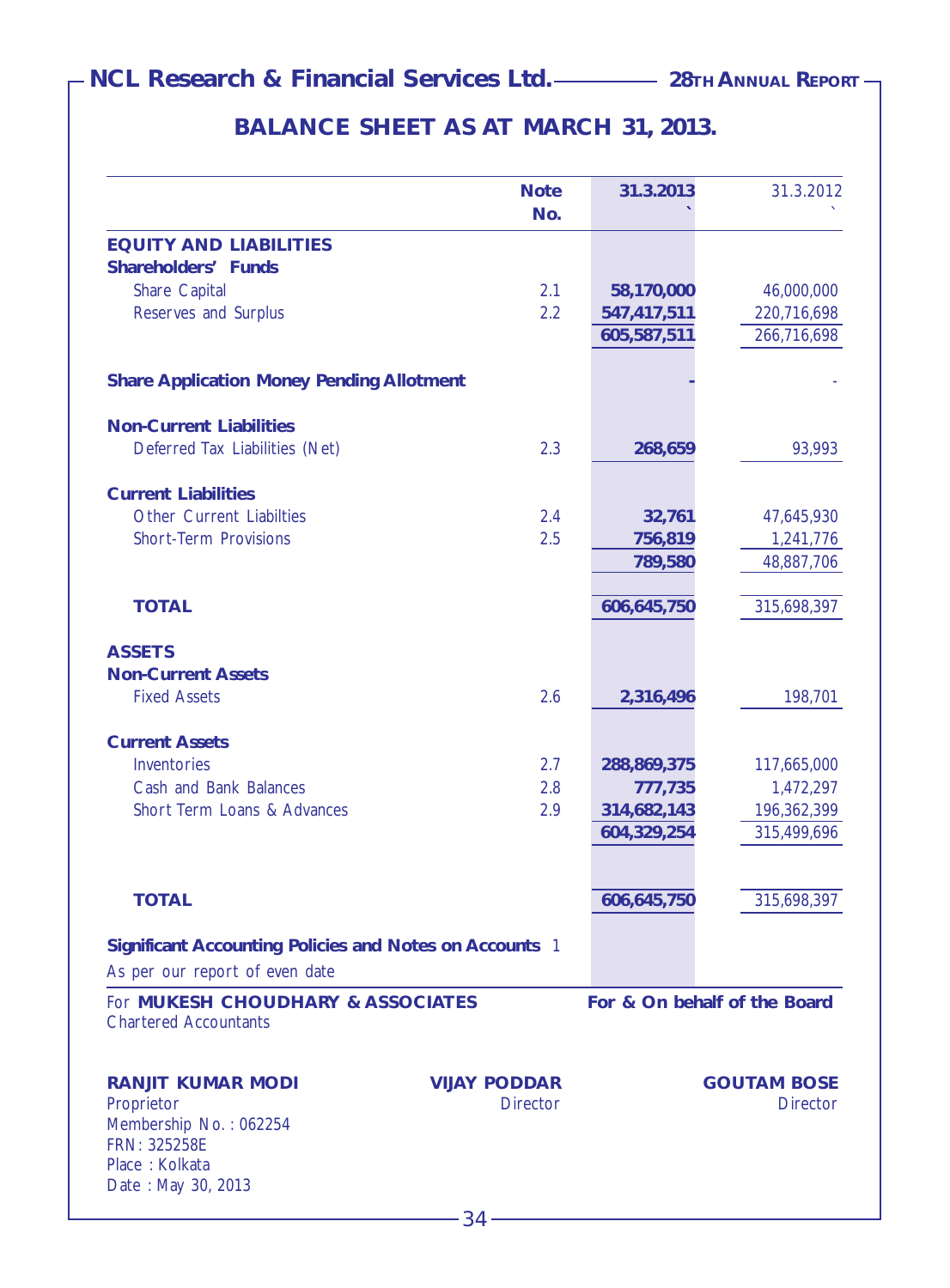# **PROFIT & LOSS ACCOUNT FOR THE YEAR ENDED MARCH 31, 2013**

(All amount in Rupees except Share data and unless otherwise stated)

|                                                                                                                          | <b>Note</b><br>No.                     | 31.3.2013                    | 31.3.2012                             |
|--------------------------------------------------------------------------------------------------------------------------|----------------------------------------|------------------------------|---------------------------------------|
| <b>INCOME</b>                                                                                                            |                                        |                              |                                       |
| Sales/Operating Income                                                                                                   | 2.10                                   | 119,589,892                  | 28,754,775                            |
| Other Income                                                                                                             | 2.11                                   |                              | 75,084,000                            |
| <b>Total Revenue</b>                                                                                                     |                                        | 119,589,892                  | 103,838,775                           |
| <b>EXPENDITURE</b>                                                                                                       |                                        |                              |                                       |
| Change in Inventories of Shares                                                                                          |                                        | (171, 204, 375)              | (105, 187, 200)                       |
| Purchase of Textile Goods                                                                                                |                                        |                              | 75,015,000                            |
| Purchase of Shares                                                                                                       |                                        | 278,539,520                  | 128,773,250                           |
| Stock Exchange & Other Regulatory Expenses                                                                               | 2.12                                   | 178,652                      |                                       |
| Payment & Provision To Employees                                                                                         | 2.13                                   | 2,901,718                    | 1,801,861                             |
| Depreciation and Amortisation Expenses                                                                                   | 2.14                                   | 126,205                      | 85,158                                |
| Other Expenses                                                                                                           | 2.15                                   | 2,314,352                    | 1,183,961                             |
| <b>Total Expenses</b>                                                                                                    |                                        | 112,856,072                  | 101,672,030                           |
| <b>Profit Before Tax</b>                                                                                                 |                                        | 6,733,820                    | 2,166,745                             |
| Tax Expenses:                                                                                                            |                                        |                              |                                       |
| <b>Current Tax</b>                                                                                                       |                                        | 1,906,085                    | 681,727                               |
| Deferred Tax Assets/Liabilities                                                                                          |                                        | 174,666                      | (11, 848)                             |
| Profit for the year                                                                                                      |                                        | 4,653,070                    | 1,496,865                             |
| Earning per Equity share of face value of `10 each                                                                       |                                        |                              |                                       |
| Basic (in `)                                                                                                             | 2.16                                   | 0.84                         | 0.33                                  |
| Diluted (in `)                                                                                                           |                                        | 0.84                         | 0.33                                  |
| <b>Significant Accounting Policies &amp; Notes to</b><br><b>Financial Statements</b>                                     | $\mathbf{1}$                           |                              |                                       |
| As per our report of even date                                                                                           |                                        |                              |                                       |
| For MUKESH CHOUDHARY & ASSOCIATES<br><b>Chartered Accountants</b>                                                        |                                        | For & On behalf of the Board |                                       |
| <b>RANJIT KUMAR MODI</b><br>Proprietor<br>Membership No.: 062254<br>FRN: 325258E<br>Place: Kolkata<br>Date: May 30, 2013 | <b>VIJAY PODDAR</b><br><b>Director</b> |                              | <b>GOUTAM BOSE</b><br><b>Director</b> |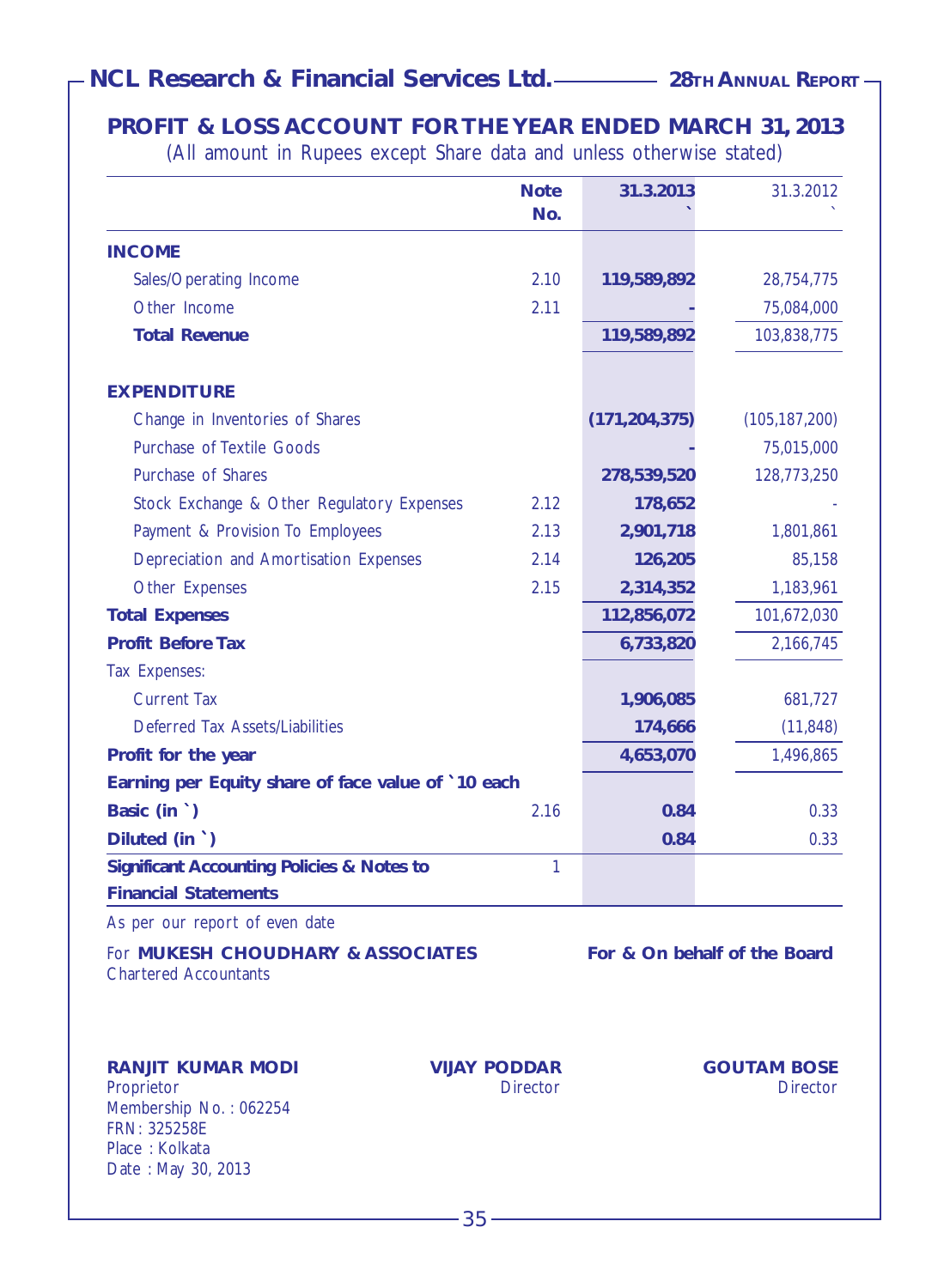| 2,251,903<br>6,860,025<br>Operating Profit before working capital charges<br><b>Adjustments for Capital Changes</b><br>Decrease (Increase) in Trade and other Receivables<br>456,361<br>(146,907,601)<br>Decrease (Increase) in Loan & Advances<br>(118, 319, 744)<br>Decrease (Increase) in Trade Payable & Provisions<br>(45,614,574)<br>39,670,930<br>Decrease (Increase) in Fixed Deposits<br>2,117,795<br><b>Cash Generated From Operations</b><br>(106, 780, 311)<br>(161, 816, 523)<br>Ш<br>(104, 528, 408)<br>(154, 956, 498)<br><b>Net Cash From Operating Activities</b><br>$1+11$<br>(681, 727)<br>Income Tax Adjustments<br>Ш<br>1,906,085<br>$H = H + H$<br>(153,050,413)<br>(105, 210, 135)<br>Cash Flow before Extra-Ordinary Items<br><b>Extra Ordinary Items</b><br>(299, 562)<br>(299, 562)<br>(153, 349, 975)<br>(105, 509, 697)<br>Net Cash Flow From Operating Activities<br>A<br>$[1 + 11 + 111]$<br><b>Cash Flow from Investing Activities</b><br>В.<br>Purchase / (Sale) of Fixed Assets<br>(2,244,000)<br>Decrease / (Increase) in Investments<br>(171, 204, 375)<br>(105, 187, 200)<br>Net Cash from Investing Activities<br>(173, 448, 375)<br>(105, 187, 200)<br>в<br>$C$ .<br><b>Cash Flow From Financing Activities</b><br>Proceeds from Preferential Issue<br>334,675,000<br>210,000,000<br>$\mathbf C$<br>334,675,000<br>210,000,000<br>Net Cash used in Financing Activities<br>Net Increase in Cash & Cash Equivalents<br>(694, 562)<br>(696, 897)<br>D.<br>D<br>Opening Balance of Cash & Cash Equivalents<br>1,472,297<br>2,169,193<br><b>Closing Balance of Cash &amp; Cash Equivalents</b><br>777,735<br>1,472,297<br>Е. | Depreciation | 126,205 | 85,158 |
|----------------------------------------------------------------------------------------------------------------------------------------------------------------------------------------------------------------------------------------------------------------------------------------------------------------------------------------------------------------------------------------------------------------------------------------------------------------------------------------------------------------------------------------------------------------------------------------------------------------------------------------------------------------------------------------------------------------------------------------------------------------------------------------------------------------------------------------------------------------------------------------------------------------------------------------------------------------------------------------------------------------------------------------------------------------------------------------------------------------------------------------------------------------------------------------------------------------------------------------------------------------------------------------------------------------------------------------------------------------------------------------------------------------------------------------------------------------------------------------------------------------------------------------------------------------------------------------------------------------------------------------------------------------|--------------|---------|--------|
|                                                                                                                                                                                                                                                                                                                                                                                                                                                                                                                                                                                                                                                                                                                                                                                                                                                                                                                                                                                                                                                                                                                                                                                                                                                                                                                                                                                                                                                                                                                                                                                                                                                                |              |         |        |
|                                                                                                                                                                                                                                                                                                                                                                                                                                                                                                                                                                                                                                                                                                                                                                                                                                                                                                                                                                                                                                                                                                                                                                                                                                                                                                                                                                                                                                                                                                                                                                                                                                                                |              |         |        |
|                                                                                                                                                                                                                                                                                                                                                                                                                                                                                                                                                                                                                                                                                                                                                                                                                                                                                                                                                                                                                                                                                                                                                                                                                                                                                                                                                                                                                                                                                                                                                                                                                                                                |              |         |        |
|                                                                                                                                                                                                                                                                                                                                                                                                                                                                                                                                                                                                                                                                                                                                                                                                                                                                                                                                                                                                                                                                                                                                                                                                                                                                                                                                                                                                                                                                                                                                                                                                                                                                |              |         |        |
|                                                                                                                                                                                                                                                                                                                                                                                                                                                                                                                                                                                                                                                                                                                                                                                                                                                                                                                                                                                                                                                                                                                                                                                                                                                                                                                                                                                                                                                                                                                                                                                                                                                                |              |         |        |
|                                                                                                                                                                                                                                                                                                                                                                                                                                                                                                                                                                                                                                                                                                                                                                                                                                                                                                                                                                                                                                                                                                                                                                                                                                                                                                                                                                                                                                                                                                                                                                                                                                                                |              |         |        |
|                                                                                                                                                                                                                                                                                                                                                                                                                                                                                                                                                                                                                                                                                                                                                                                                                                                                                                                                                                                                                                                                                                                                                                                                                                                                                                                                                                                                                                                                                                                                                                                                                                                                |              |         |        |
|                                                                                                                                                                                                                                                                                                                                                                                                                                                                                                                                                                                                                                                                                                                                                                                                                                                                                                                                                                                                                                                                                                                                                                                                                                                                                                                                                                                                                                                                                                                                                                                                                                                                |              |         |        |
|                                                                                                                                                                                                                                                                                                                                                                                                                                                                                                                                                                                                                                                                                                                                                                                                                                                                                                                                                                                                                                                                                                                                                                                                                                                                                                                                                                                                                                                                                                                                                                                                                                                                |              |         |        |
|                                                                                                                                                                                                                                                                                                                                                                                                                                                                                                                                                                                                                                                                                                                                                                                                                                                                                                                                                                                                                                                                                                                                                                                                                                                                                                                                                                                                                                                                                                                                                                                                                                                                |              |         |        |
|                                                                                                                                                                                                                                                                                                                                                                                                                                                                                                                                                                                                                                                                                                                                                                                                                                                                                                                                                                                                                                                                                                                                                                                                                                                                                                                                                                                                                                                                                                                                                                                                                                                                |              |         |        |
|                                                                                                                                                                                                                                                                                                                                                                                                                                                                                                                                                                                                                                                                                                                                                                                                                                                                                                                                                                                                                                                                                                                                                                                                                                                                                                                                                                                                                                                                                                                                                                                                                                                                |              |         |        |
|                                                                                                                                                                                                                                                                                                                                                                                                                                                                                                                                                                                                                                                                                                                                                                                                                                                                                                                                                                                                                                                                                                                                                                                                                                                                                                                                                                                                                                                                                                                                                                                                                                                                |              |         |        |
|                                                                                                                                                                                                                                                                                                                                                                                                                                                                                                                                                                                                                                                                                                                                                                                                                                                                                                                                                                                                                                                                                                                                                                                                                                                                                                                                                                                                                                                                                                                                                                                                                                                                |              |         |        |
|                                                                                                                                                                                                                                                                                                                                                                                                                                                                                                                                                                                                                                                                                                                                                                                                                                                                                                                                                                                                                                                                                                                                                                                                                                                                                                                                                                                                                                                                                                                                                                                                                                                                |              |         |        |
|                                                                                                                                                                                                                                                                                                                                                                                                                                                                                                                                                                                                                                                                                                                                                                                                                                                                                                                                                                                                                                                                                                                                                                                                                                                                                                                                                                                                                                                                                                                                                                                                                                                                |              |         |        |
|                                                                                                                                                                                                                                                                                                                                                                                                                                                                                                                                                                                                                                                                                                                                                                                                                                                                                                                                                                                                                                                                                                                                                                                                                                                                                                                                                                                                                                                                                                                                                                                                                                                                |              |         |        |
|                                                                                                                                                                                                                                                                                                                                                                                                                                                                                                                                                                                                                                                                                                                                                                                                                                                                                                                                                                                                                                                                                                                                                                                                                                                                                                                                                                                                                                                                                                                                                                                                                                                                |              |         |        |
|                                                                                                                                                                                                                                                                                                                                                                                                                                                                                                                                                                                                                                                                                                                                                                                                                                                                                                                                                                                                                                                                                                                                                                                                                                                                                                                                                                                                                                                                                                                                                                                                                                                                |              |         |        |
|                                                                                                                                                                                                                                                                                                                                                                                                                                                                                                                                                                                                                                                                                                                                                                                                                                                                                                                                                                                                                                                                                                                                                                                                                                                                                                                                                                                                                                                                                                                                                                                                                                                                |              |         |        |
|                                                                                                                                                                                                                                                                                                                                                                                                                                                                                                                                                                                                                                                                                                                                                                                                                                                                                                                                                                                                                                                                                                                                                                                                                                                                                                                                                                                                                                                                                                                                                                                                                                                                |              |         |        |
|                                                                                                                                                                                                                                                                                                                                                                                                                                                                                                                                                                                                                                                                                                                                                                                                                                                                                                                                                                                                                                                                                                                                                                                                                                                                                                                                                                                                                                                                                                                                                                                                                                                                |              |         |        |
|                                                                                                                                                                                                                                                                                                                                                                                                                                                                                                                                                                                                                                                                                                                                                                                                                                                                                                                                                                                                                                                                                                                                                                                                                                                                                                                                                                                                                                                                                                                                                                                                                                                                |              |         |        |
|                                                                                                                                                                                                                                                                                                                                                                                                                                                                                                                                                                                                                                                                                                                                                                                                                                                                                                                                                                                                                                                                                                                                                                                                                                                                                                                                                                                                                                                                                                                                                                                                                                                                |              |         |        |

**A. Cash Flow from Operating Activities**

Adjustments for

**Statement of Cash Flow Annexed to the Balance Sheet as at 31st March, 2013**

Net Profit before Tax & Extra-Ordinary Items 6,733,820 2,166,745

For **MUKESH CHOUDHARY & ASSOCIATES For & On behalf of the Board** Chartered Accountants

**RANJIT KUMAR MODI VIJAY PODDAR GOUTAM BOSE** Proprietor Director Director Membership No. : 062254 FRN: 325258E Place : Kolkata Date : May 30, 2013

 $-36-$ 

**31.03.2013** 31.03.2012

Amount in `.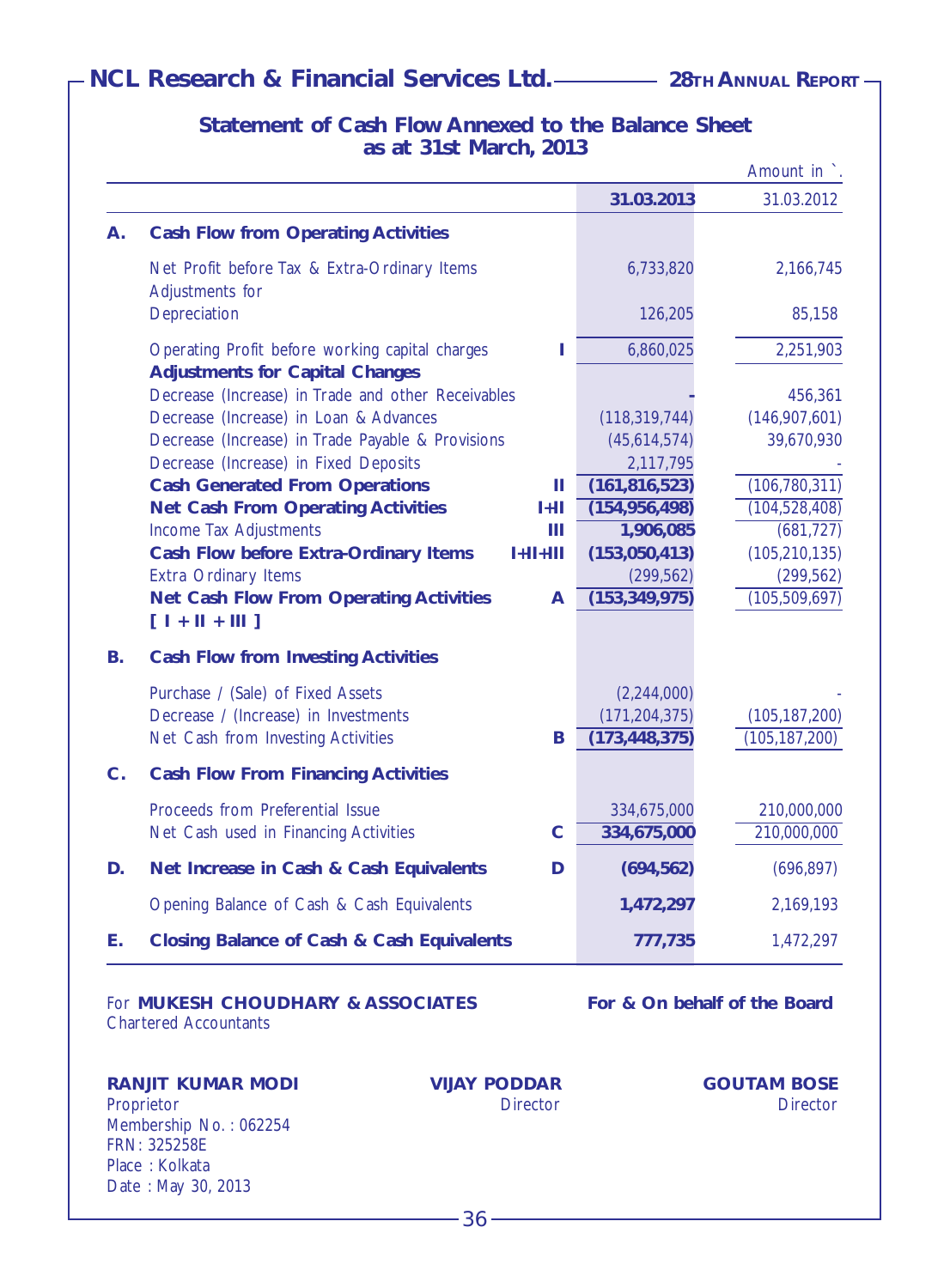# **Notes to Financial Statement for the year ended 31st March 2013**

#### **Note 2.1 SHARE CAPITAL**

| <b>Particulars</b>                                                                                                            | 31.03.2013  | 31.03.2012  |
|-------------------------------------------------------------------------------------------------------------------------------|-------------|-------------|
| i. Authorised Share Capital                                                                                                   |             |             |
| 70,00,000 (55,00,000) Equity Shares of ` 10 each                                                                              | 70,000,000  | 55,000,000  |
|                                                                                                                               | 70,000,000  | 55,000,000  |
| ii. Issued, Subscribed and Paid-up                                                                                            |             |             |
| 58,17,000 (46,00,000) Equity shares of ` 10 each fully paid-up                                                                | 58,170,000  | 46,000,000  |
| <b>TOTAL</b>                                                                                                                  | 58,170,000  | 46,000,000  |
| iii. Equity shareholder holding more than 5% of equity shares alongwith the number of equity<br>shares held is as given below |             |             |
| No Shareholder is holding more than 5% shares of the company.                                                                 |             |             |
| iv. Reconciliation of the number of shares outstanding                                                                        |             |             |
| Number of shares at the beginning                                                                                             | 46,000,000  | 46000000    |
| Add: Shares issued during the year                                                                                            | 12,170,000  |             |
| Number of shares at the end                                                                                                   | 58,170,000  | 46,000,000  |
| v. The Company has only one class of shares referred to as equity shares having par value<br>of ` 10 each                     |             |             |
| Note 2.2 RESERVES AND SURPLUS                                                                                                 |             |             |
| <b>Particulars</b>                                                                                                            | 31.03.2013  | 31.03.2012  |
| i. General Reserve                                                                                                            |             |             |
| Opening Balance                                                                                                               | 16,000,000  | 16,000,000  |
| Add: Additions                                                                                                                |             |             |
| Less: Deductions                                                                                                              |             |             |
|                                                                                                                               | 16,000,000  | 16,000,000  |
| <b>ii. Securities Premium Reserve</b>                                                                                         |             |             |
| Opening Balance                                                                                                               | 200,495,000 | 2,495,000   |
| Add: Recevied During the year                                                                                                 | 322,505,000 | 198,000,000 |
|                                                                                                                               | 523,000,000 | 200,495,000 |
| iii. Special Reserves (As per RBI Guidelines)*                                                                                |             |             |
| Opening balance                                                                                                               | 299,373     |             |
| Add: Transfer From Surplus during the years                                                                                   | 930,614     | 299,373     |

| <b>TOTAL</b>                                                   | 1,229,987 | 299.373   |
|----------------------------------------------------------------|-----------|-----------|
| iv. Profit & Loss Account                                      |           |           |
| Opening balance                                                | 3.922.325 | 3,024,395 |
| Add: Profit for the year                                       | 4,653,070 | 1,496,865 |
| Amount available for Appropriations                            | 8,575,395 | 4,521,260 |
| Less: Appropriations Transfer to Statutory Reserves            | 930,614   | 299,373   |
| Less: Transfer to Contingent Provision against standard Assets | 457,257   | 299.562   |
|                                                                | 7.187.524 | 3.922.326 |

**Total Reserves & Surplus 647,417,511** 220,716,698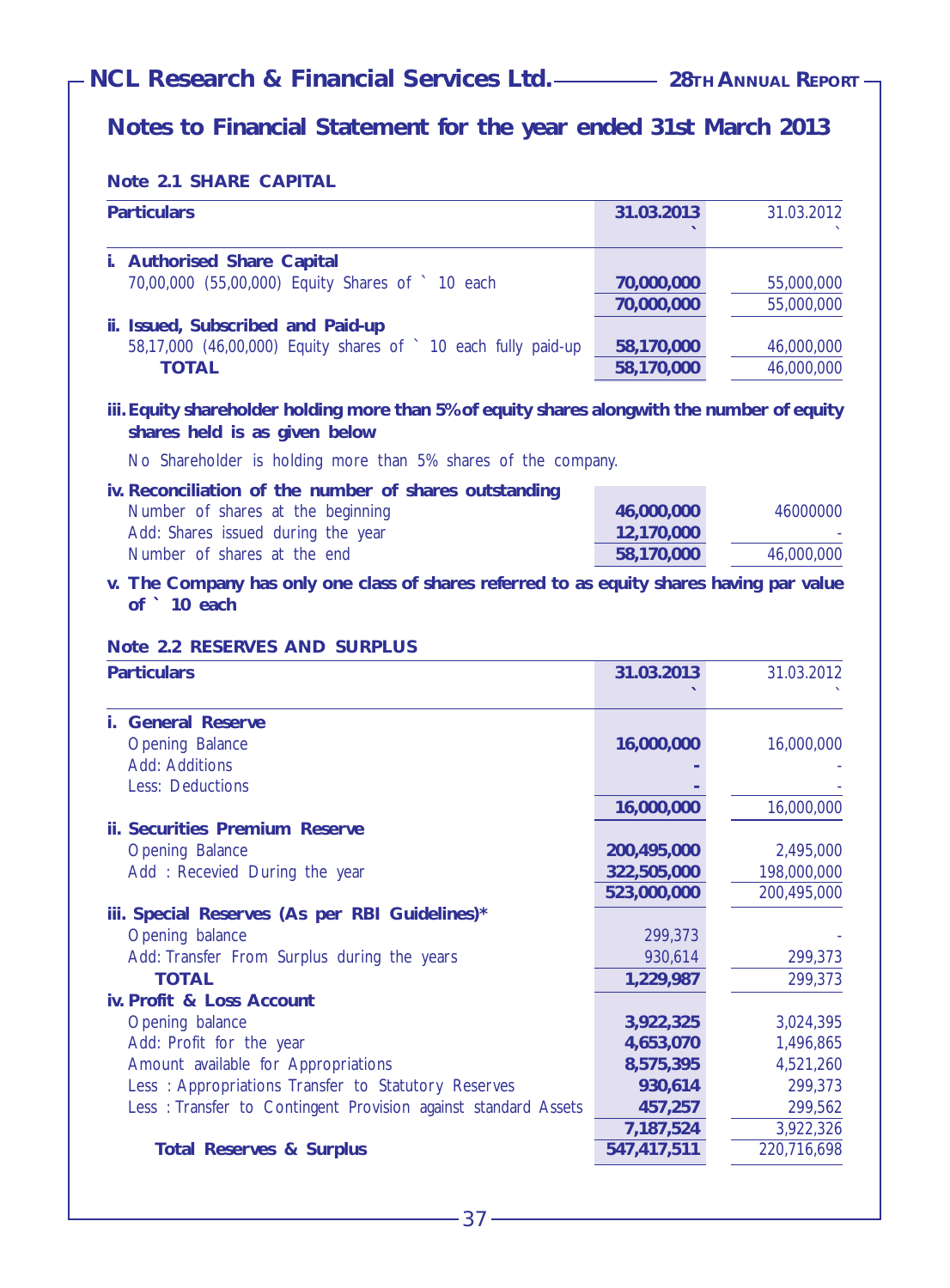# **Notes to Financial Statement for the year ended 31st March 2013**

#### **\* Note Special Reserves**

In terms of Section 45 IC of Reserve Bank of India Act.1934. 20% of Profit After Tax have been Transferred to Statutory Reserves.

|  |  |  |  | Note 2.3 DEFERRED TAX LIABILITIES (NET) |  |
|--|--|--|--|-----------------------------------------|--|
|--|--|--|--|-----------------------------------------|--|

| <b>Particulars</b>                                                                  | 31.03.2013         | 31.03.2012         |
|-------------------------------------------------------------------------------------|--------------------|--------------------|
| <b>Opening Balance</b>                                                              | 93993              |                    |
| Add: Additions                                                                      | 174666             |                    |
| Deferred Tax Liabilities (Net)                                                      |                    | 93,993             |
| <b>Total</b>                                                                        | 268,659            | 93,993             |
|                                                                                     |                    |                    |
| Note 2.4 OTHER CURRENT LIABILITIES                                                  |                    |                    |
| <b>Particulars</b>                                                                  | 31.03.2013         | 31.03.2012         |
| Tade Payables                                                                       |                    | 47,612,400         |
| Provision For Expenses(Net)                                                         | 32,761             | 33,530             |
| <b>Total</b>                                                                        | 32,761             | 47,645,930         |
| Note 2.5 SHORT TERM PROVISION                                                       |                    |                    |
| <b>Particulars</b>                                                                  | 31.03.2013         | 31.03.2012         |
|                                                                                     |                    |                    |
| Opening Balance of Provision for Tax                                                | 942,215            |                    |
| Add:- Provision For Taxation during Year<br>Less: TDS Received for the earlier Year | 1,906,085          |                    |
|                                                                                     | 1,072,647          |                    |
| Less: TDS Received for the Current Year<br>Net Provision for Tax for the Year       | 1,930,333          |                    |
|                                                                                     | (154, 680)         | 942,214            |
| Op. Bal. Contingent Provisions against Standard Assets                              | 299,562            |                    |
| Add: Diff. as per Clasuse for the year<br>Net Provision for Standard Assets         | 457,257<br>756,819 | 299,562<br>299,562 |
| <b>Total</b>                                                                        | 756,819            | 1,241,776          |
|                                                                                     |                    |                    |

Contingent Provisions against Standard Assets @0.25% of Loan has been made in accordance with the notification dated 17th January 2011 issued by RBI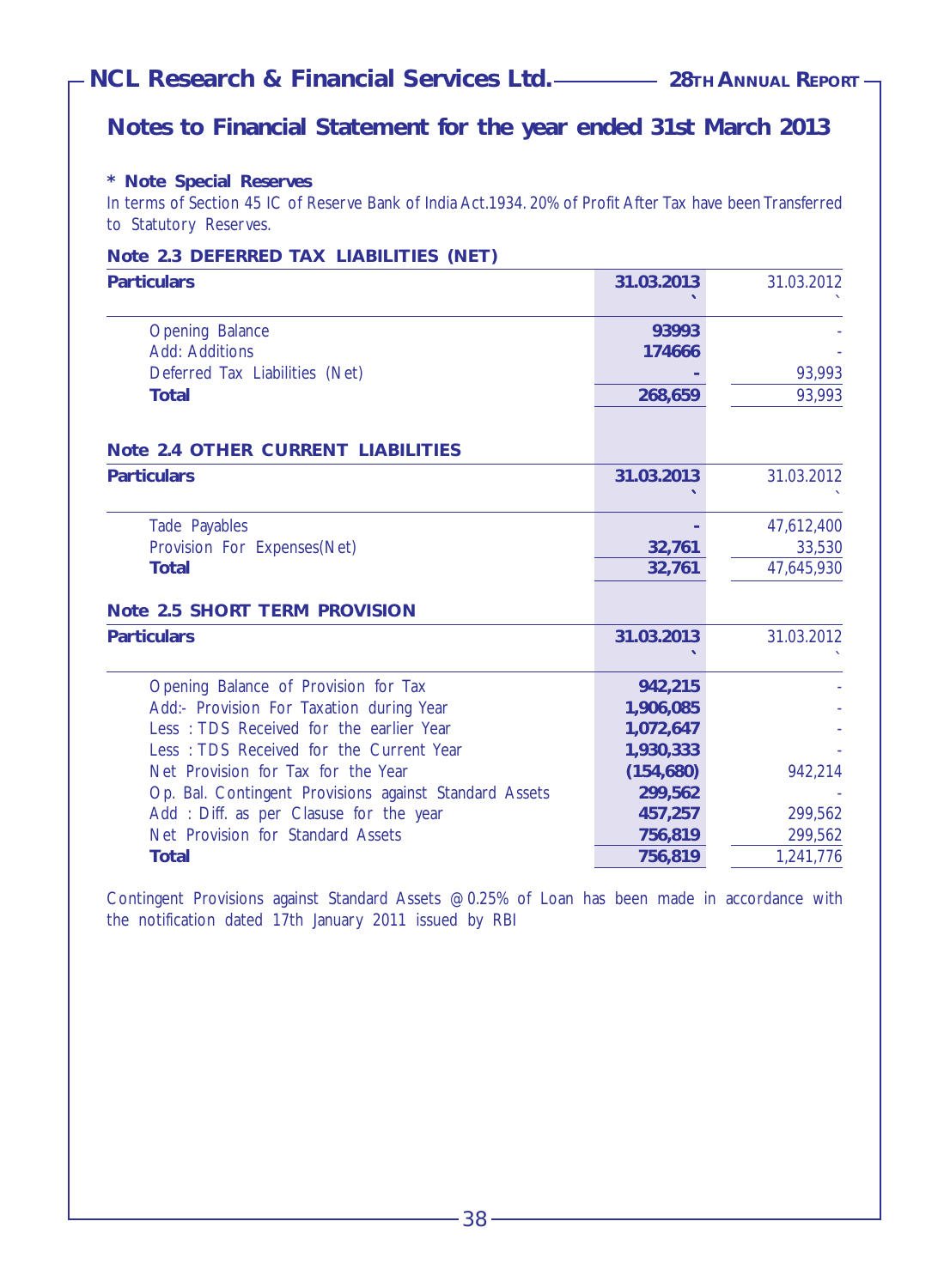# Notes to Financial Statement for the year ended 31st March 2013 **Notes to Financial Statement for the year ended 31st March 2013** NOTE 2.6 FIXED ASSETS **NOTE 2.6 FIXED ASSETS**

|                         |                     | GROSS BLOCK(AT COST)   |                           |                            | <b>DEPRECIATION</b>    |                            | NET BLOCK           |                     |
|-------------------------|---------------------|------------------------|---------------------------|----------------------------|------------------------|----------------------------|---------------------|---------------------|
| Tangible<br>Assets      | 01-04-2012<br>AS AT | <b>ADDITIONS SALES</b> | $31 - 03 - 2013$<br>AS AT | $101 - 04 - 2012$<br>AS AT | FOR THE<br><b>YEAR</b> | 31-03-2013<br><b>OLIdO</b> | 31-03-2013<br>AS AT | 31-03-2012<br>AS AT |
| Computer<br>Hardware    | 1,114,500           | 2,244,000              | 3,358,500                 | 915,799                    | 126,205                | 1,042,004                  | 2,316,496           | 198,701             |
| <b>Total</b>            | 11,14,500           | 2,244,000              | 33,58,500                 | 9,15,799                   | 126,205                | 10,42,004                  | 23,16,496           | 1,98,701            |
| PREVIOUS<br><b>YEAR</b> | 11,14,500           |                        | 11,14,500                 | 8,30,641                   | 85,158                 | 9,15,799                   | 1,98,701            | 2,83,859            |

# **NCL Research & Financial Services Ltd.** 28TH ANNUAL REPORT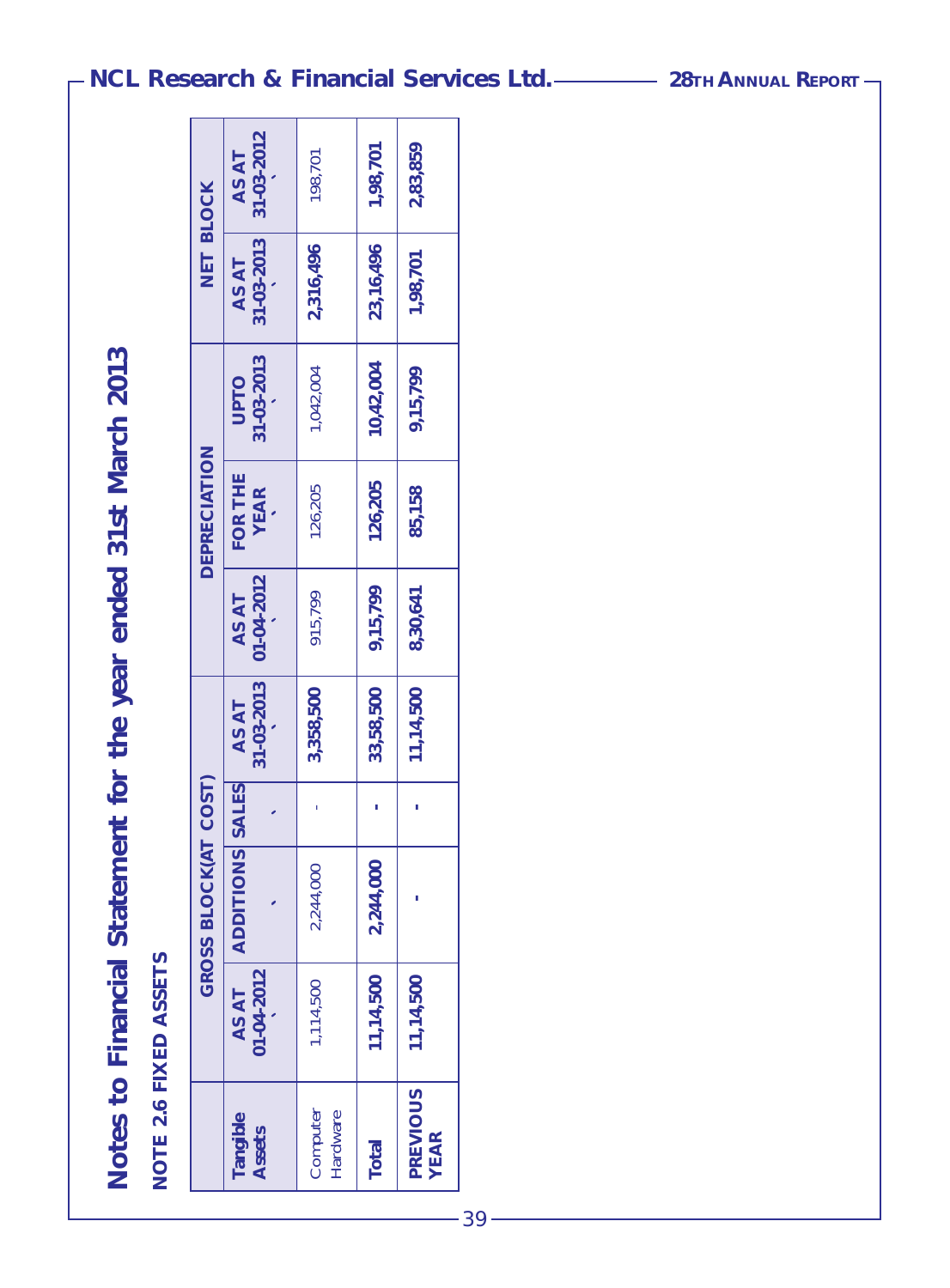# **Notes to Financial Statement for the year ended 31st March 2013**

#### **Note 2.7 Details of Inventories**

|                                                 |                | As at 31.03.2013 |                | As at 31.03.2012                |
|-------------------------------------------------|----------------|------------------|----------------|---------------------------------|
| <b>Particulars</b>                              | <b>Numbers</b> | Amount           | <b>Numbers</b> | Amount                          |
| <b>QUOTED</b><br>А.                             |                |                  |                |                                 |
| Kadamb Constructions Ltd.                       | 55000          | 115500           | 55000          | 981750                          |
| Out of City Travel Solution Ltd.                | 18500          | 1643725          | 18500          | 5997700                         |
| <b>Tunitex</b>                                  | 1000000        | 20300000         | 1000000        | 3625000                         |
| <b>TOTAL(A)</b>                                 | 1,073,500      |                  |                | 22,059,225 1,073,500 10,604,450 |
| <b>UNQUOTED</b>                                 |                |                  |                |                                 |
| В.<br>Agradooti Vanijya (P) Ltd                 |                |                  |                |                                 |
| Access Vyapar Private Ltd.                      | 194,500        | 19,450,000       | 3,345          | 334,500                         |
| Alcoa Trading Pvt. Ltd.                         | 30,000         | 15,000,000       | 8,330          | 833,000                         |
| Anuska Vanijya Pvt. Ltd.                        |                | 26,732,500       | 5,650          |                                 |
| Argosy Finvest Private Ltd.                     | 53,465         |                  | 5,400          | 2,825,000<br>540,000            |
| Beaumont Treadcom Pvt. Ltd.                     | 57,620         | 28,810,000       |                |                                 |
| Blue Lagoon Vanijya Private Limited             |                |                  | 5,900          | 1,475,000                       |
| Burlington Mercantiles Private Limited          |                |                  | 19,000         | 1,900,000                       |
| Chello Commotrade Private Limited               |                |                  | 60,000         | 3,000,000                       |
| Cincom Trading Pvt. Ltd.                        | 20,700         | 10,350,000       |                |                                 |
| Clocksign Trading Private Limited               |                |                  | 15,000         | 1,500,000                       |
| Ellisbridge Trading Pvt. Ltd.                   | 35,600         | 17,800,000       | 10,130         | 5,065,000                       |
| Fast Finance Pvt. Ltd                           | 52,600         | 5,260,000        |                |                                 |
| Jagjit Eastes & Development Co. Private Limited |                |                  | 13,000         | 1,300,000                       |
| JoyGuru Commotrade Pvt. Ltd.                    | 15,000         | 7,500,000        | 1,456          | 728,000                         |
| Jubilant Fintex Private Limited                 |                |                  | 3,950          | 395,000                         |
| Kanisk Gold Private Limited                     |                |                  | 50,000         | 50,000,000                      |
| Kathakali Vincom Pvt. Ltd.                      | 44,000         | 22,000,000       |                |                                 |
| Larica Trading Pvt.Ltd.                         | 64,979         | 32,489,500       | 6,800          | 3,400,000                       |
| Lisha Trading Pvt. Ltd.                         | 31,400         | 15,700,000       |                |                                 |
| Matarani Commotrade Pvt Ltd                     | 30,000         | 15,000,000       | 11,300         | 5,650,000                       |
| Mudra Estate Private Limited                    |                |                  | 10,000         | 1,000,000                       |
| Namasya Trading Private Limited                 |                |                  | 4,900          | 2,450,000                       |
| Nethela Sampat Jewellery Private Limited        |                |                  | 40,966         | 7,169,050                       |
| Olympia Tradefin Ltd                            | 10,769         | 1,076,900        | 18,250         | 1,825,000                       |
| Rockers Tradelink Pvt Ltd                       | 8,520          | 4,260,000        | 20,000         | 10,000,000                      |
|                                                 |                |                  |                |                                 |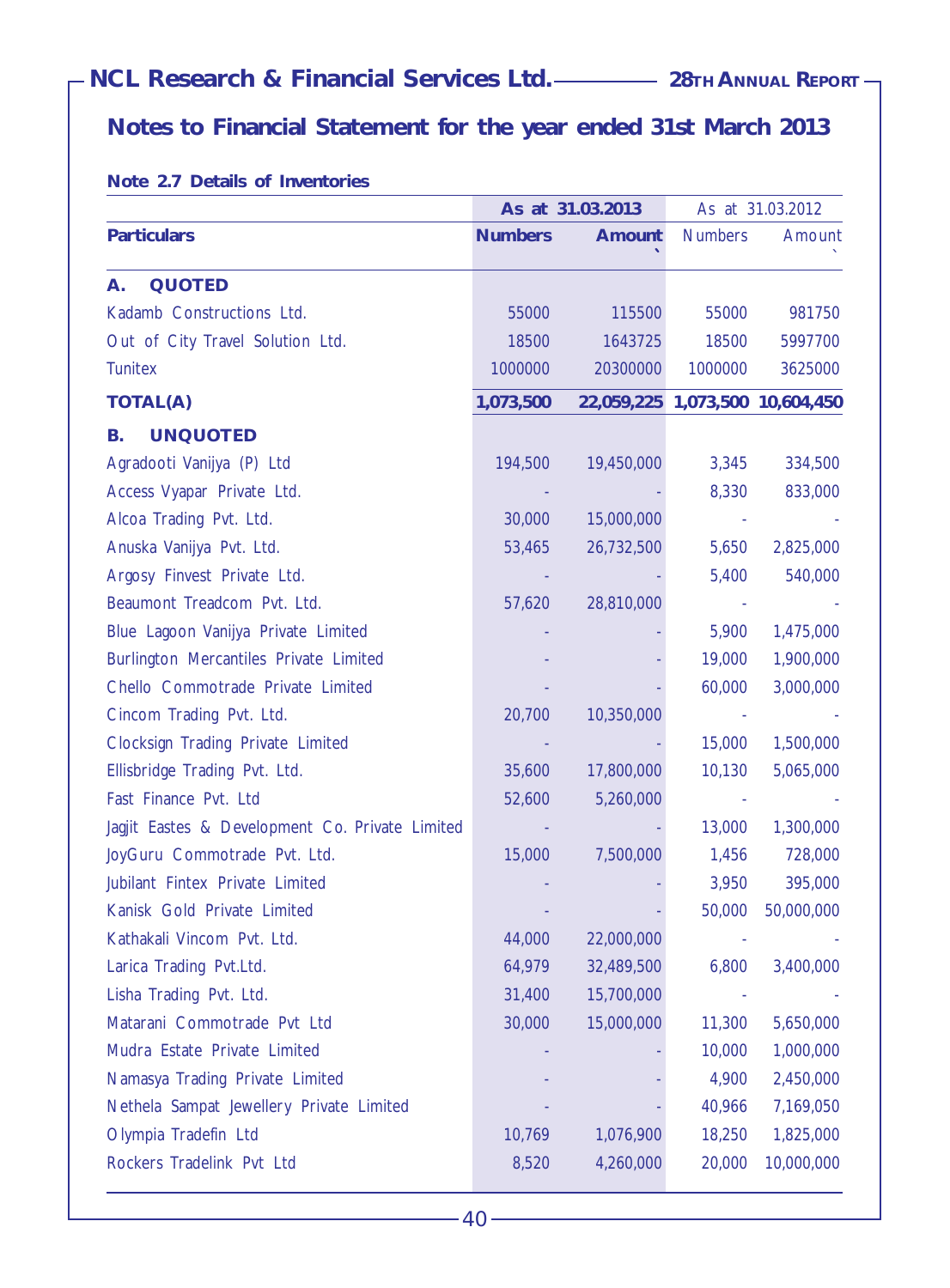# **Notes to Financial Statement for the year ended 31st March 2013**

|                                   |                | As at 31/03/2012 |                | As at 31/03/2011 |
|-----------------------------------|----------------|------------------|----------------|------------------|
| <b>Particulars</b>                | <b>Numbers</b> | Amount           | <b>Numbers</b> | Amount           |
|                                   |                |                  |                |                  |
| Sadgati Trading Pvt Ltd           | 27,990         | 13,995,000       | 5,000          | 2,500,000        |
| Sarbamangalam Finetex (P) Ltd     | 21,700         | 2,170,000        | 21,700         | 2,170,000        |
| Sarbari Vincom Pvt. Ltd.          | 4,000          | 2,000,000        |                |                  |
| Sherwood Commercial Pyt. Ltd.     | 33,000         | 16,500,000       |                |                  |
| Shreeparna Trading Pvt.Ltd.       | 300            | 30,000           | 300            | 30,000           |
| Silver Pearl Trading (P) Ltd      | 3,500          | 350,000          | 3,500          | 350,000          |
| Sprint Vanijya Pvt.Ltd.           |                | 250              | 1,860          | 465,000          |
| Status Clothing Pvt Ltd           | 110,000        | 1,100,000        |                |                  |
| Swapanpuri Tradelink Pvt. Ltd.    | 3,000          | 1,500,000        |                |                  |
| Tezas Trading Co Pvt Ltd          | 1,560          | 156,000          | 1,560          | 156,000          |
| Viacom Trade & Commerce Pyt. Ltd. | 15,160         | 7,580,000        |                |                  |
| <b>TOTAL(B)</b>                   | 869,364        | 266,810,150      | 347,297        | 107,060,550      |
| <b>GRAND TOTAL(A+B)</b>           | 1.942.864      | 288,869,375      | 1,420,797      | 117,665,000      |

–41 –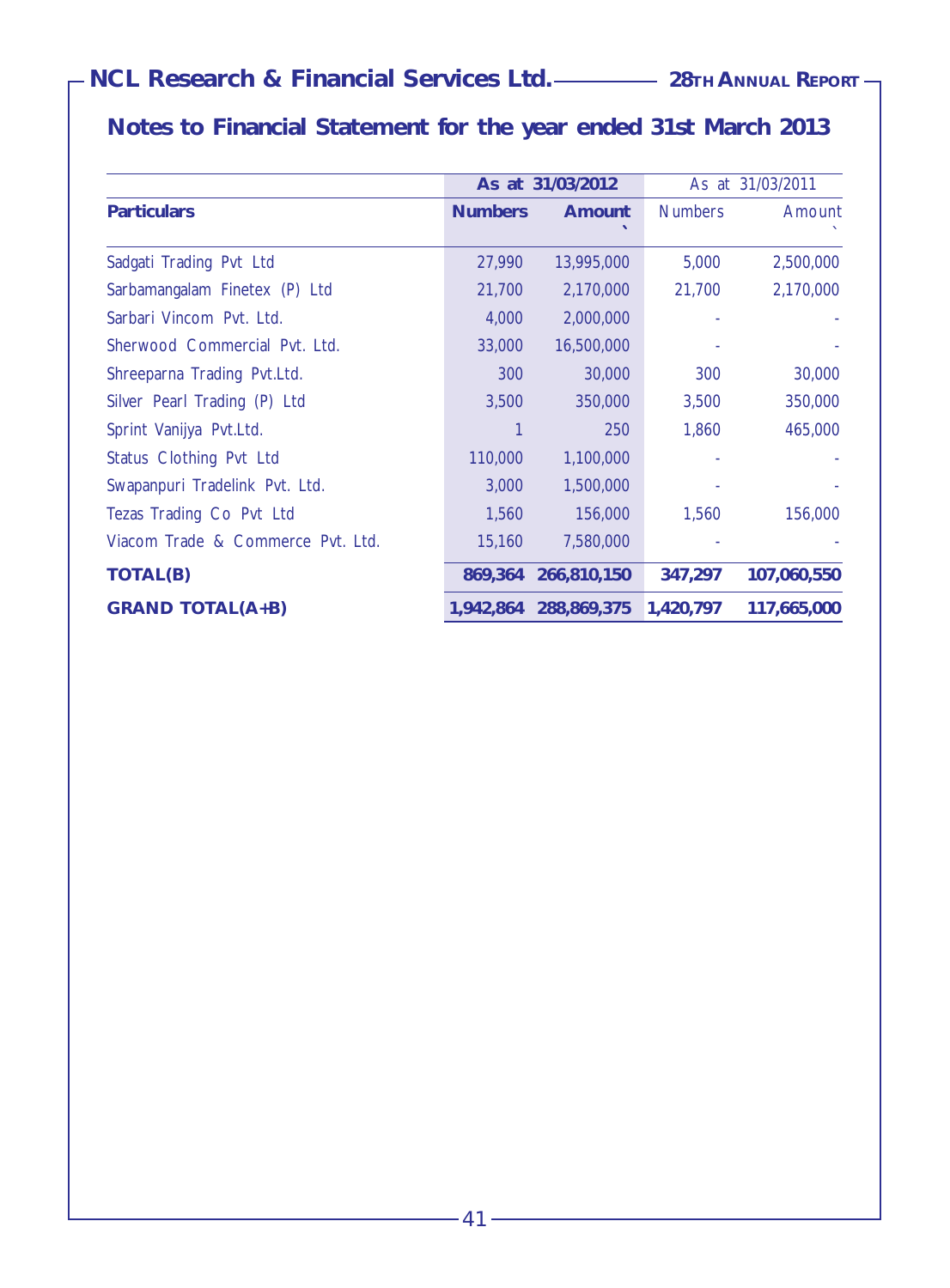# **Notes to Financial Statement for the year ended 31st March 2013**

| Note 2.8 CASH & BANK BALANCES                                 |             |             |
|---------------------------------------------------------------|-------------|-------------|
| <b>Particulars</b>                                            | 31.03.2013  | 31.03.2012  |
| Cash-in-hand                                                  | 713,665     | 999,908     |
| With Scheduled Bank                                           | 64,070      | 472,389     |
| <b>Total</b>                                                  | 777,735     | 1,472,297   |
| Note 2.9 SHORT TERM LOANS AND ADVANCES                        |             |             |
| <b>Particulars</b>                                            | 31.03.2013  | 31.03.2012  |
| Trade Receivables                                             | 500,000     | 60,570,099  |
| Other Unsecured Loans                                         | 302,727,463 | 119,824,653 |
| Other Unsecured Advances                                      | 11,300,000  | 15,967,647  |
| Advance Payment of income Tax & TDS (Net)                     | 154,680     |             |
| <b>Total</b>                                                  | 314,682,143 | 196,362,399 |
| Note 2.10 OPERATING INCOME                                    |             |             |
| <b>Particulars</b>                                            | 31.03.2013  | 31.03.2012  |
| Interest income                                               | 22967492    | 7,427,168   |
| <b>Shares</b> Sales                                           | 96622400    | 21,327,607  |
| <b>Total</b>                                                  | 119589892   | 28754775    |
| Note 2.11 OTHER INCOME                                        |             |             |
| <b>Particulars</b>                                            | 31.03.2013  | 31.03.2012  |
| <b>Textile Sales</b>                                          |             | 75084000    |
| Total                                                         |             | 75,084,000  |
| Note 2.12 STOCK EXCHANGE & OTHER REGULATORY<br><b>EXPENSE</b> |             |             |
| <b>Particulars</b>                                            | 31.03.2013  | 31.03.2012  |
| <b>BSE</b> Fees                                               | 140,450     |             |
| <b>CDSL Fees</b>                                              | 23,595      |             |
| <b>NSDL</b> Fees                                              | 14,607      |             |
| Total                                                         | 178,652     |             |
| Note 2.13 EMPLOYEE COST                                       |             |             |
| <b>Particulars</b>                                            | 31.03.2013  | 31.03.2012  |
| Salary Bonus & Allowances                                     | 2,654,210   | 1,688,610   |
| Staff Welfare                                                 | 247,508     | 113,251     |
| <b>Total</b>                                                  | 2,901,718   | 1,801,861   |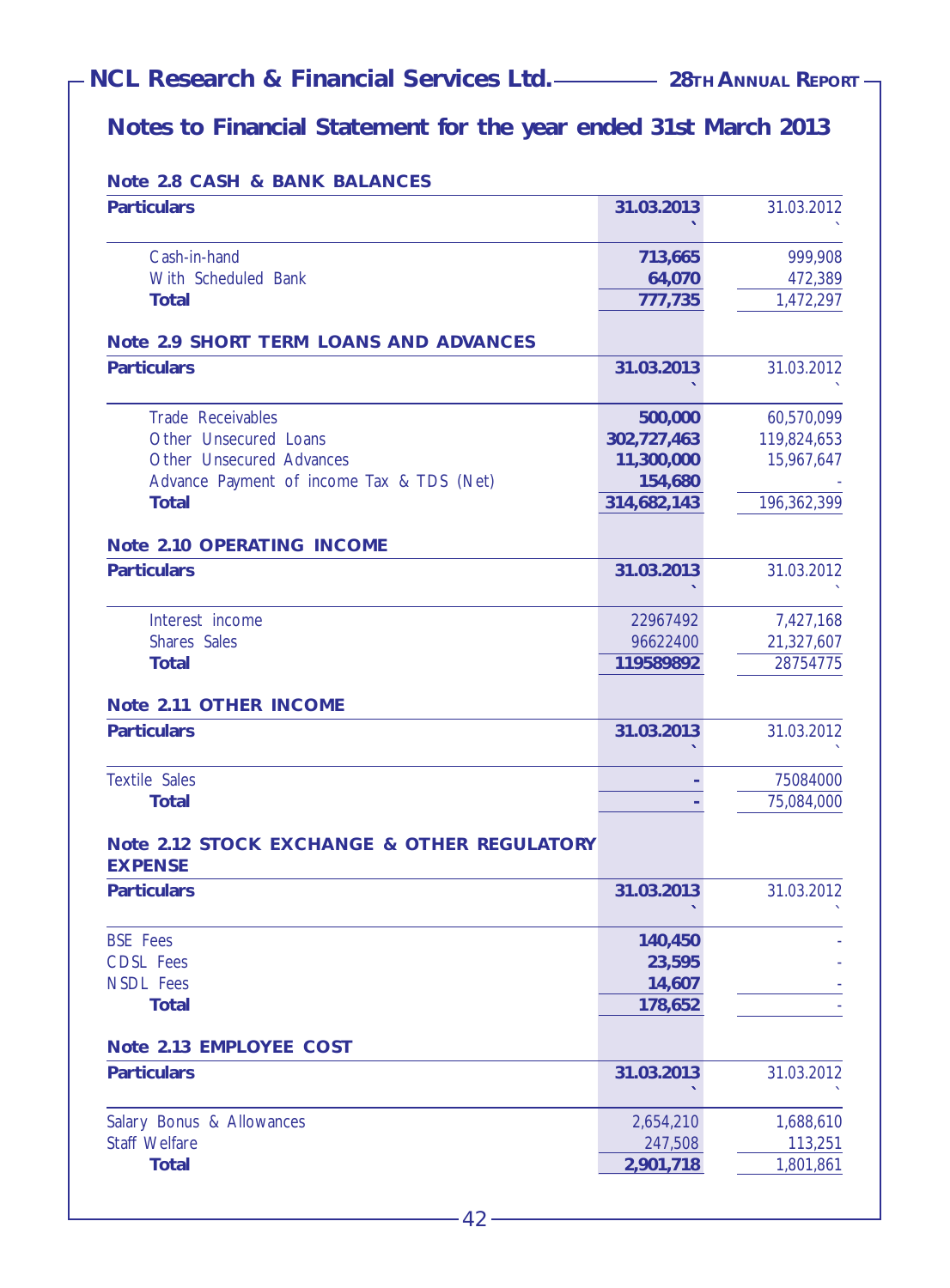# **Notes to Financial Statement for the year ended 31st March 2013**

| Note 2.14 OTHER EXPENSES |
|--------------------------|
|--------------------------|

| <b>Particulars</b>               | 31.03.2013 | 31.03.2012 |
|----------------------------------|------------|------------|
| Advertisement - Others           | 82,774     | 40,929     |
| Audit Fees & Expenses            | 20,000     | 10,000     |
| Book & Periodicals               | 69,258     |            |
| Fax & Telephone Charges          | 86,596     |            |
| General Charges                  | 557,227    | 429,665    |
| Internet Charges                 | 78,664     |            |
| Misc. Expenses                   | 48,210     | 27,327     |
| Office rent                      | 110,000    | 48,000     |
| Postage & Telegram               | 95,749     | 65,400     |
| Printing & Stationery            | 276,876    | 54,463     |
| Professional Fees                | 139,500    | 214,300    |
| Registrar's Fees                 | 104,213    | 71,802     |
| R&M-Computers & Software         | 85,350     |            |
| R&M - Others                     | 92,577     |            |
| Travelling & Conveyance Expenses | 376,114    | 90,800     |
| <b>Bank Charges</b>              | 9,744      | 1,930      |
| Roc/Listing Fees                 | 81,500     | 126,845    |
| Professional Tax                 |            | 2,500      |
| <b>Total</b>                     | 2,314,352  | 1,183,961  |
| Note 2.14.1 AUDIT FEES           |            |            |
| <b>Particulars</b>               | 31.03.2013 | 31.03.2012 |
| <b>Audit Fees</b>                | 20,000     | 10,000     |
| Service Tax                      |            |            |
| Other Matters                    |            |            |
|                                  | 20,000     | 10,000     |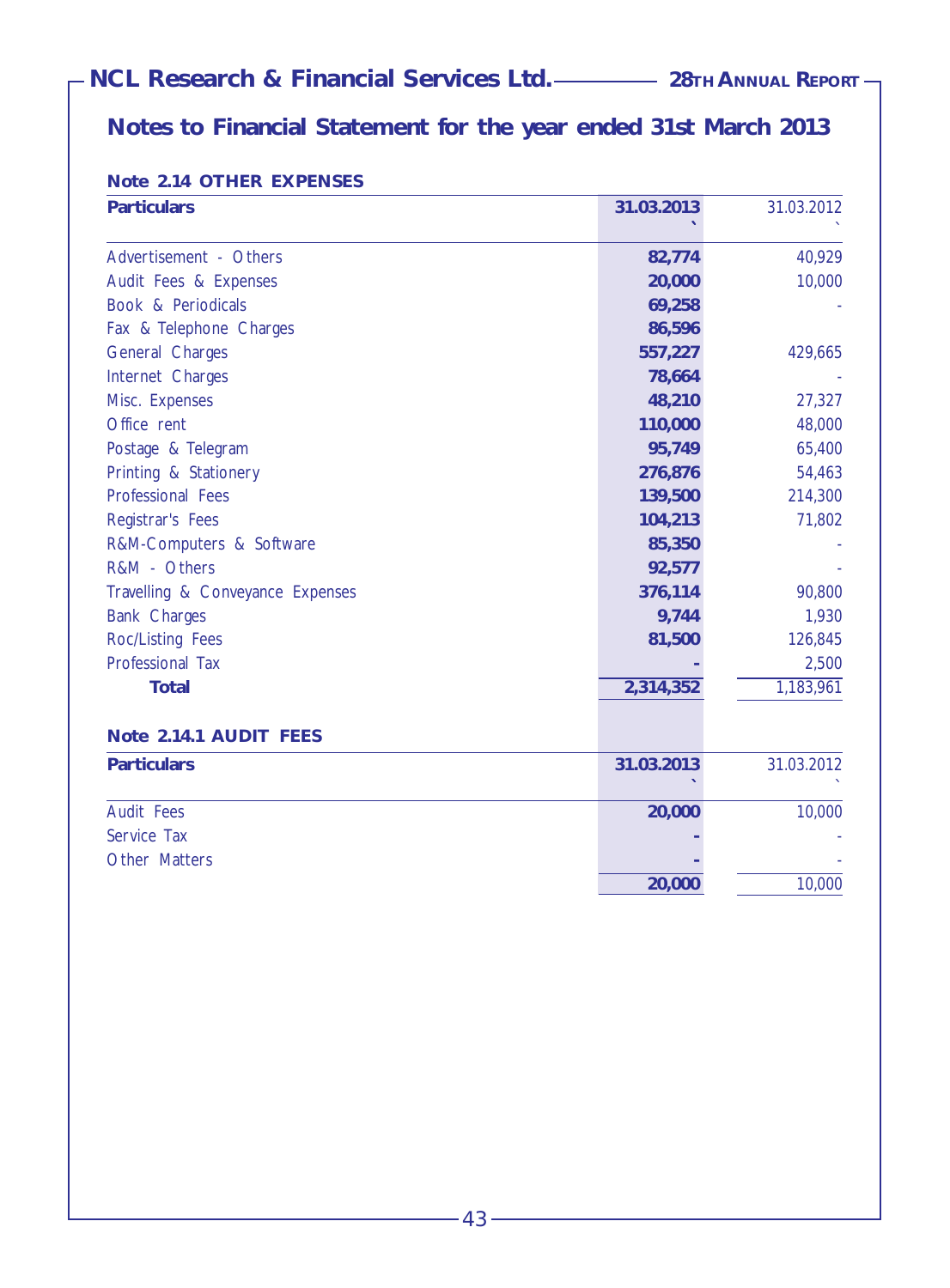# **Notes to Financial Statement for the year ended 31st March 2013**

#### **Significant Accounting Policies**

#### **1 Basis of accounting and preparation of financial statements**

The financial statements of the Company have been prepared in accordance with the Generally Accepted Accounting Principles in India (Indian GAAP) to comply with the Accounting Standards notified under the Companies (Accounting Standards) Rules, 2006 (as amended) and the relevant provisions of the Companies Act, 1956. The financial statements have been prepared on accrual basis under the historical cost convention. The accounting policies adopted in the preparation of the financial statements are consistent with those followed in the previous year.

#### **2 Use of Estimates**

The preparation of the financial statements in conformity with Indian GAAP requires the Management to make estimates and assumptions considered in the reported amounts of assets and liabilities (including contingent liabilities) and the reported income and expenses during the year. The Management believes that the estimates used in preparation of the financial statements are prudent and reasonable. Future results could differ due to these estimates and the differences between the actual results and the estimates are recognised in the periods in which the results are known / materialized.

#### **3 Inventories**

Inventories are valued at the lower of cost (on FIFO basis) and the net realisable value after providing for obsolescence and other losses, where considered necessary.

#### **4 Cash and cash equivalents (for purposes of Cash Flow Statement)**

Cash comprises cash on hand and demand deposits with banks. Cash equivalents are short-term balances (with an original maturity of three months or less from the date of acquisition), highly liquid investments that are readily convertible into known amounts of cash and which are subject to insignificant risk of changes in value.

#### **5 Cash Flow Statements**

Cash flows are reported using the indirect method, whereby profit / (loss) before extraordinary items and tax is adjusted for the effects of transactions of non-cash nature and any deferrals or accruals of past or future cash receipts or payments. The cash flows from operating, investing and financing activities of the Company are segregated based on the available information.

#### **6 Revenue Recognition**

All incomes and expenditure are recognised as per 'Accounting Standard-9' accounted on accrual basis except where stated otherwise.

Dividends on investments are accounted for when the right to receive the dividend is established.

#### **7 Employee Benefits**

- I. Provident Fund and E.S.I.C Scheme is not applicable to the company.
- II. Gratuity is accounted as and when it becomes due.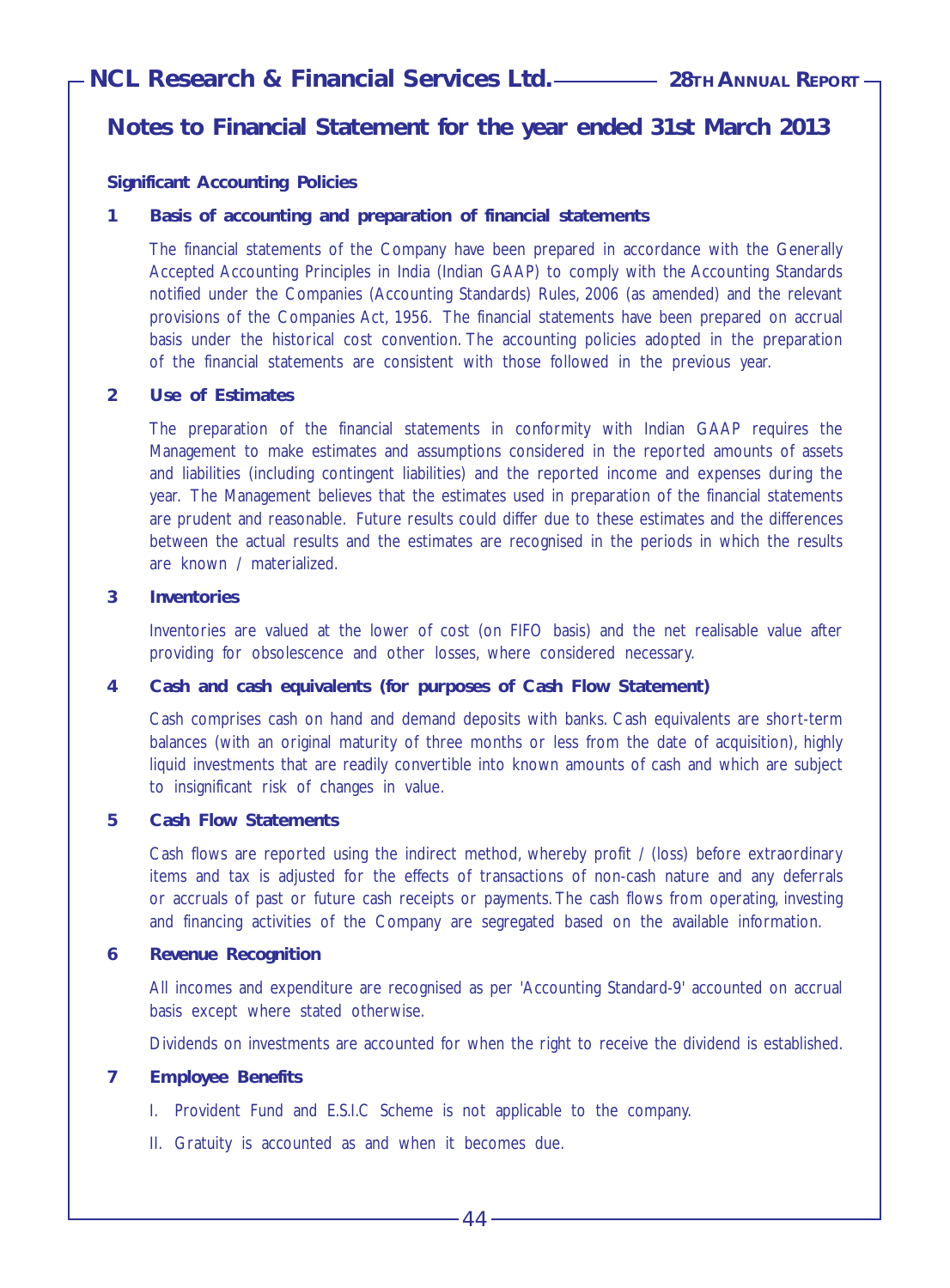# **Notes to Financial Statement for the year ended 31st March 2013**

#### **8 Segment Reporting**

The Company identifies primary segments based on the dominant source, nature of risks and returns and the internal organisation and management structure. The operating segments are the segments for which separate financial information is available and for which operating profit/loss amounts are evaluated regularly by the executive Management in deciding how to allocate resources and in assessing performance.

The accounting policies adopted for segment reporting are in line with the accounting policies of the Company. Segment revenue, segment expenses, segment assets and segment liabilities have been identified to segments on the basis of their relationship to the operating activities of the segment.

Inter-segment revenue is accounted on the basis of transactions which are primarily determined based on market / fair value factors.

Revenue, expenses, assets and liabilities which relate to the Company as a whole and are not allocable to segments on reasonable basis have been included under "unallocated revenue / expenses / assets / liabilities"

#### **9 Investments**

Long-term investments are carried individually at cost less provision for diminution, other than temporary, in the value of such investments.

Current investments are carried individually, at the lower of cost and fair value. Costs of investments include acquisition charges such as brokerage, fees and duties.

#### **10 Borrowing Cost**

Borrowing costs directly attributable to the acquisition and construction of qualifying fixed assets are capitalized as part of the cost of the assets, up to the date the asset is put to use. Other borrowing costs are charged to the Profit and Loss Account.

#### **11 Taxes on Income**

Current Tax is determined as the tax payable in respect of taxable income for the year, if any. Deferred tax for the year is recognised on timing difference; being the difference between taxable incomes and accounting income that originate in one period and are capable of reversal in one or more subsequent periods. Deferred Tax Assets and Liabilities are measured using the tax rates and tax laws that have been enacted or substantively enacted by the Balance Sheet date. Deferred Tax Assets are recognised and carried forward only if there is a reasonable/virtual certainty of realisation.

Current and deferred taxes relating to items directly recognised in equity are recognised in equity and not in the Statement of Profit and Loss.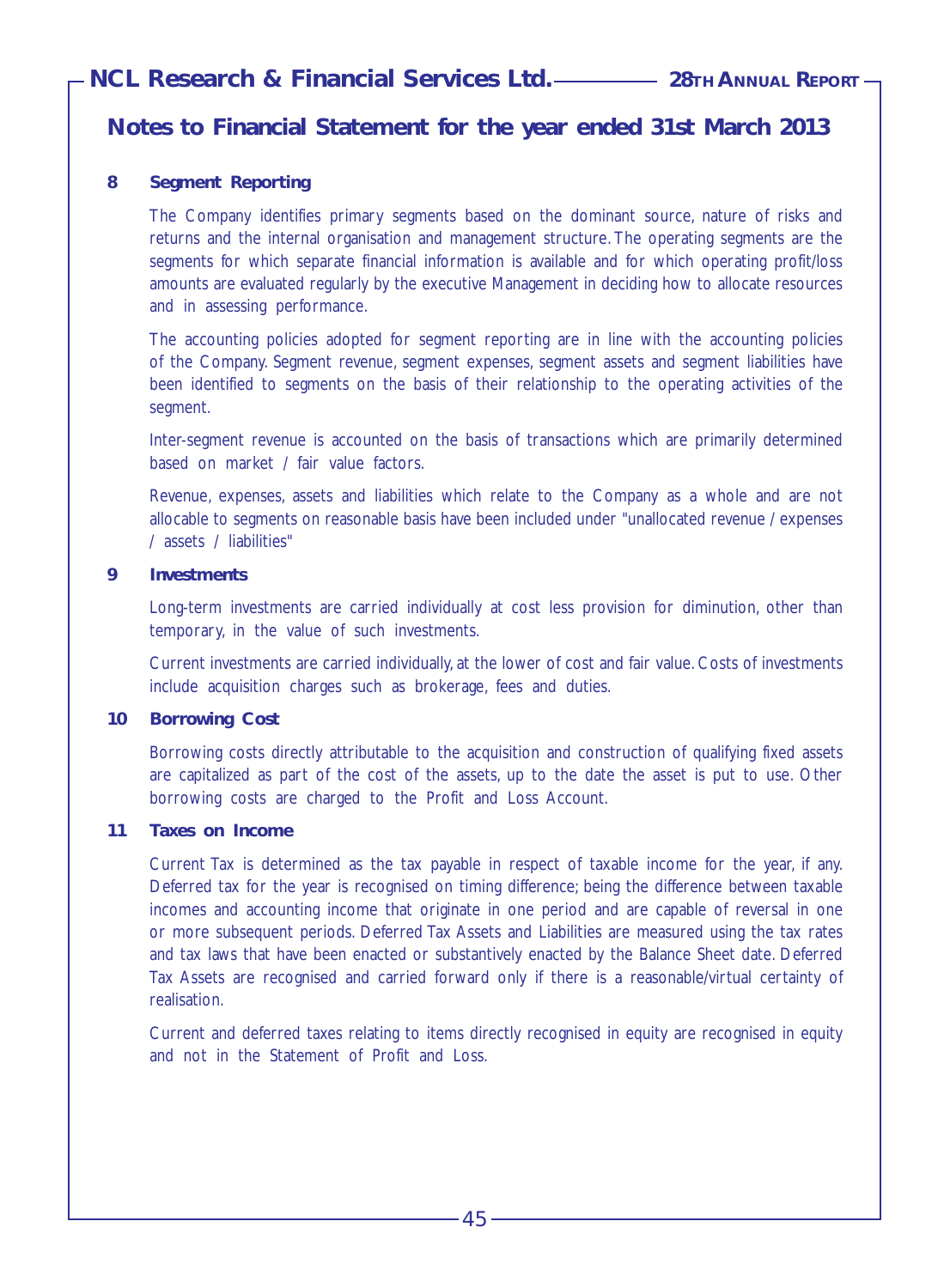# **Notes to Financial Statement for the year ended 31st March 2013**

#### **12 Provisions and Contingencies**

A provision is recognised when the Company has a present obligation as a result of past events and it is probable that an outflow of resources will be required to settle the obligation in respect of which a reliable estimate can be made. Provisions (excluding retirement benefits) are not discounted to their present value and are determined based on the best estimate required to settle the obligation at the Balance Sheet date. These are reviewed at each Balance Sheet date and adjusted to reflect the current best estimates. Contingent liabilities are disclosed in the Notes.

#### **13 Impairment of Assets**

At the end of each year, the Company assesses whether any impairment loss may have occurred in respect of its Assets in accordance with Accounting Standard - 28 "Impairment of Assets" issued by the Institute of Chartered Accountants of India, and Impairment Losses if any are accounted for by the company in accordance with the Standard applicable.

#### **SEGMENT INFORMATION (AS-17)**

#### **A) Primary Segment Reporting (by Business Segments)**

- i. The Company's business segments are identified as Textile Business, Investments in Shares & Securities and Money lending Activities.
- ii. The accounting policies used in the preparation of the financial statements of the Company are also applied for segment reporting.
- iii. Segment revenues, expenses, assets and liabilities are those, which are directly attributable to the segment or are allocated on an appropriate basis. Corporate and other revenues, expenses, assets and liabilities to the extent not allocable to segments are disclosed in the reconciliation of reportable segments with the financial statements.
- iv. Figures in brackets are in respect of the previous year.
- v. Segment Revenues, Results and Other Information: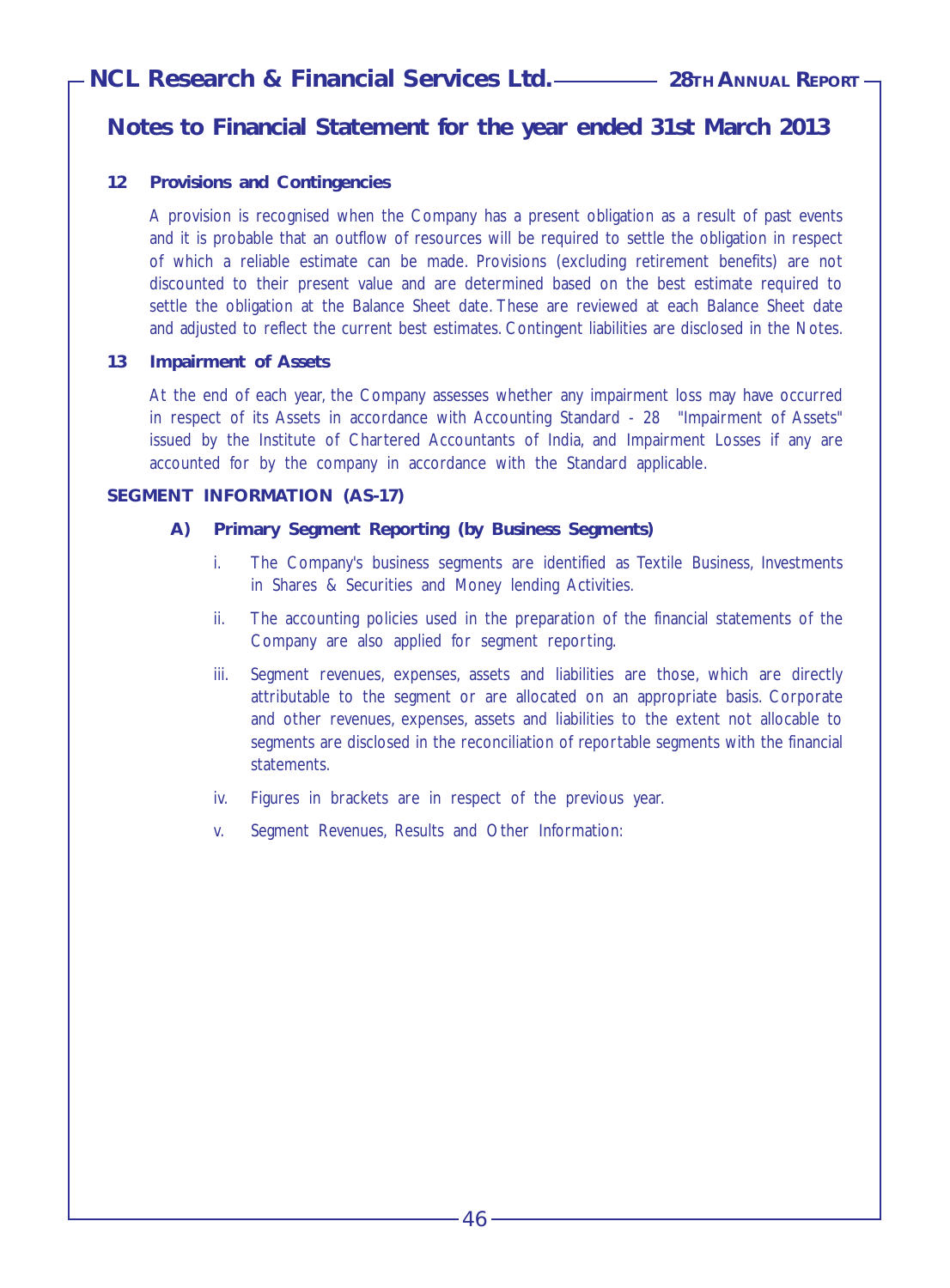# **Notes to Financial Statement for the year ended 31st March 2013**

|                                       |                                              | Previous year Figures in () Amount in Rupee () |                |                       |
|---------------------------------------|----------------------------------------------|------------------------------------------------|----------------|-----------------------|
| <b>Particulars</b>                    | <b>Money</b><br>Lending<br><b>Activities</b> | Dealing in<br>Shares &<br><b>Securities</b>    | <b>Textile</b> | <b>Consolidated</b>   |
| <b>Revenue</b>                        |                                              |                                                |                |                       |
| <b>External Income</b>                | 22967492<br>(7427168)                        | $-10712745$<br>$(-2258443)$                    | (69000)        | 12254747<br>(5237725) |
| Intersegment Income                   |                                              |                                                |                |                       |
| <b>Total Revenue</b>                  | 22967492<br>(7427168)                        | $-10712745$<br>$(-2258443)$                    | (69000)        | 12254747<br>(5237725) |
| <b>Segment Result</b>                 |                                              |                                                |                |                       |
| <b>Unallocated Corporate Expenses</b> |                                              |                                                |                | 5520927<br>(3070980)  |
| Unallocated Interest expenses         |                                              |                                                |                |                       |
| Unallocated other income              |                                              |                                                |                |                       |
| <b>Taxes</b>                          |                                              |                                                |                | 2080751<br>(669879)   |
| Profit from ordinary activities       |                                              |                                                |                | 4653070<br>(1496865)  |
| Extraordinary Profit / (Loss)         |                                              |                                                |                |                       |
| Net Profit                            |                                              |                                                |                | 4653070<br>(1496865)  |

#### **B) Secondary Segment Reporting (by Geographical Segments)**

The Company operates predominately within the geographical limits of India. It has no secondary Segment Revenue

**Note 14: RELATED PARTY DISCLOSURE**

Related party disclosures, as required by AS - 18, "Related Party Disclosures" are given below:

#### **A) Relationships**

#### **a) Related parties where common control exists**

Name of the Companies where the directors can exercise the control

- Ella Fintex Co. Private Limited
- **b) Key Management Personnel**
- Mr. Vijay Jaideo Poddar Managing Director
- Mr. Gautam Bose  **Director**
- Mr. L. N. Sharma - Director
- **B) Transactions with Related Parties-**

No Transactions were carried out during the year with the Related Party.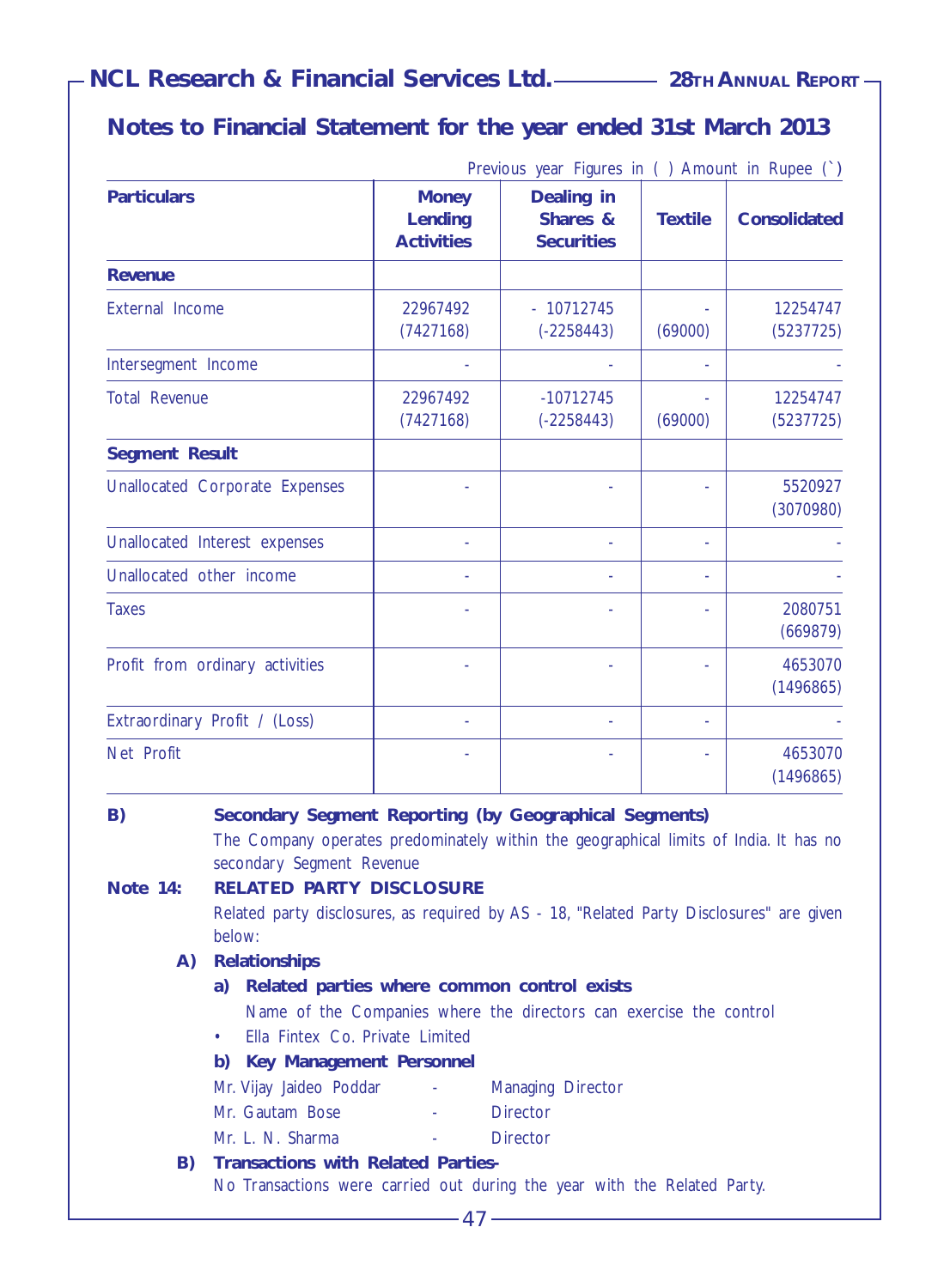# **Notes to Financial Statement for the year ended 31st March 2013**

#### **Note 15: EARNING PER SHARE**

No Potential Equity Shares were outstanding as on 31.03.2013 and hence Basics and Diluted Earning Per Shares are Same.

Basic Earning Per Share/ Diluted Earning Per Share

|             | <b>Particulars</b>                                                      | 2012-13 | 2011-12 |
|-------------|-------------------------------------------------------------------------|---------|---------|
| A.          | Weighted average number of equity shares of<br>$Rs.10/-$ each           |         |         |
| i.          | Number of shares at the beginning of the year                           | 4600000 | 3400000 |
| ii.         | Number of shares at the end of the year                                 | 5817000 | 4600000 |
| iii.        | Weighted average number of Equity shares outstanding<br>during the year | 5560263 | 4600000 |
| <b>B.</b>   | Net profit/(Loss) after tax available for Equity<br>shareholder         | 4653070 | 1496865 |
| $C_{\cdot}$ | <b>Basics/ Diluted EPS</b><br>(B/A)                                     | 0.84    | 0.34    |

#### **Note 16: NBFC DISCLOSURE**

The Disclosure as required in terms of Paragraph "13" of Non-Banking Financial (Deposit Accepting or Holding) Companies Prudential Norms (Reserve Bank of India, 2007) is given by way of Annexure to the Balance Sheet.

#### **Note 17:**

The Company has issued 12,17,000 new Equity Shares through the Postal Ballot dated 16 June 2012 under Section 81(1A) and other applicable provision of the Company Act, 1956. These shares have been allotted at a price of Rs.10/- Per Share at a premium of Rs. 265/- per share which is in accordance with the Preferential Issue Guidelines issued by Securities and Exchange Board of India.

#### **Note 18:**

Balances of Sundry Debtors, Unsecured Loans, Sundry Creditors and Loans & Advances are subject to reconciliation, since confirmations have not been received from them. Necessary entries shall be passed on the receipt of the same if required.

#### **Note 19:**

In the opinion of the management, the Current Assets, Loans & Advances are approximately of the value stated, if realized in the ordinary course of business. The provisions for all known liabilities are ascertained.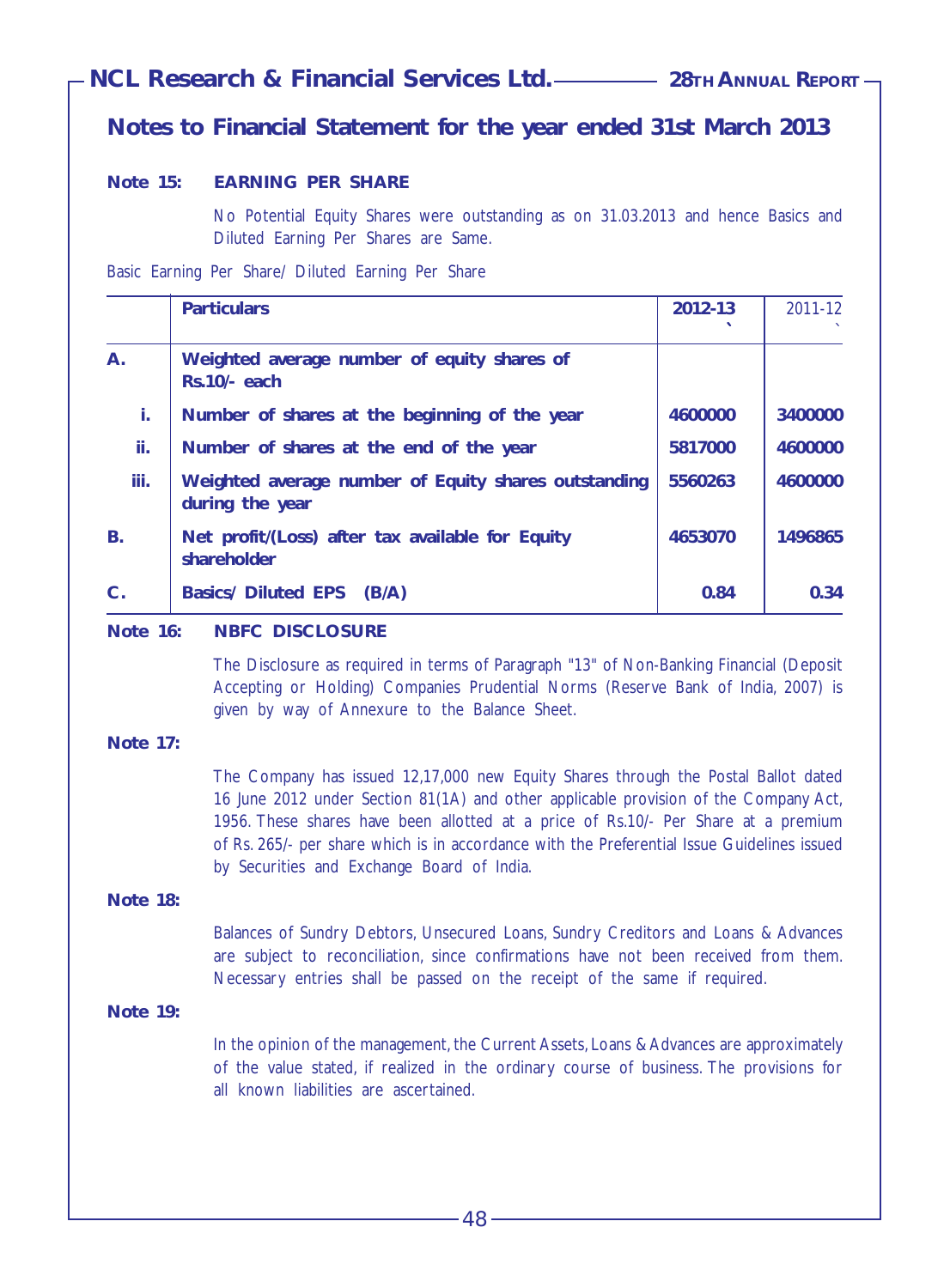#### **Note 20:**

The Company has not received the required information from suppliers regarding their status under the Micro, Small and Medium Enterprises Development Act, 2006. Hence disclosures, if any, relating to amounts unpaid as at the year end together with interest paid/payable as required under the said Act have not been made.

#### **Note 21:**

The Company has not provided for Gratuity and Leave Encashment to Employees on accrual basis, which is not in conformity with AS - 15 issued by ICAI. However, in the opinion of management the amount involved is negligible and has no impact on Profit & Loss Account.

#### **Note 22:**

Previous year's figures have been grouped/ regrouped, arranged/rearranged wherever necessary to make them comparable.

For **MUKESH CHOUDHARY & ASSOCIATES** For & On behalf of the Board Chartered Accountants

#### **RANJIT KUMAR MODI VIJAY PODDAR GOUTAM BOSE**

Proprietor Director Director Membership No.: 062254 FRN: 325258E Place : Kolkata Date : May 30, 2013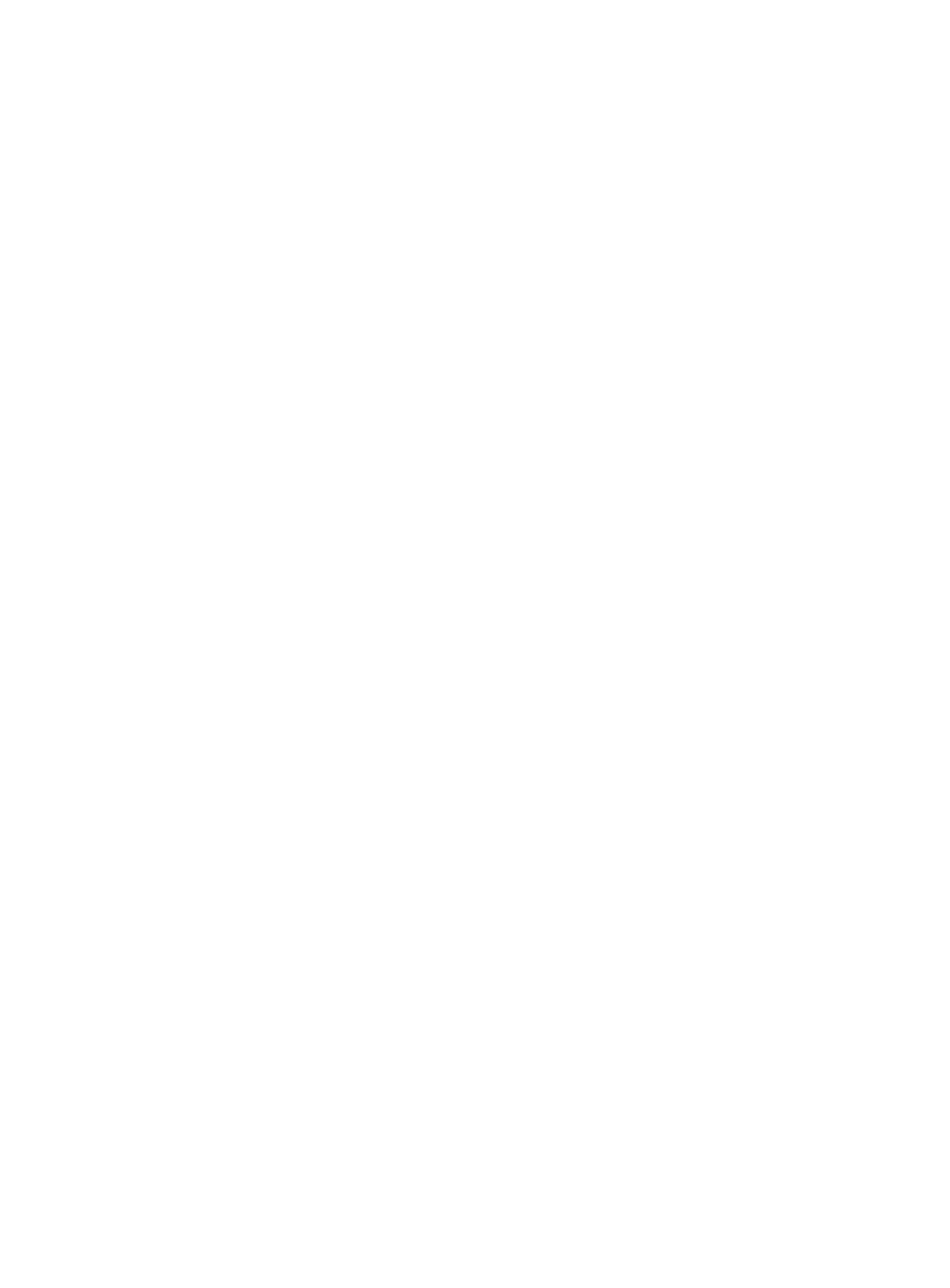# **NCL Research & Financial Services Ltd.**<br>19, Krishna Colony, Mahanagar, Lucknow-226 006 (U. P.)

# **PROXY FORM**

|                                          | as my/our proxy to attend and vote for me/us on my/                                                                                                                                                                              |
|------------------------------------------|----------------------------------------------------------------------------------------------------------------------------------------------------------------------------------------------------------------------------------|
|                                          | our behalf at the 28 <sup>th</sup> Annual General Meeting of the Company to be held on Friday, the 20 <sup>th</sup> day                                                                                                          |
|                                          | of September 2013 at 10.30 A.M. at 215, City Hotel Complex, Lalbagh, 24, B N Road, Lucknow - 226                                                                                                                                 |
| 001 (U. P.) and any adjournment thereof. |                                                                                                                                                                                                                                  |
|                                          | Registered Folio No./DP-Client ID _____________________ No. of Shares held______________                                                                                                                                         |
|                                          |                                                                                                                                                                                                                                  |
|                                          | <b>Affix</b>                                                                                                                                                                                                                     |
|                                          | Revenue                                                                                                                                                                                                                          |
|                                          | Stamp                                                                                                                                                                                                                            |
|                                          |                                                                                                                                                                                                                                  |
|                                          | ___________________                                                                                                                                                                                                              |
| $-\mathsf{f}$                            |                                                                                                                                                                                                                                  |
|                                          | <b>NCL Research &amp; Financial Services Ltd.</b><br>19, Krishna Colony, Mahanagar, Lucknow-226 006 (U. P.)                                                                                                                      |
|                                          | <b>ATTENDANCE SLIP</b>                                                                                                                                                                                                           |
| $-226001$ (U. P.).                       | I hereby record my presence at the 28 <sup>th</sup> Annual General Meeting of the Company held on Friday, the<br>20 <sup>th</sup> day of September 2013 at 10.30 A.M. at 215, City Hotel Complex, Lalbagh, 24, B N Road, Lucknow |
|                                          | Name of Shareholder/s experience and the state of the state of the state of the state of the state of the state of the state of the state of the state of the state of the state of the state of the state of the state of the   |
|                                          |                                                                                                                                                                                                                                  |
|                                          |                                                                                                                                                                                                                                  |
|                                          | Registered Folio No./DP-Client ID _______________________ No. of Shares held_______________________                                                                                                                              |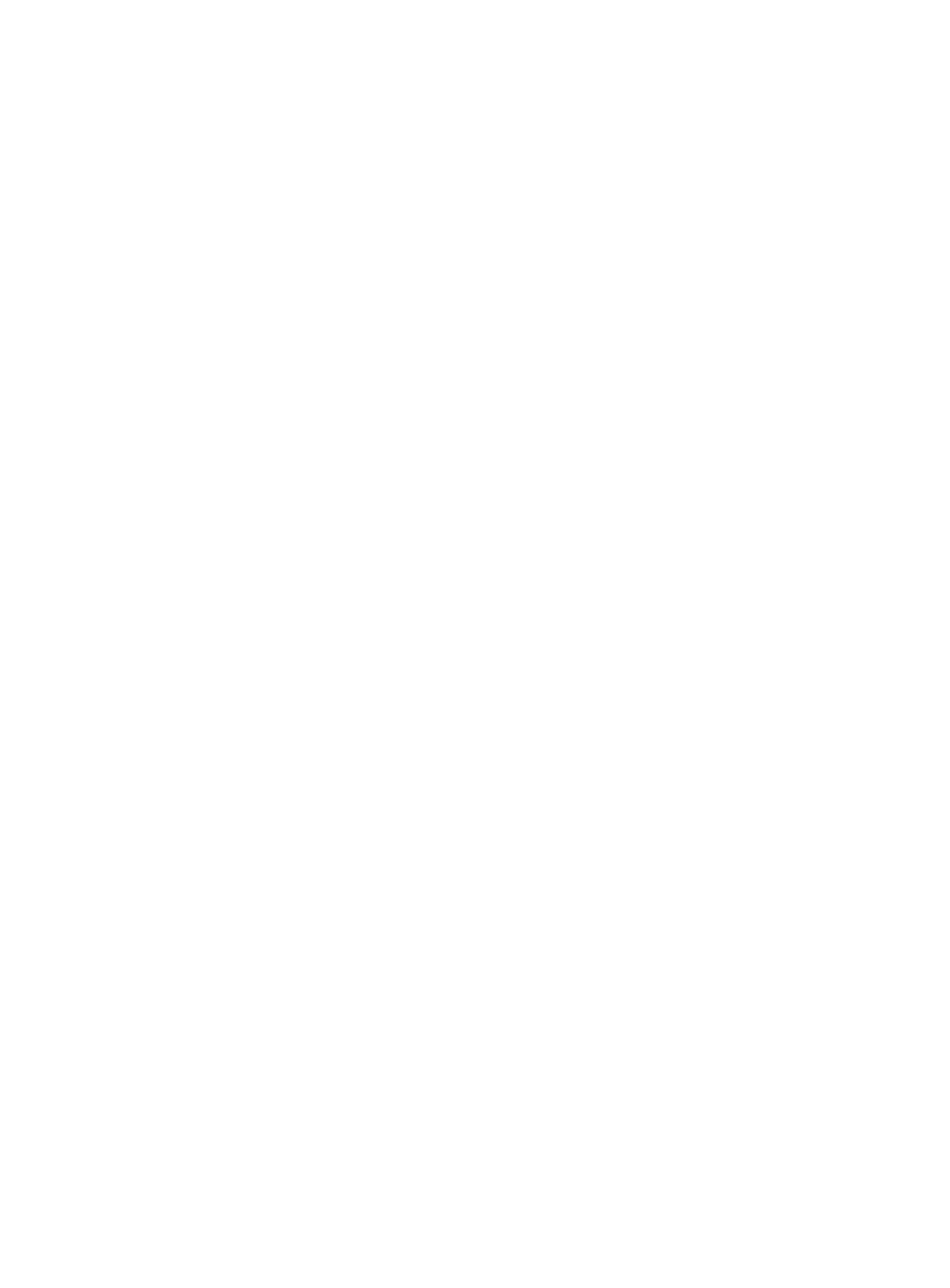# **BOOK-POST**

*If undelivered, please return to :*

**NCL Research & Financial Services Ltd.** 19, Krishna Colony, Mahanagar, Lucknow-226006